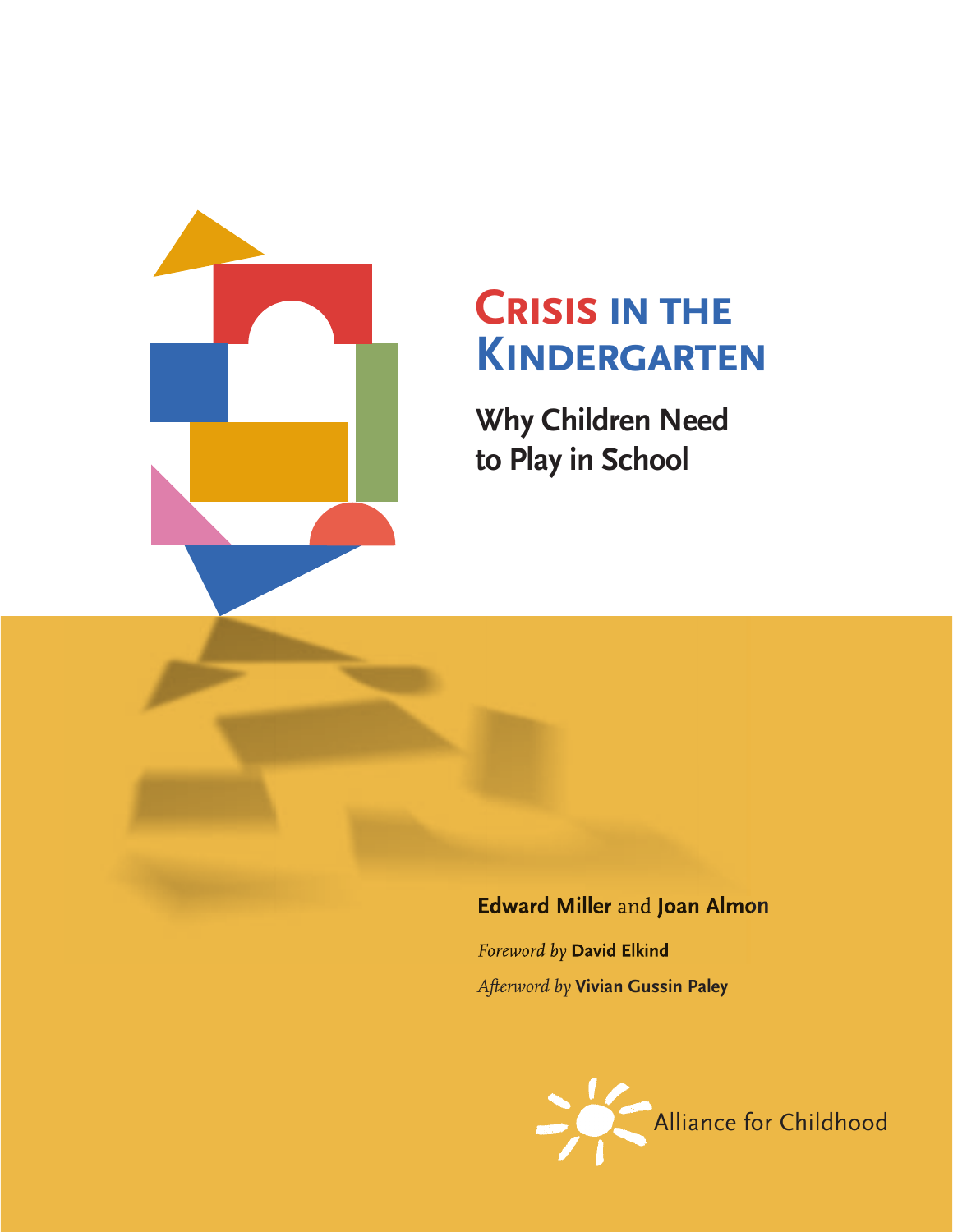Copyright © 2009 by the Alliance for Childhood. All rights reserved.

First printing March 2009 ISBN: 978-0-9823751-0-5 Printed in the United States of America

#### **Alliance for Childhood**

P.O. Box 444 College Park, MD 20741 Tel/Fax 301-779-1033

*Crisis in the Kindergarten* is also available online at www.allianceforchildhood.org.

Suggested citation for this book: Edward Miller and Joan Almon, *Crisis in the Kindergarten: Why Children Need to Play in School*, College Park, MD: Alliance for Childhood, 2009.

Graphic design by Sonya Cohen Cramer, Takoma Park, Maryland

*The Alliance for Childhood* is a nonprofit partnership of educators, health professionals, and other advocates for children who are concerned about the decline in children's health and well-being and who share a sense that childhood itself is endangered. The Alliance was founded in 1999 and is incorporated in the state of Maryland. It is funded entirely by grants and donations from individuals, foundations, and businesses.

The Alliance promotes policies and practices that support children's healthy development, love of learning, and joy in living. Our public education campaigns bring to light both the promise and the vulnerability of childhood. We act for the sake of the children themselves and for a more just, democratic, and ecologically responsible future.

The Alliance's current work focuses on the recovery of creative play, which is disappearing from childhood, and on the need for a more ethics-based and mindful approach to teaching technology literacy. For information on how you can support the Alliance's work, visit our web site: **www.allianceforchildhood.org**.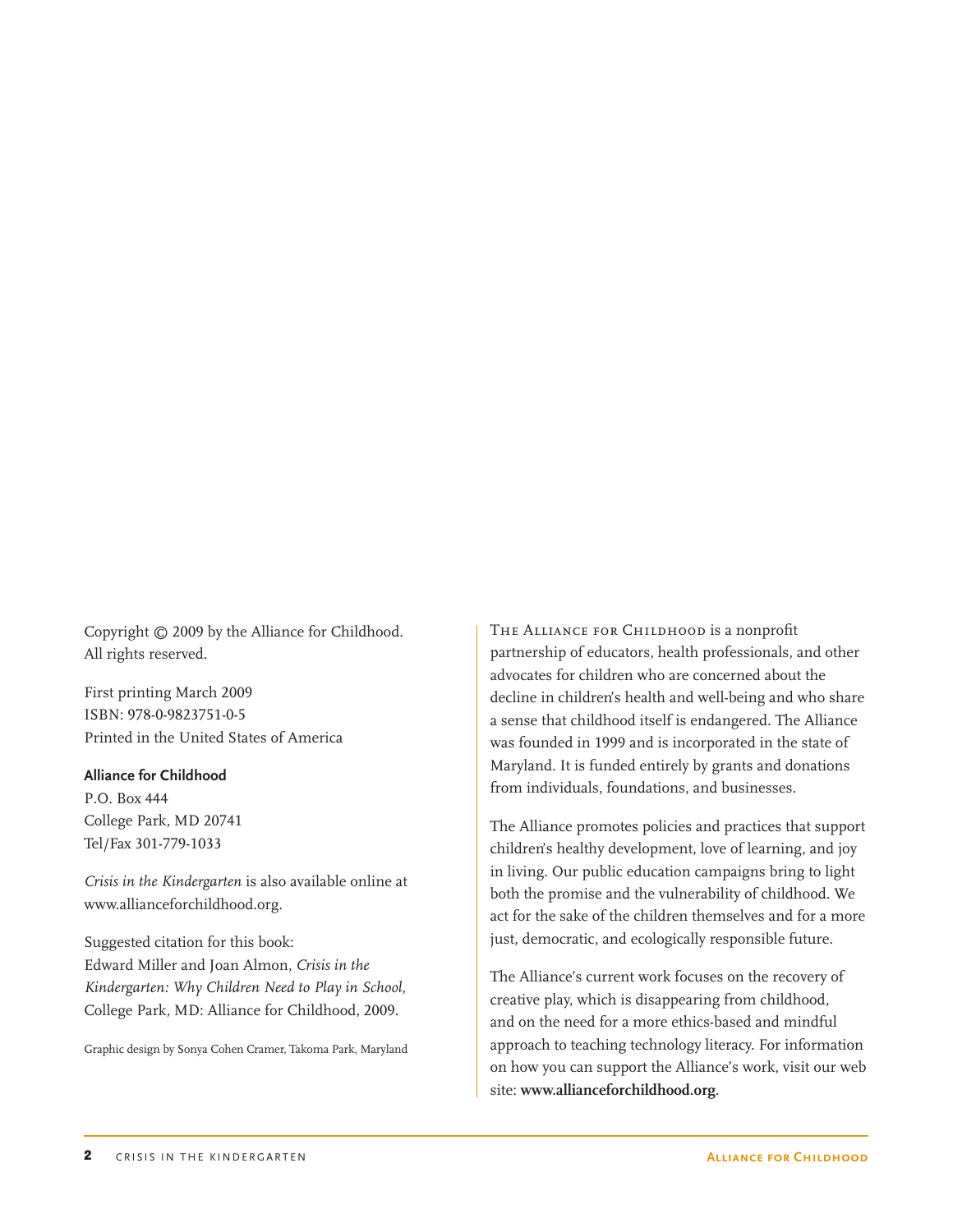### **Contents**

| Chapter 3. Reassessing Standards: The Need for Realistic Guidelines  33         |
|---------------------------------------------------------------------------------|
|                                                                                 |
|                                                                                 |
|                                                                                 |
| Chapter 7. The Playful Kindergarten: Ideas for Educators and Policymakers  51   |
| Chapter 8. Recommendations for Creating Effective and Healthy Kindergartens  59 |
|                                                                                 |
|                                                                                 |
|                                                                                 |
|                                                                                 |
|                                                                                 |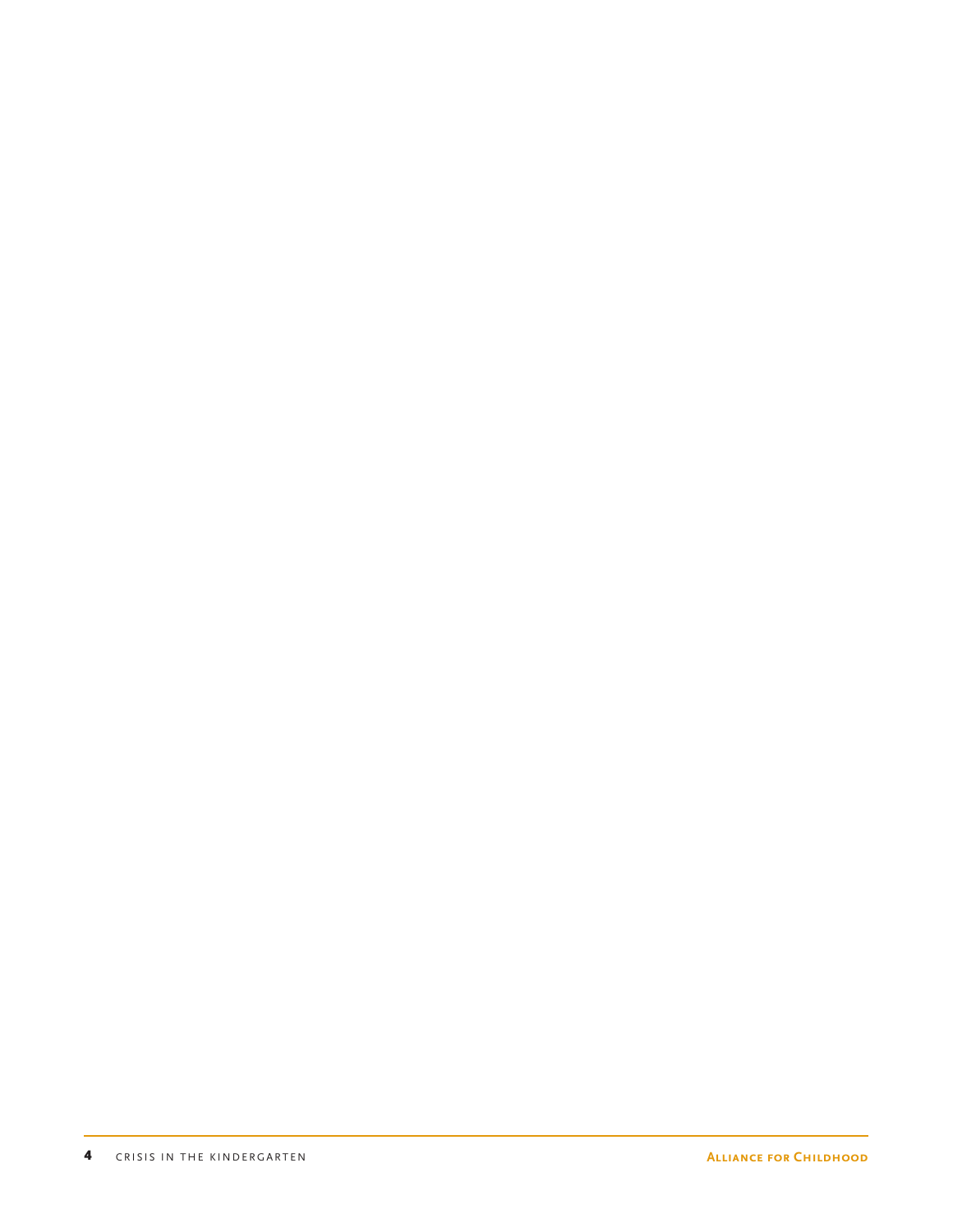### **Acknowledgments**

*We are deeply grateful* to the many people who contributed to this report. The Alliance for Childhood received funding for the three research studies and the report itself from the Woodshouse Foundation, the Buffett Early Childhood Fund, the NoVo Foundation, RSF Social Finance, the Kalliopeia Foundation, Bay Area Early Childhood Funders, the Newman's Own Foundation, and Community Playthings. Their commitment to the education and well-being of young children is greatly appreciated.

The three research teams worked very hard to develop new tools for research and to share their results with us in concise, clear ways. They include Jennifer Astuto at Long Island University and LaRue Allen at New York University; Jan Drucker, Margery Franklin, and Barbara Schecter at Sarah Lawrence College; and Allison Fuligni and Sandra Hong at the University of California, Los Angeles. Their findings were supplemented by interviews with Nancy Carlsson-Paige and Diane Levin.

Preliminary results of the studies were discussed at a meeting in May 2008 at Sarah Lawrence College, and the feedback of participants was important to the framing and writing of the report. The participants included members of the Alliance for Childhood Board of Trustees: Marilyn Benoit, Bill Crain, Elizabeth Goodenough, and Lowell Monke. Some members of the National Advisory Board listed below were in attendance as were others who provided expertise in child development, health, and related fields: Wendy Blackwell, Cheryl French, Rachel Grob, Susan Ohanian, and Mark Schlesinger.

Particular thanks go to the members of the Alliance's National Advisory Board. Many of them read draft

chapters and gave us advice and assistance as the report was being written. We appreciate their help but take full responsibility for any errors in the final version.

### **The Alliance for Childhood National Advisory Board**

*Sue Bredekamp* Director of Research, Council for Professional Recognition, Washington, D.C.

*Linda Darling-Hammond* Charles E. Ducommun Professor, Stanford University School of Education, Stanford, Calif.

*David Elkind* Professor Emeritus of Child Development, Tufts University, Medford, Mass.

*Margery B. Franklin* Professor Emerita of Psychology and director (retired), Child Development Institute, Sarah Lawrence College, Bronxville, N.Y.

*Kenneth Ginsburg, M.D.* Associate Professor of Pediatrics, University of Pennsylvania School of Medicine, Philadelphia, Penn.

*Roberta M. Golinkoff* H. Rodney Sharp Professor of Education, University of Delaware, Newark, Del.

*Kathy Hirsh-Pasek* Deborah and Stanley Lefkowitz Professor of Psychology, Temple University, Philadelphia, Penn.

*Deborah Meier* Senior Scholar, New York University, and founder, Central Park East Schools, New York City

*Samuel J. Meisels* President, Erikson Institute, Chicago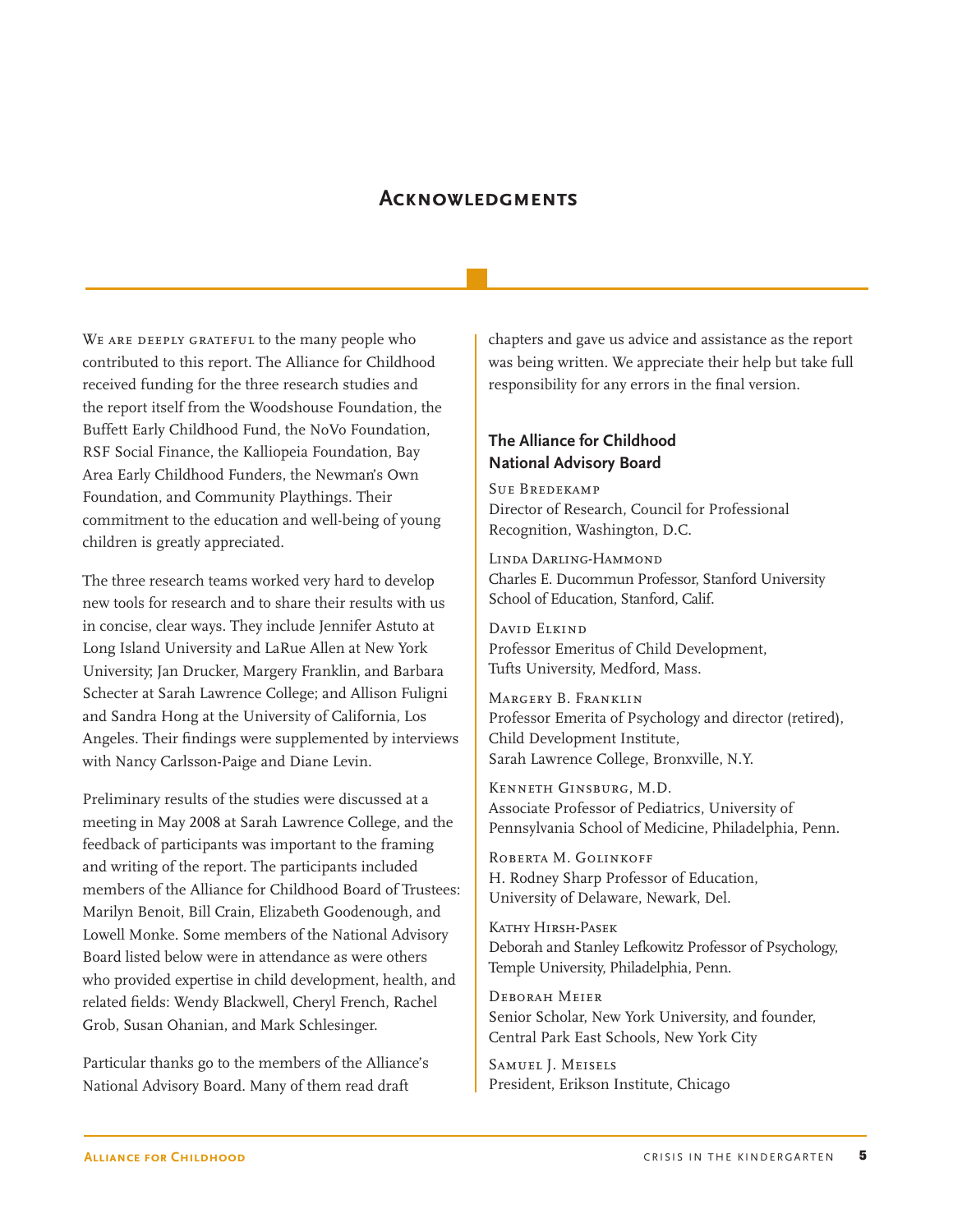*National Advisory Board (Cont.)*

*Sharna Olfman* Professor of Psychology and founding director, Childhood and Society Symposium, Point Park University, Pittsburgh, Penn.

*Larry Schweinhart* President, High/Scope Educational Research Foundation, Ypsilanti, Mich.

*Dorothy G. Singer* Senior Research Scientist, Child Study Center, Yale University, New Haven, Conn.

*Jerome L. Singer* Professor Emeritus of Psychology, Yale University, New Haven, Conn.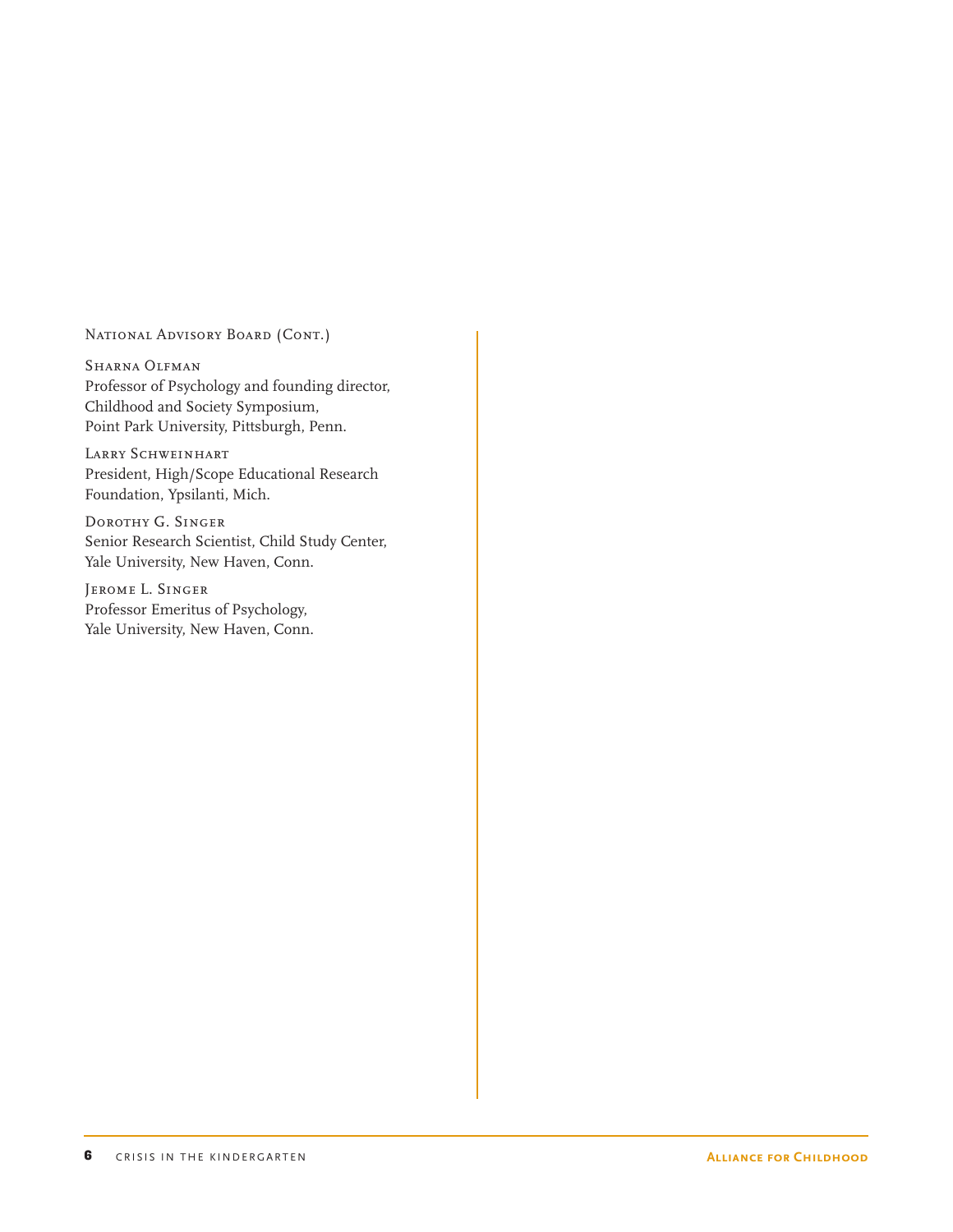### **Preface**

*The argument of this report*, that child-initiated play must be restored to kindergarten, will be dismissed and even ridiculed in some quarters. In spite of the fact that the vital importance of play in young children's development has been shown in study after study, many people believe that play is a waste of time in school. School, they say, should be a place for learning. There's plenty of time for play at home.

Skepticism about the value of play is compounded by the widespread assumption—promoted by hundreds of "smart baby" products—that the earlier children begin to master the basic elements of reading, such as phonics and letter recognition, the more likely they are to succeed in school. And so kindergarten education has become heavily focused on teaching literacy and other academic skills, and preschool is rapidly following suit.

The common misconceptions about young children's play fall apart when we look closely at what is really going on. We begin to be able to differentiate between superficial play and the complex make-believe play that can engage five-year-olds for an hour or more, fueled by their own original ideas and rich use of language. We start to distinguish between the sound of a chaotic classroom and the hum of energy when children are deeply absorbed in the flow of play.

Young children work hard at play. They invent scenes and stories, solve problems, and negotiate their way through social roadblocks. They know what they want to do and work diligently to do it. Because their motivation comes from within, they learn the powerful lesson of pursuing their own ideas to a successful conclusion.

Research shows that children who engage in complex forms of socio-dramatic play have greater language skills

than nonplayers, better social skills, more empathy, more imagination, and more of the subtle capacity to know what others mean. They are less aggressive and show more self-control and higher levels of thinking. Animal research suggests that they have larger brains with more complex neurological structures than nonplayers.

Long-term research casts doubt on the assumption that starting earlier on the teaching of phonics and other discrete skills leads to better results. For example, most of the play-based kindergartens in Germany were changed into centers for cognitive achievement during a wave of educational "reform" in the 1970s. But research comparing 50 play-based classes with 50 early-learning centers found that by age ten the children who had played excelled over the others in a host of ways. They were more advanced in reading and mathematics and they were better adjusted socially and emotionally in school. They excelled in creativity and intelligence, oral expression, and "industry."\* As a result of this study German kindergartens returned to being play-based again.

<sup>\*</sup> These findings are summarized in "Curriculum Studies and the Traditions of Inquiry: The Scientific Tradition" by Linda Darling-Hammond and Jon Snyder, in the *Handbook of Research on Curriculum* (1992), edited by Philip W. Jackson; New York: MacMillan, pp. 41-78.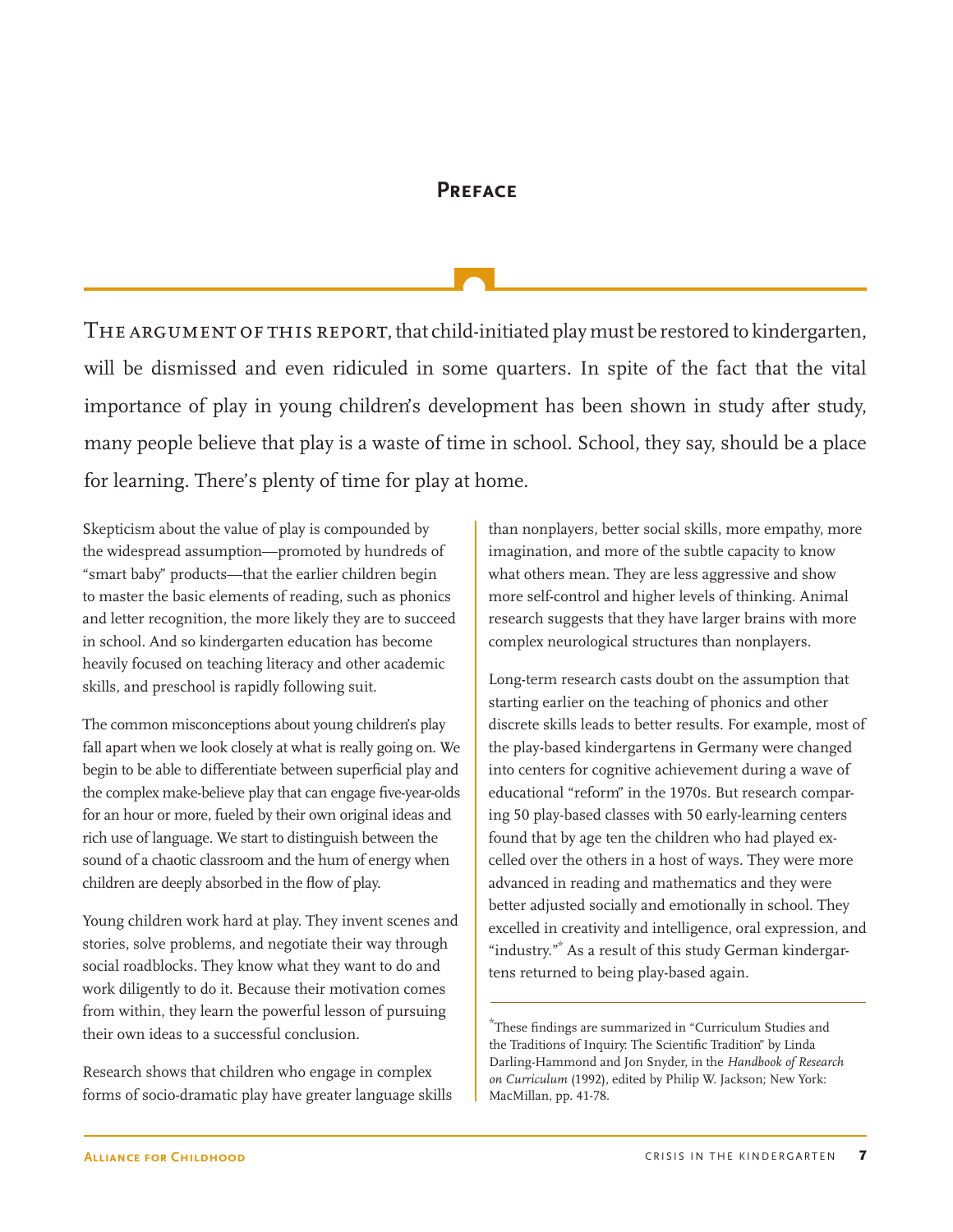China and Japan are envied in the U.S. for their success in teaching science, math, and technology. But one rarely hears about their approach to schooling before second grade, which is playful and experiential rather than didactic. Finland's children, too, go to playful kindergartens, and they enter first grade at age seven rather than six. They enjoy a lengthy, playful early childhood. Yet Finland consistently gets the highest scores on the respected international PISA exam for 15-year-olds.

It is true that poverty does not afflict Finland's children as it does children in the U.S., and that children of poverty need special attention in preschool and kindergarten. But what they need is extra support to reap the full benefits of a play-based, experiential program. They may need more structure to begin with and guidance for entering into play, for many are inexperienced with it. They need a solid introduction to books, which most middle-class children have from infancy onwards, and they need to hear language used in conversation, storytelling, song, and verse. Equally important, they need to use language. Play is the foremost way that children use the language they are hearing.

In an effective play-based kindergarten the teacher has a strong though subtle role. She understands child development—cognitive, physical, and social-emotional. The teacher is attuned to the children's play themes and builds on them, introducing new content and play materials to stimulate their minds. She knows the needs of individual children and helps them overcome obstacles in their lives that hinder learning. In other words, she is a well-trained professional who is part of a learning community where teachers support each other in their growth and where

administrators appreciate her work. She expects much from her children and knows how to create a classroom that supports excellence.

All young children, not just those living in poverty, need this kind of support. For the fact is that most children today don't have enough playtime even at home. Many affluent children now need help entering into creative play because of the surfeit of media and organized activities in their lives. They struggle to bring their own ideas to the fore. As one kindergarten teacher put it, "If I give the children time to play, they don't know what to do. They have no ideas of their own."

This is a tragedy, both for the children themselves and for our nation and world. No human being can achieve his full potential if his creativity is stunted in childhood. And no nation can thrive in the 21st century without a highly creative and innovative workforce. Nor will democracy survive without citizens who can form their own independent thoughts and act on them.

The power of play as the engine of learning in early childhood and as a vital force for young children's physical, social, and emotional development is beyond question. Children in play-based kindergartens have a double advantage over those who are denied play: they end up equally good or better at reading and other intellectual skills, and they are more likely to become well-adjusted healthy people.

Every child deserves a chance to grow and learn in a play-based, experiential preschool and kindergarten. Play works.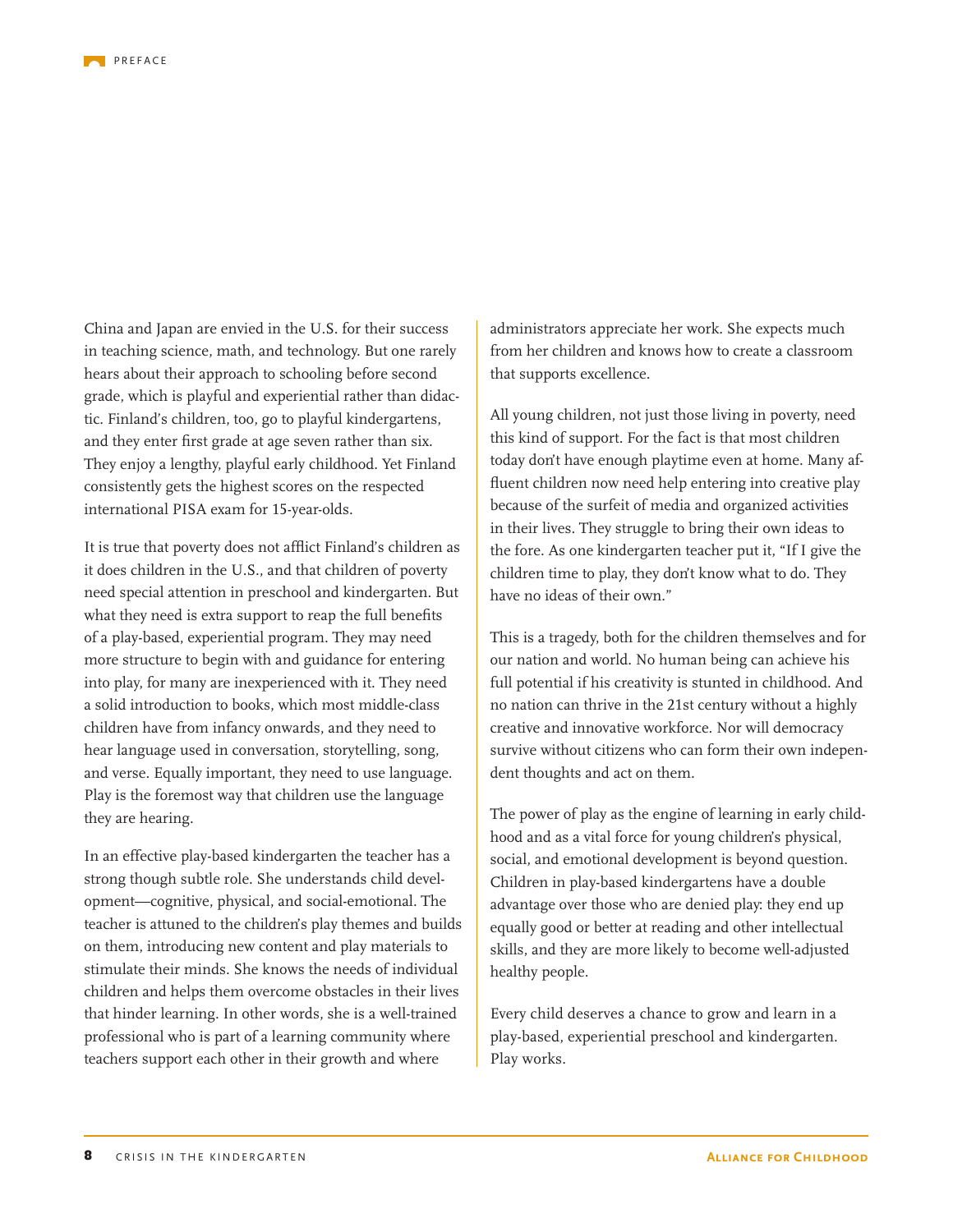#### DAVID ELKIND

### **Foreword**

*Early childhood education*, the care and instruction of young children outside of the home, over the last half century has become a downward extension of schooling. It is now the first rung on the educational ladder. In many respects, however, this most recent addition to the pedagogical hierarchy is quite different from its elementary and secondary predecessors.

The early childhood curriculum is the most holistic and least differentiated at any level of education. It is also the most solidly grounded in philosophy, in clearly articulated methodology, and in theory and research. Those who contributed to the discipline of early childhood education came from occupations and professions outside the academic domain. What they had in common was an understanding of children. And that is what makes early childhood education unique; it starts with the child and not with the subject matter.

The philosophical foundations of early childhood education were provided by John Amos Comenius, John Locke, and Jean Jacques Rousseau. Its curriculum and methodology were created by Johann Heinrich Pestalozzi, Friedrich Froebel, Maria Montessori, and Rudolf Steiner. Most recently it was scientifically grounded by the research and theory of Sigmund Freud, Jean Piaget, and Erik Erikson. While there are differences in the approaches of these progenitors of early childhood education, the differences are overshadowed by one common principle: *that young children are growing and that early childhood curriculum and practice have to be adapted to the maturing needs, abilities, and interests of the child*.

Today, however, as is made so heartbreakingly clear by the Alliance for Childhood report, the rich legacy of the grandmasters, supported by an overwhelming amount of contemporary research findings and classroom

experience, is dismissed as irrelevant. Instead we have had a politically and commercially driven effort to make kindergarten a one-size-smaller first grade. Why in the world are we trying to teach the elementary curriculum at the early childhood level?

The answer, I am afraid, is that what we do in education has little or nothing to do with what we know is good pedagogy for children. For example, we could significantly improve education at all levels and in all parts of the country with one change in policy—reducing class size to 18 or less at all grade levels. It is a basic truism of education that the more one-on-one time a child has with a teacher, the better the learning and educational outcome. Yet in practice educational policy is determined by political, economic, cultural, and personal ego concerns. This happens because children and adolescents do not vote, and have little or no say in their own governance. And we, who speak for children and youth, have not been able to muster the political muscle to make the educational needs of children either heard or responded to.

The data and arguments offered in this report are both powerful and compelling. But if they are to have any impact, we need to find champions in the media, in the arts, and in politics who will make the case for us. After all, what do we know? We are just the teachers of young children—who just happen to be the future of our nation.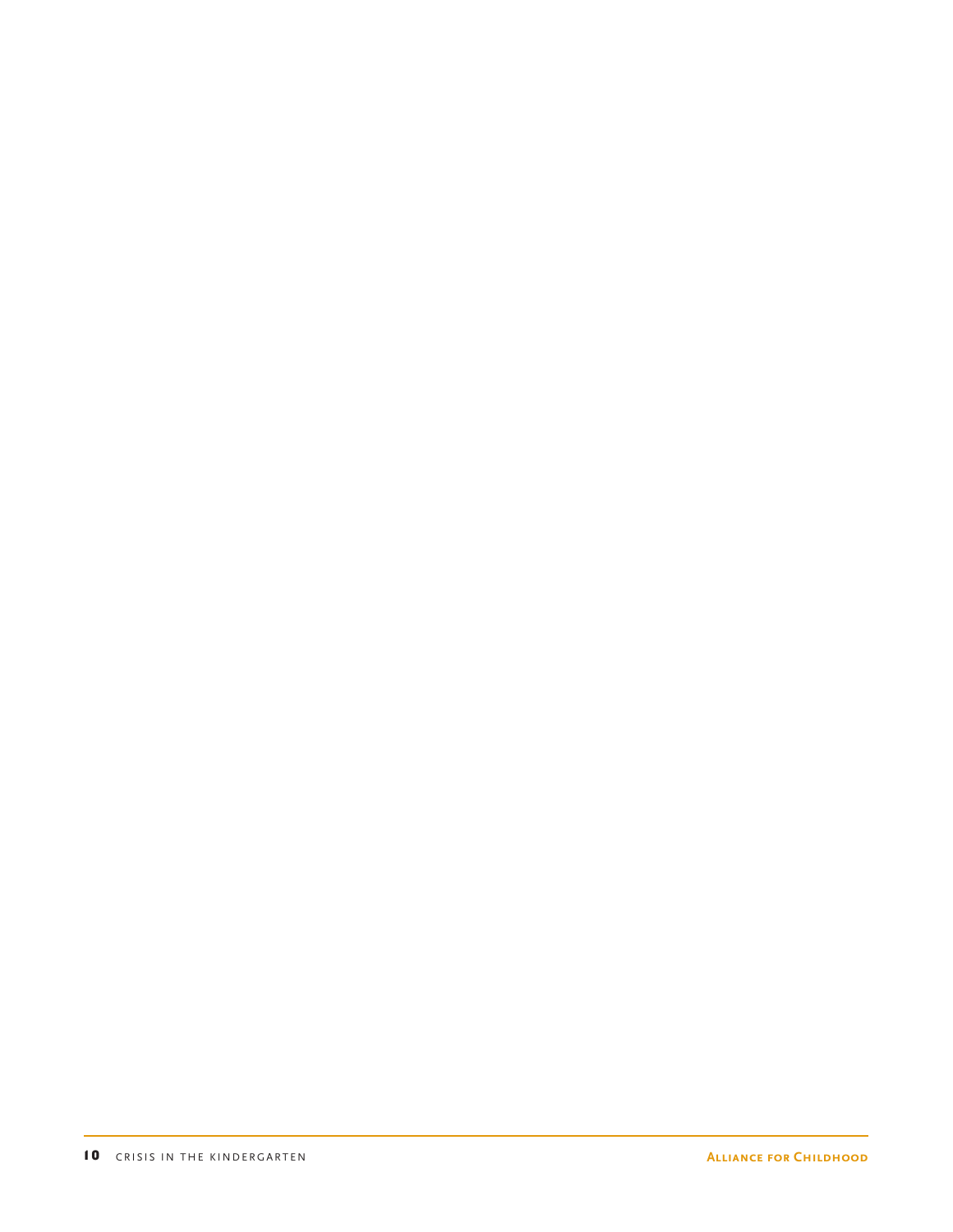### Executive Summary

# **Crisis in the Kindergarten: Why Children Need to Play in School**

*Kindergarten has changed radically* in the last two decades in ways that few Americans are aware of. Children now spend far more time being taught and tested on literacy and math skills than they do learning through play and exploration, exercising their bodies, and using their imaginations. Many kindergartens use highly prescriptive curricula geared to new state standards and linked to standardized tests. In an increasing number of kindergartens, teachers must follow scripts from which they may not deviate. These practices, which are not well grounded in research, violate long-established principles of child development and good teaching. It is increasingly clear that they are compromising both children's health and their long-term prospects for success in school.

The traditional kindergarten classroom that most adults remember from childhood—with plenty of space and time for unstructured play and discovery, art and music, practicing social skills, and learning to enjoy learning has largely disappeared. The latest research indicates that, on a typical day, children in all-day kindergartens spend four to six times as much time in literacy and math instruction and taking or preparing for tests (about two to three hours per day) as in free play or "choice time" (30 minutes or less).

Kindergartners are now under great pressure to meet inappropriate expectations, including academic standards that until recently were reserved for first grade. At the same time, they are being denied the benefits of play—a major stress reliever. This double burden, many experts believe, is contributing to a rise in anger and aggression in young children, reflected in increasing reports of severe behavior problems. Given the high rates of psychiatric disturbances among children today, it is critically important that early education practices

promote physical and emotional health and not exacerbate illness.

High-stakes testing and test preparation in kindergarten are proliferating, as schools increasingly are required to make decisions on promotion, retention, and placement in gifted programs or special education classes on the basis of test scores. While some testing of children under age eight may be useful for screening, it is a highly unreliable method for assessing individual children. Observational and curriculum-embedded performance assessments should be used instead. The argument that standardized testing takes less time and is therefore more efficient is called into question by new data suggesting that teachers are now spending 20 to 30 minutes per day preparing kindergarten children to take standardized tests.

The nine new studies and analyses on which this report is based all point to the same conclusion: kindergarten, long a beloved institution in American culture, is in crisis. If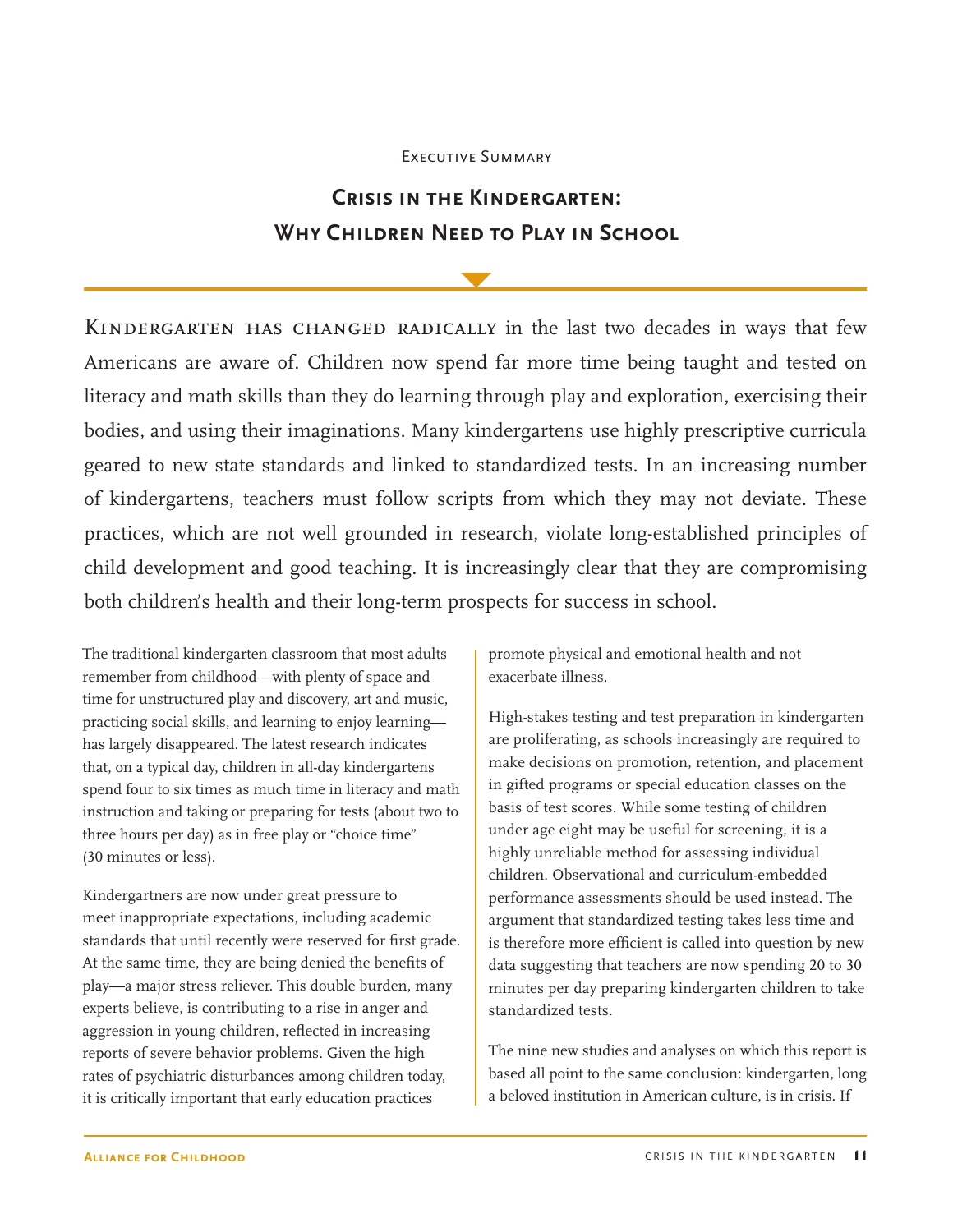the problems are not recognized and remedied, the same ills will be passed on to preschools and even to programs for children ages birth to three.

The implications of these radical changes in early education practice reach far beyond schools. Until recently few people were talking about the long-term effects of the disappearance of children's play. Now, while many politicians and policymakers are calling for even more tests, more accountability, and more hard-core academics in early childhood classrooms, the leaders of major business corporations are saying that creativity and play are the future of the U.S. economy.

Daniel Pink, author of *A Whole New Mind*, writes about the "imagination economy," and says that "people have to be able to do something that can't be outsourced, something that's hard to automate and that delivers on the growing demand for nonmaterial things like stories and design. Typically these are things we associate with the right side of the brain, with artistic and empathetic and playful sorts of abilities." How can we expect our children to thrive in the imagination economy of the future if we deny them opportunities for play and creativity in kindergarten?

We recognize that the restoration of child-initiated play to early education will not by itself solve the complex problems of helping all children—especially those with special needs or in poor families and neglected schools, as well as English-language learners—to reach their full potential. We are not calling for a simple return to the practices of an earlier time. We now understand much better the kinds of rich experiences that young children need in order to become avid learners. Teachers need to understand the ways in which child-initiated play when combined with playful, focused learning leads to lifelong benefits in ways that didactic drills, standardized tests, and scripted teaching do not.

In a healthy kindergarten, play does not mean "anything goes." It does not deteriorate into chaos. Nor is play so tightly structured by adults that children are denied the opportunity to learn through their own initiative and exploration. Kindergartners need a balance of childinitiated play in the presence of engaged teachers and more focused experiential learning guided by teachers. We call for educators, their professional organizations, and policymakers to develop as fully as possible the two central methods in the continuum (illustrated below) of approaches to kindergarten education:

| Laissez-Faire,<br><b>Loosely Structured</b><br>Classroom                    | <b>Classroom Rich in</b><br><b>Child-Initiated Play</b>                     | <b>Playful Classroom</b><br>with Focused Learning                  | Didactic,<br><b>Highly Structured</b><br>Classroom                                 |
|-----------------------------------------------------------------------------|-----------------------------------------------------------------------------|--------------------------------------------------------------------|------------------------------------------------------------------------------------|
| Ample play but without<br>active adult support, often<br>resulting in chaos | Exploring the world through<br>play with the active<br>presence of teachers | Teachers guiding learning<br>with rich, experiential<br>activities | Teacher-led instruction,<br>including scripted teaching,<br>with little or no play |

### *the kindergarten continuum*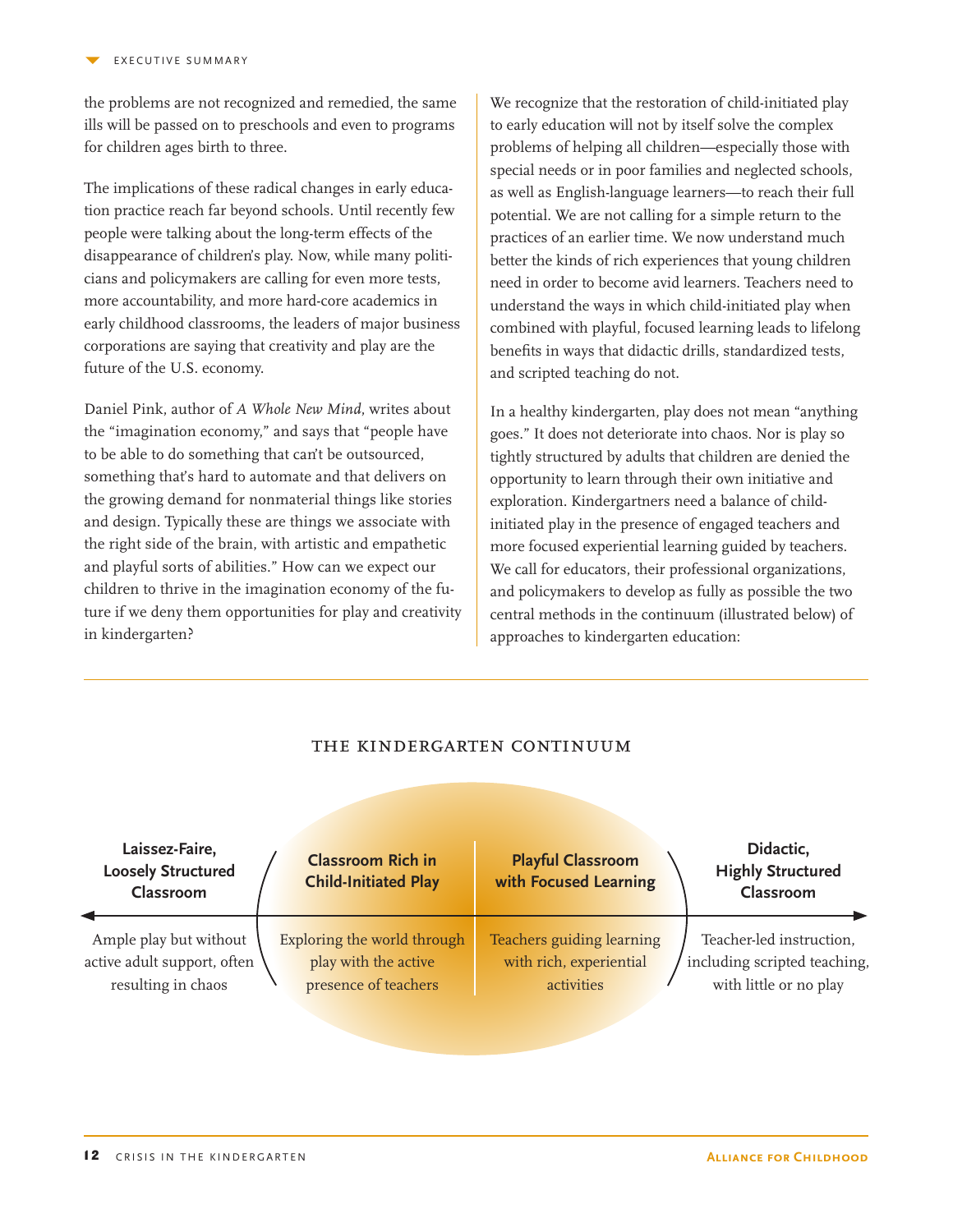The creation of a healthy balance described above has been blocked by current policies and government-imposed practices and programs, including No Child Left Behind and Reading First. These well-intentioned but fundamentally flawed mandates rely on testing and on didactic and scripted approaches—especially for teaching children from low-income backgrounds—in spite of the fact that these practices are not well supported by research evidence. Indeed, many of the current approaches to kindergarten education are based on unfounded assumptions and preconceptions about what is best for children and schools.

"The problem is not *political* but *ideological*," writes Lilian Katz, who directed the ERIC Clearinghouse on Elementary and Early Childhood Education for 30 years. "Ideologies are deeply held beliefs that fill the vacuum created by the unavailability of hard data. Our best strategy in such situations is to make our ideas and the data that we do have readily available to others who can subject them to vigorous argument and debate."

If we are to best serve children and to foster the full professional development of early childhood educators, we must reject an ideological approach to teaching young children, consider all the evidence of decades of research and experience—not just the results of a few narrow tests of suspect validity—and begin a thorough reassessment of our kindergarten policies and practices.

Based on our reading of the evidence, we call on policymakers, educators, health professionals, researchers, and parents to take action as follows:

- **1. Restore child-initiated play and experiential learning with the active support of teachers to their rightful place at the heart of kindergarten education.**
- **2. Reassess kindergarten standards to ensure that they promote developmentally appropriate practices, and eliminate those that do not.**
- **3. End the inappropriate use in kindergarten of standardized tests, which are prone to serious error especially when given to children under age eight.**
- **4. Expand the early childhood research agenda to examine the long-term impact of current preschool and kindergarten practices on the development of children from diverse backgrounds.**
- **5. Give teachers of young children first-rate preparation that emphasizes the full development of the child and the importance of play, nurtures children's innate love of learning, and supports teachers' own capacities for creativity, autonomy, and integrity.**
- **6. Use the crisis of play's disappearance from kindergarten to rally organizations and individuals to create a national movement for play in schools and communities.**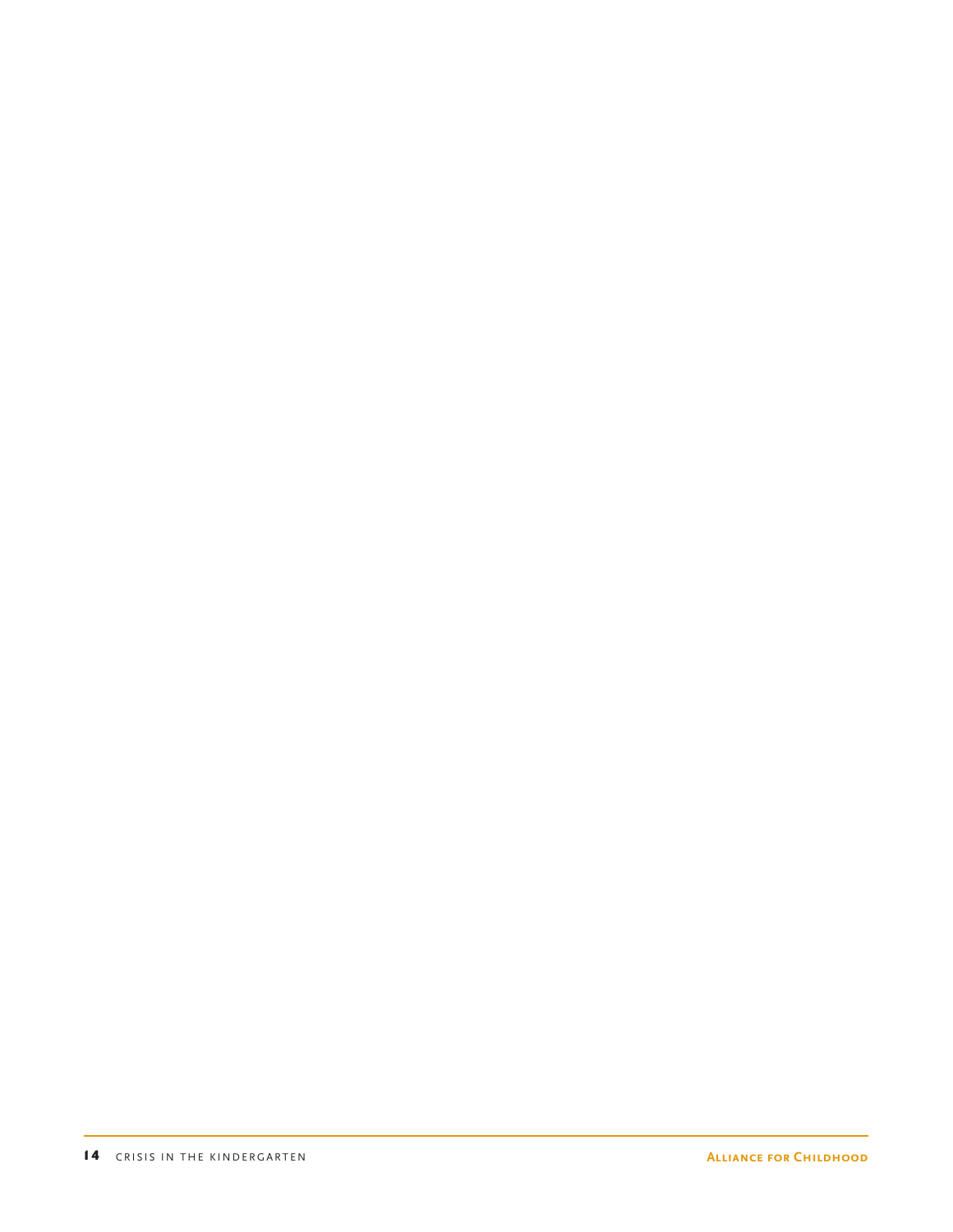#### Chapter 1

### **Introduction: Crisis in the Kindergarten**

*Too few Americans are aware* of the radical changes in kindergarten practice in the last ten to twenty years. Children now spend far more time being instructed and tested in literacy and math than they do learning through play\* and exploration, exercising their bodies, and using their imaginations. Many kindergartens use highly prescriptive curricula linked to standardized tests. An increasing number of teachers must follow scripts from which they may not deviate. Many children struggle to live up to academic standards that are developmentally inappropriate.

Such practices are contributing to high levels of frustration, stress, and anger in kindergartners, sometimes resulting in extreme behavior problems. At the same time that we have increased academic pressure in children's lives through inappropriate standards, we have managed to undermine their primary tool for dealing with stress freely chosen, child-directed, intrinsically motivated play. David Elkind's "hurried child" is now not just hurried but also worried.

Early education at its best helps children strengthen their capacity for play and lays a strong foundation for a lifetime of growth and learning. There is an urgent need to transform the current emphasis in kindergartens on intensive training for short-term results to practices that support healthy development and produce lifelong learners. New approaches centered on child-initiated play and intentional teaching through play and hands-on learning are needed.

Play is one of the vital signs of health in children. We do not know the long-term consequences of the loss of play in early childhood, but this has become a concern for pediatricians and psychologists. In the absence of research

on this critical question, we are blindly pursuing educational policies that could well damage the intellectual, social, and physical development of an entire generation.

With this report, containing important new empirical evidence of what is going on in our schools, the Alliance calls the attention of all Americans to a national disgrace: the transformation of public kindergartens from places where love of learning was thoughtfully nurtured into pressure-cooker classrooms where teachers are required to follow scripts, labor under unrealistic one-size-fits-all standards, and test children relentlessly on their performance. Kindergarten has ceased to be a garden of delight and has become a place of stress and distress.

*\* For the purposes of this report, we use the word "play" to describe activities that are freely chosen and directed by children and arise from intrinsic motivation. Within this definition are many different kinds of play, including dramatic and make-believe play, block play, sand and water play, art activities, play with openended objects, spontaneous physical play, exploring the outdoors, and so on.*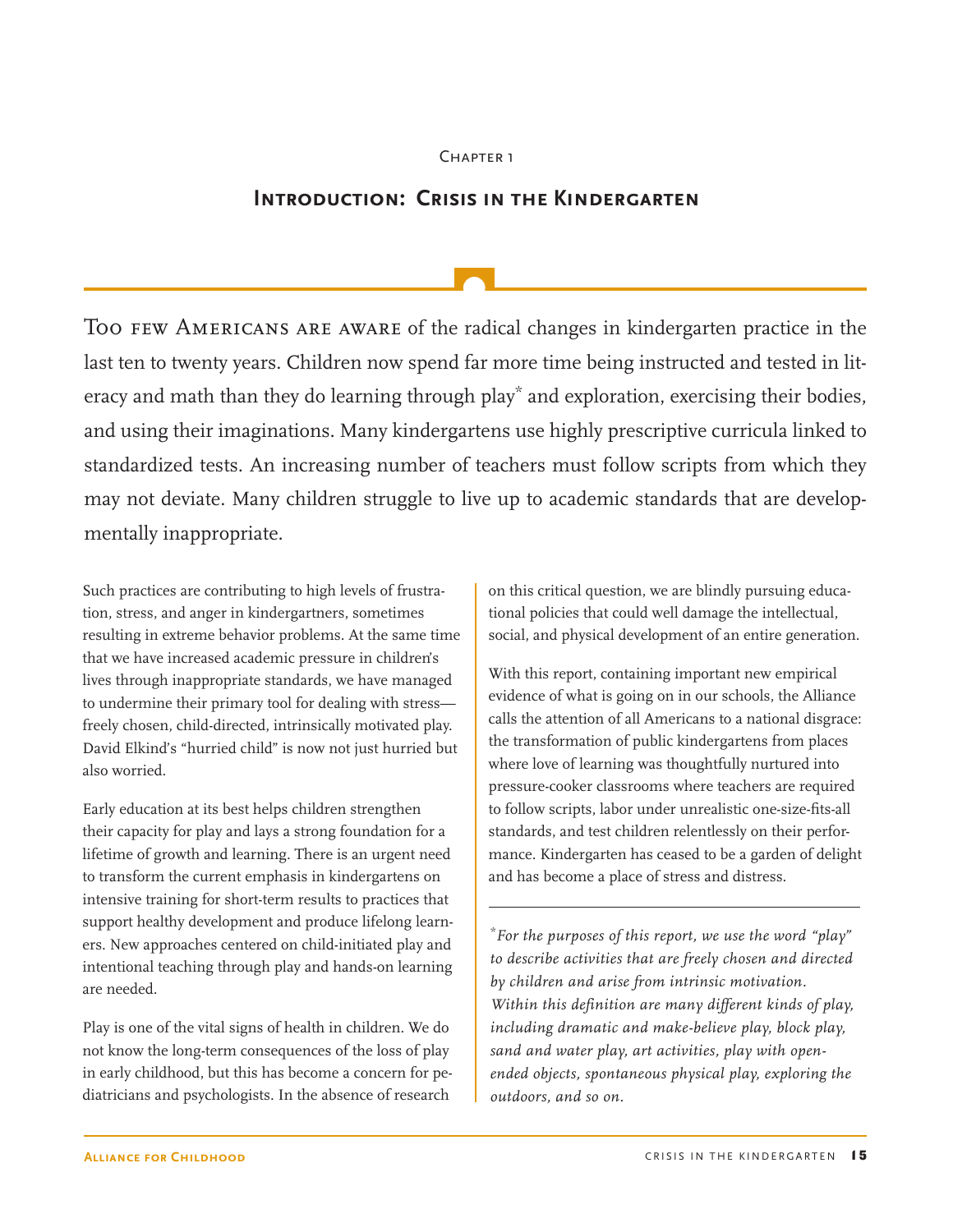### **A Growing Awareness of the Early Education Crisis**

During the past two decades child development experts and physicians have been alerting parents, educators, and policymakers about a looming crisis in early education caused by an alarming increase in didactic instruction and inappropriate testing, with a resulting decrease in play and experiential learning. It is these playful modes of learning that are much better suited to young children's growth and healthy development, rather than instruction calling for long periods of sedentary work.

"Our students spend most of the time trying to learn what they need in order to pass standardized testing," a kindergarten teacher in Los Angeles told researchers in 2008. "There is hardly enough time for activities like P.E, science, art, playtime."<sup>1</sup>

Beginning in 2001, the Alliance for Childhood issued three public warnings about the demise of play and the dangers of the dramatic increase in standardized testing mandated by the No Child Left Behind Act (NCLB). Dozens of eminent scholars, physicians, and education leaders have signed one or more of these statements, including T. Berry Brazelton, Robert Coles, Linda Darling-Hammond, David Elkind, Howard Gardner, Daniel Goleman, Stanley Greenspan, Jane Healy, and Alvin Poussaint.

In 2001 the Alliance wrote about the testing provisions of NCLB: "This massive experiment, intended to raise educational achievement, is based on misconceptions about the nature and value of testing and about how children develop a true love of learning."<sup>2</sup> In 2003 the Alliance drafted a statement for the U.S. Senate Committee on Health, Education, Labor, and Pensions that read, in part:

The key to developing literacy—and all other skills—is to pace the learning so that it is consistent with the child's development, enabling him or her to succeed at the early stages. Ensure this initial success and the child's natural love of learning blooms. Doom him to failure in the beginning by making inappropriate demands and he may well be unable to overcome the resulting sense of inadequacy. This is especially true of children whose families are already under social and economic stress.<sup>3</sup>

Two years later the Alliance issued a Call to Action<sup>4</sup> about early education. It begins: "We are deeply concerned that current trends in early education, fueled by political pressure, are leading to an emphasis on unproven methods of academic instruction and unreliable standardized testing that can undermine learning and damage young children's healthy development." (For full statement see Appendix A.)

### **School Life Out of Balance**

The traditional kindergarten classroom that most adults remember from childhood—with plenty of space and time for unstructured play and discovery, art and music, practicing social skills, and learning to enjoy learning—has largely disappeared. Among the findings of the latest research, described in Chapter 2, is that, on a typical school day, kindergartners spend four to six times as much time in literacy and numeracy instruction and taking tests or preparing to take them (about two to three hours per day) as in free play or "choice time" (30 minutes or less).

A California kindergarten teacher, commenting last year on the disappearance of blocks, told researchers, "I know how important they are, but the structure and intensity of the current kindergarten curriculum do not allow for much developmental activity."<sup>5</sup>

Achieving a healthy balance of activities in the classroom requires an understanding of kindergartners as emerging learners in literacy, math, and many other subjects. Their developing skills are supported by child-initiated play and by intentional teaching through play, art activities, and other hands-on experiences. Current pressure to teach literacy and math skills that used to be introduced in first or second grade has turned kindergarten into a highly structured and regimented ordeal in which the first lesson many children learn is that they're not good enough.

Most troubling in this hijacking of kindergarten is that there is no evidence that a heavy emphasis on teacherled instruction and scripted curricula yields long-term benefits for children. In particular, low-income children who need support to succeed in school are not showing significant long-term gains.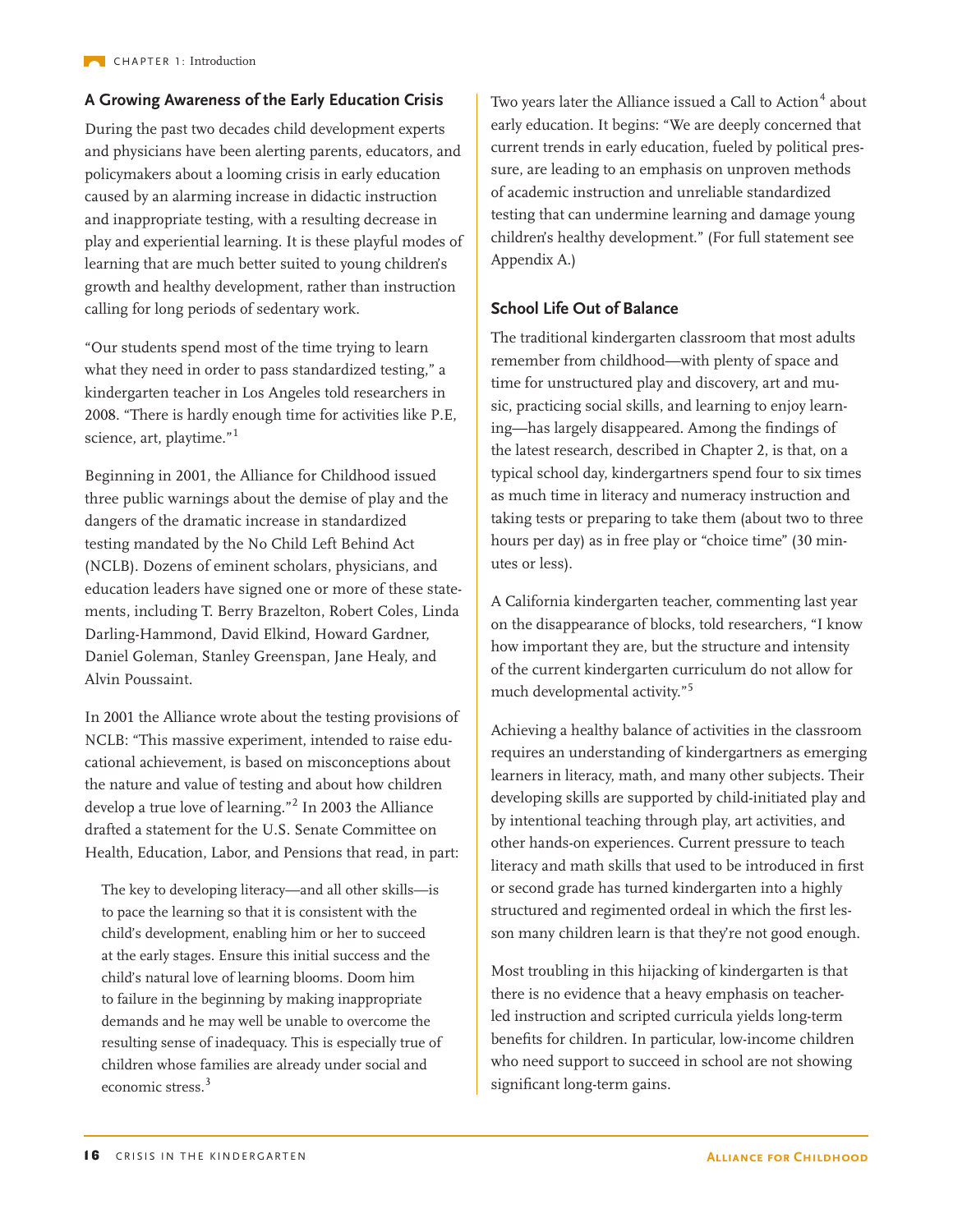**Accountability must go beyond standardized test scores and look at gains and losses in children's overall physical and mental health.**

Policymakers are overlooking the ample evidence that young children learn best in settings rich with warm human relationships, imaginative play, and playful learning, where children participate in choosing their activities and teachers help them build on their experiences—not following rigid curricula designed to increase test scores. Indeed, the testing mania that is now invading kindergarten is based on a false assumption—that standardized assessments are the best way to gauge young children's progress in school.

### **Nine New Studies Paint a Troubling Picture**

Has the switch to a high-pressure academic model of kindergarten worked? Does scripted teaching and long hours of teacher-centered lessons enhance or diminish children's natural love of learning? In particular, are these methods serving the needs of young children most at risk of school failure?

The nine new studies and analyses on which this report is based focus on the role of play, child-initiated learning, highly structured curricula, and standardized testing. They all point to the same conclusion: kindergarten, long a beloved institution in American culture, is in serious trouble. If the problems are not recognized and remedied, the same ills will be passed on to preschools and even to programs for children ages birth to three.

Three of the studies were commissioned by the Alliance for Childhood and carried out by independent research teams at Long Island University, Sarah Lawrence College, and the University of California, Los Angeles. They looked at the current state of public school kindergartens in New York City, Westchester County (New York), and Los Angeles, with data collection completed in 2008. Two research teams independently surveyed a total of 254 kindergarten teachers in New York City and Los Angeles; a third team made repeated in-depth observations in 14 kindergarten classrooms in the New York area and interviewed teachers and school principals.

This is the first research we know of in the United States that begins to create an accurate picture of how children spend their time in urban and suburban public kindergartens today, what materials are available to them, and the attitudes and beliefs of the adults who are charged with educating and caring for them. It is only a beginning. We strongly recommend that a comprehensive annual account of publicly funded programs in preschool and kindergarten be developed by the governments funding the programs. Accountability must go beyond standardized test scores and include gains and losses in children's overall physical and mental health. (See Chapter 8 for specific recommendations.)

The other six studies and analyses were conducted by a wide range of eminent researchers, including U.S. Department of Education evaluation experts, the American Academy of Pediatrics, the International Association for the Evaluation of Educational Achievement, the High/ Scope Educational Research Foundation, and scholars from Yale University, Temple University, the University of Delaware, and Illinois State University.

The research on which this report is based follows:

- A. Jennifer Astuto (Long Island University) and LaRue Allen (New York University) survey of 142 kindergarten teachers working in New York City using their Early Childhood Time-Use Scale (in preparation)
- B. Allison Fuligni and Sandra Hong (U.C.L.A.) survey of 112 kindergarten teachers in Los Angeles using the Astuto-Allen Early Childhood Time-Use Scale (in preparation)
- C. Sarah Lawrence College Child Development Institute study of 14 kindergarten classrooms in Westchester County, New York (in preparation)
- D. Kathy Hirsh-Pasek, Roberta Michnick Golinkoff, Laura E. Berk, and Dorothy G. Singer, *A Mandate*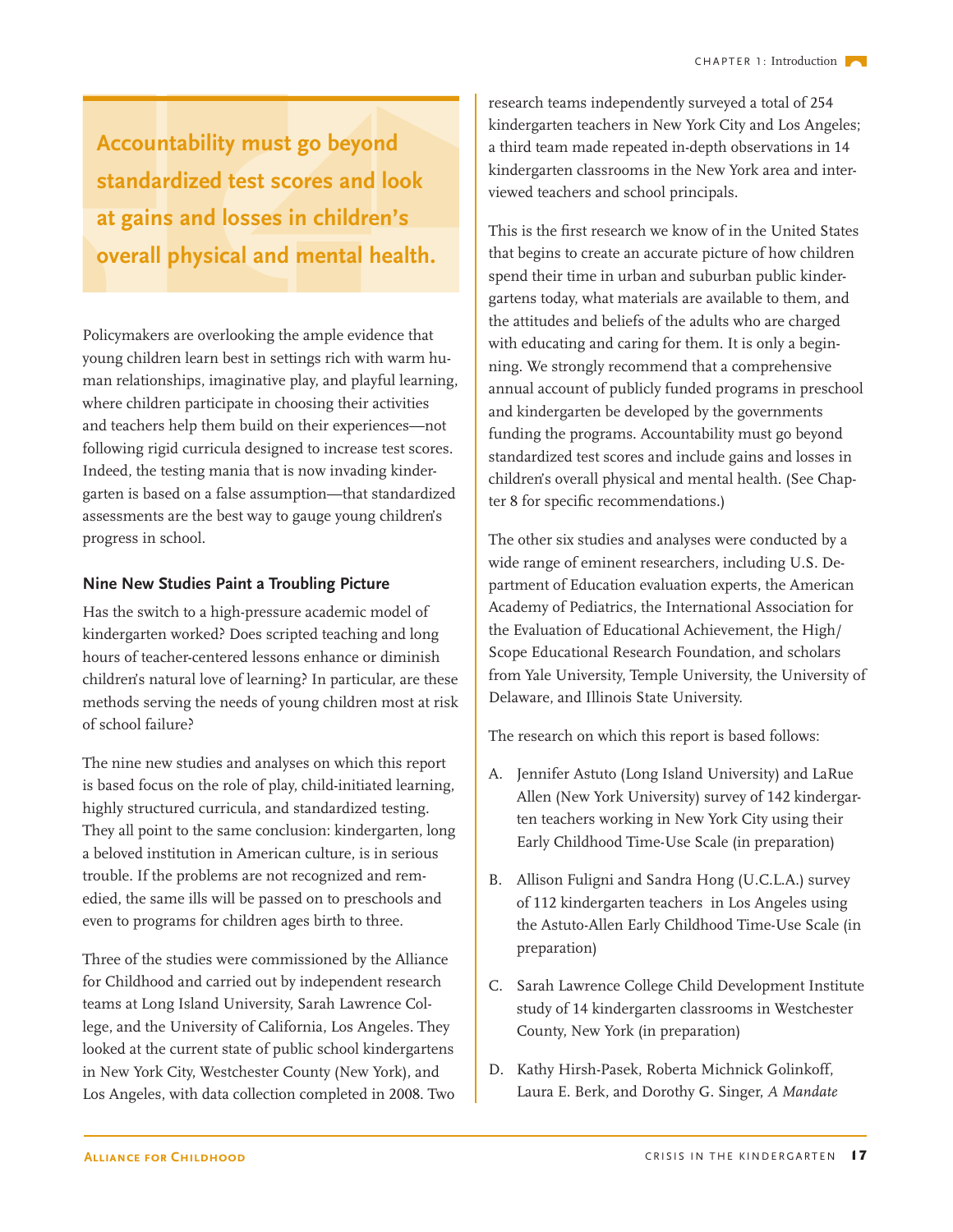*for Playful Learning in Preschool: Presenting the Evidence* (Oxford University Press, 2009)

- E. Dorothy G. Singer, Jerome L. Singer, Heidi D'Agostino, and Raeka DeLong, "Children's Pastimes and Play in Sixteen Nations: Is Free-Play Declining?" *American Journal of Play*, Vol. 1, No. 3 (Winter 2008) 6
- F. U.S. Department of Education evaluation of Open Court Reading program (2008) 7
- G. U.S. Department of Education Reading First Impact Study, Final Report (2008) 8
- H. Kenneth R. Ginsburg et al., "The Importance of Play in Promoting Healthy Child Development and Maintaining Strong Parent-Child Bonds," *Pediatrics*, Vol. 119, No. 1 (January 2007)<sup>9</sup>
- I. International Association for the Evaluation of Educational Achievement (IEA) and High/Scope Educational Research Foundation Preprimary Study Age-Seven Follow-up (2007). 10

**Open-ended play is now a minor activity, or has been completely eliminated, in the kindergartens studied.**

### **The Findings**

These nine studies and analyses, all published within the past two years or still in the final stages of preparation for publication, reveal the following findings:

**A preponderance of time in a sample of 254 New York City and Los Angeles kindergartens is devoted to teaching literacy and numeracy, and to testing and test preparation.**

- 1. Play in all its forms, but especially open-ended child-initiated play, is now a minor activity, if not completely eliminated, in the kindergartens assessed. Teacher-directed activities, especially instruction in literacy and math, are taking up the lion's share of classroom time. Standardized testing and preparation for tests are now a daily activity in most of these kindergartens. (From the studies labeled A and B in the list above.)
- 2. Most teachers in the two new studies of New York City and Los Angeles kindergartens say they spend two to three hours each day in literacy, math, and test prep—and that children have 30 minutes or less each day for play or "choice time." (A, B)
- 3. In Los Angeles, 25 percent of the teachers surveyed said there was no time at all for free play in their kindergartens. (B)
- 4. There is apparently a wide divergence in what educators mean by "play." Most of the activities that are set up in "choice time" or "center time," and are described as play by some teachers, are in fact teacherdirected and involve little or no free play, imagination, or creativity. (C)

**Preschool and kindergarten children benefit from play and playful learning, from choosing their own activities, and from individual and small-group pursuits rather than whole-group ones.**

5. A review of the research on how young children learn by four eminent scholars of early childhood concludes that "children need both unstructured free play and playful learning under the gentle guidance of adults to best prepare them for entrance into formal school; academic and social development are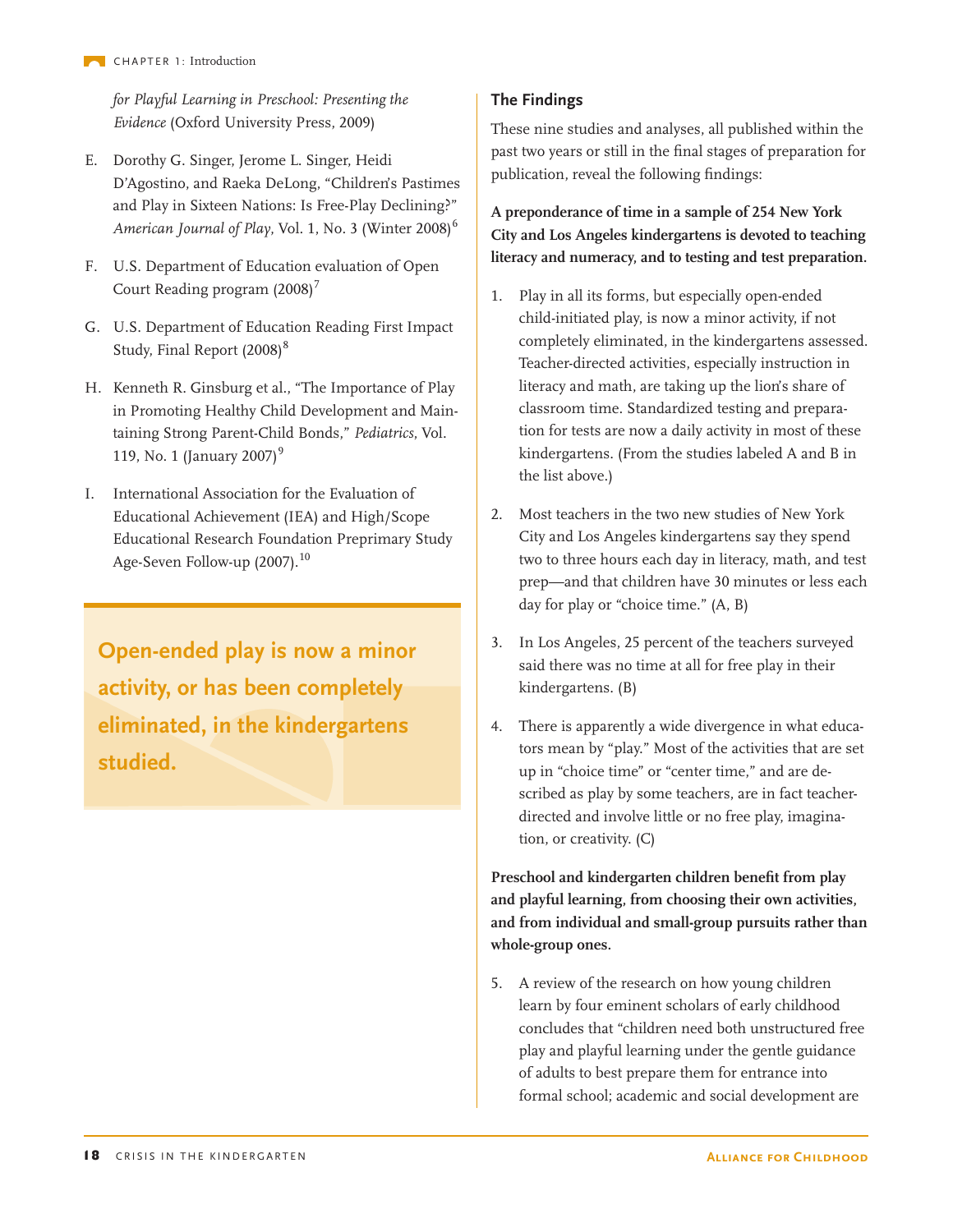**Standardized testing has become an established part of kindergarten in spite of serious doubts about its validity in early childhood.**

so inextricably intertwined that the former must not trump attention to the latter; and ... learning takes place best when children are engaged and enjoying themselves." (D)

- 6. The American Academy of Pediatrics issued a major clinical report concluding that "play is essential to development. ... Play allows children to use their creativity while developing their imagination, dexterity, and physical, cognitive, and emotional strength. Play is important to healthy brain development. It is through play that children at a very early age engage and interact in the world around them. Play allows children to create and explore a world they can master, conquering their fears while practicing adult roles, sometimes in conjunction with other children or adult caregivers. As they master their world, play helps children develop new competencies that lead to enhanced confidence and the resiliency they will need to face future challenges. Undirected play allows children to learn how to work in groups, to share, to negotiate, to resolve conflicts, and to learn self-advocacy skills." (H)
- 7. A new review of research by Jerome Singer and Dorothy Singer of Yale University concludes that make-believe play helps children "(a) expand vocabulary and link objects with actions, (b) develop object constancy, (c) form event schemas and scripts, (d) learn strategies for problem-solving, (e) develop divergent thinking ability, and (f) develop a flexibility in shifting between different types of thought (narrative and logical)." (E)
- 8. A cross-national study of more than 1,500 young children in ten countries found that in every coun-

try children's language performance at age seven improved when teachers let children choose their activities rather than impose didactic lessons. (I)

9. The same international study found that young children's cognitive performance at age seven improved when children spent less time in whole-group activities and more time working or playing individually or in small groups. (I)

**A sample of kindergarten teachers in New York City and Los Angeles report that imaginative and dramatic play is disappearing because of lack of materials and funding, lack of support from school administrators, and curricula that don't allow for such activities.**

- 10. Dramatic make-believe play, essential for young children's development of literacy, social skills, and imagination, is limited by lack of materials. In both New York and L.A. only 12 to 13 percent of the teachers surveyed said they had enough dramatic play materials for all the children. (A, B)
- 11. Teachers in both New York and L.A. consistently reported that major factors working against dramatic play, block play, use of open-ended objects, and artistic activities in their kindergartens were that the curriculum doesn't incorporate those activities, there was not enough time for them, and school administrators did not value them. (A, B)
- 12. New York and L.A. teachers consistently reported major differences between their views of the importance of dramatic play, block play, and sand and water play and their perception of the views of school administrators. A large majority of teachers indicated that such play is important, while roughly half of the teachers perceived administrators as not valuing it. (A, B)

**The pervasive use of standardized tests to measure children's progress in literacy and math has become an established part of kindergarten education in spite of a consensus among educational testing professionals that the results of such testing of children under age eight are subject to serious errors and their use is largely invalid.**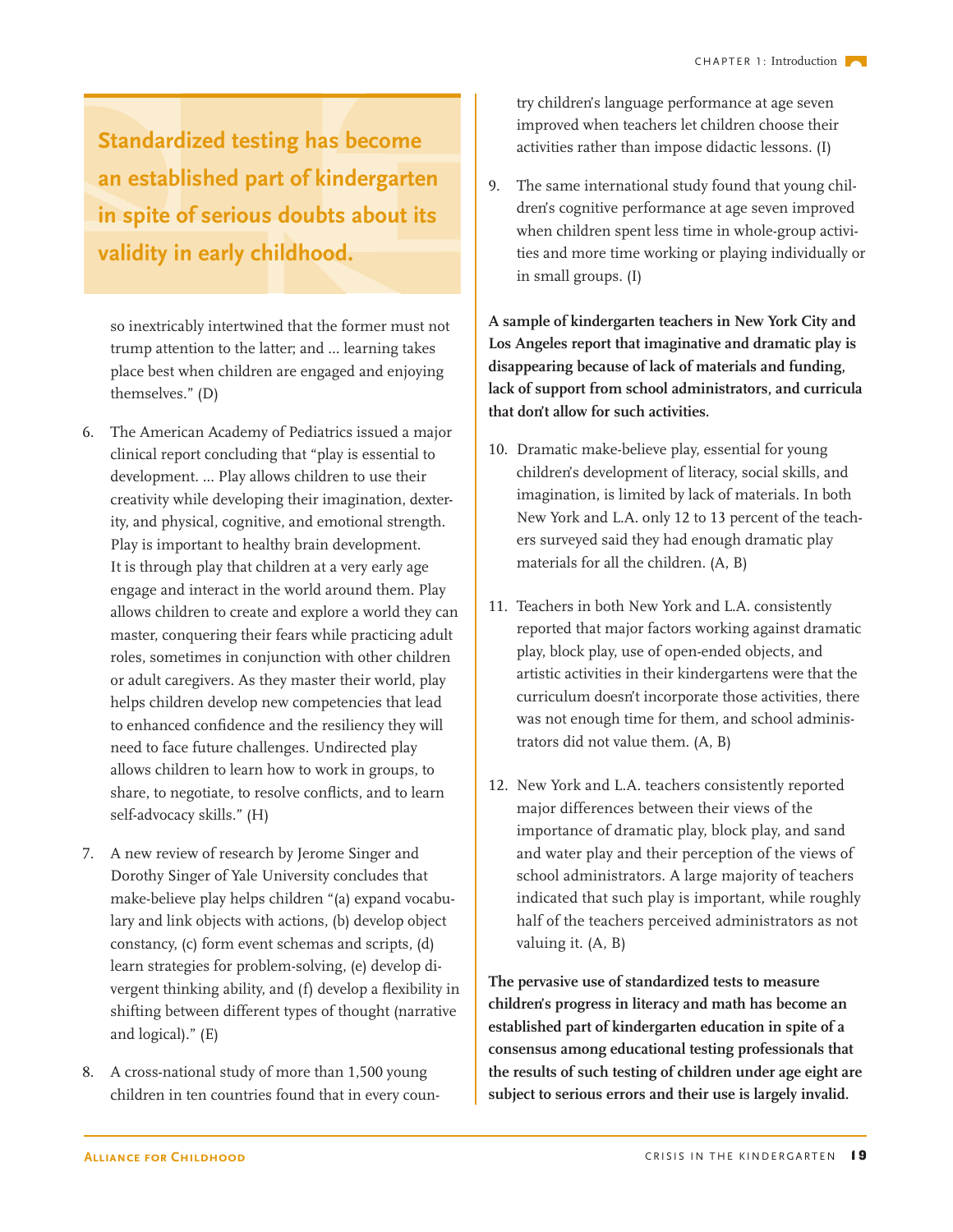13. Seventy-nine percent of the New York teachers surveyed reported spending time every day in testing or test preparation. In Los Angeles, it was 82 percent. Many of the teachers said they spend more than 30 minutes per day in these activities. (A, B)

### **Scripted teaching and other highly didactic types of curricula are widely used in kindergartens despite a lack of scientific evidence that they yield long-term gains.**

- 14. Almost all of the L.A. teachers surveyed used Mc-Graw-Hill's Open Court Reading, a scripted curriculum with highly regimented drills and exercises. But a new report from the U.S. Department of Education's Institute of Education Sciences finds that there are no valid studies showing that Open Court works, in spite of initial claims by the government that it is "research-based." (F)
- 15. A separate evaluation commissioned by the Institute of Education Sciences found that the federal government's Reading First program had significantly increased (by about 20%) the amount of class time spent on didactic, phonics-heavy reading instruction; nevertheless, the program "did not have statistically significant impacts on student reading comprehension test scores in grades 1–3." The evaluation also found that the program actually reduced second-grade students' engagement in reading and writing. (G)

**The push for more academics in early education has reduced time for unstructured play, even as mothers and pediatricians have grown deeply concerned about its demise.**

- 16. A new cross-cultural research study—by Jerome Singer and Dorothy Singer of Yale University—of 2,400 mothers in 16 countries found that, overall, 72 percent believe that children are "growing up too quickly." In the U.S., the figure is 95 percent, the highest of any country studied. (E)
- 17. The authors of this same study conclude that "mothers are deeply concerned that their youngsters are somehow missing out on the joys and experiential learning opportunities of free play and natural exploration. ... For lack of safe outdoor play spaces, and unstructured

free time, children are being deprived of the excitement and social interactions of a healthy youth." (E)

18. The American Academy of Pediatrics, in its clinical report on the importance of play, found that "despite the benefits derived from play for both children and parents, time for free play has been markedly reduced for some children" and addressed "a variety of factors that have reduced play, including a hurried lifestyle, changes in family structure, and increased attention to academics and enrichment activities at the expense of recess or free child-centered play." (H)

### **The urge to play is still alive in children and needs to be nurtured.**

19. In spite of dwindling time and materials for dramatic and imaginative play in many kindergartens, children's innate playfulness is irrepressible, like a plant pushing up through a crack in concrete. Sarah Lawrence College researchers found that, given the slightest opportunity, many children seize the moment to create imaginative play episodes. (C)

### **Scripted and Didactic Teaching: Suspect Methods Promoted Under NCLB**

Despite publishers' claims that scripted teaching and similar didactic approaches are "research-based," there is little or no research showing long-term gains in reading skills or enjoyment of reading from these programs, and no evidence of short-term gains in comprehension. We know from research by the High/Scope Educational Research Foundation that short-term increases in test scores resulting from these practices tend to disappear after a few years. Yet short-term test-score gains in first and second grades get prominent coverage in the news media, while parents are not informed of the lack of long-term gains or of the risks associated with didactic, test-driven practices.

The High/Scope Preschool Curriculum Comparison Study, which followed the students' progress through age 23, showed that at-risk preschoolers required more treatment for emotional problems and ultimately committed more felonies if they were taught in a scripted curriculum classroom rather than a play-based program.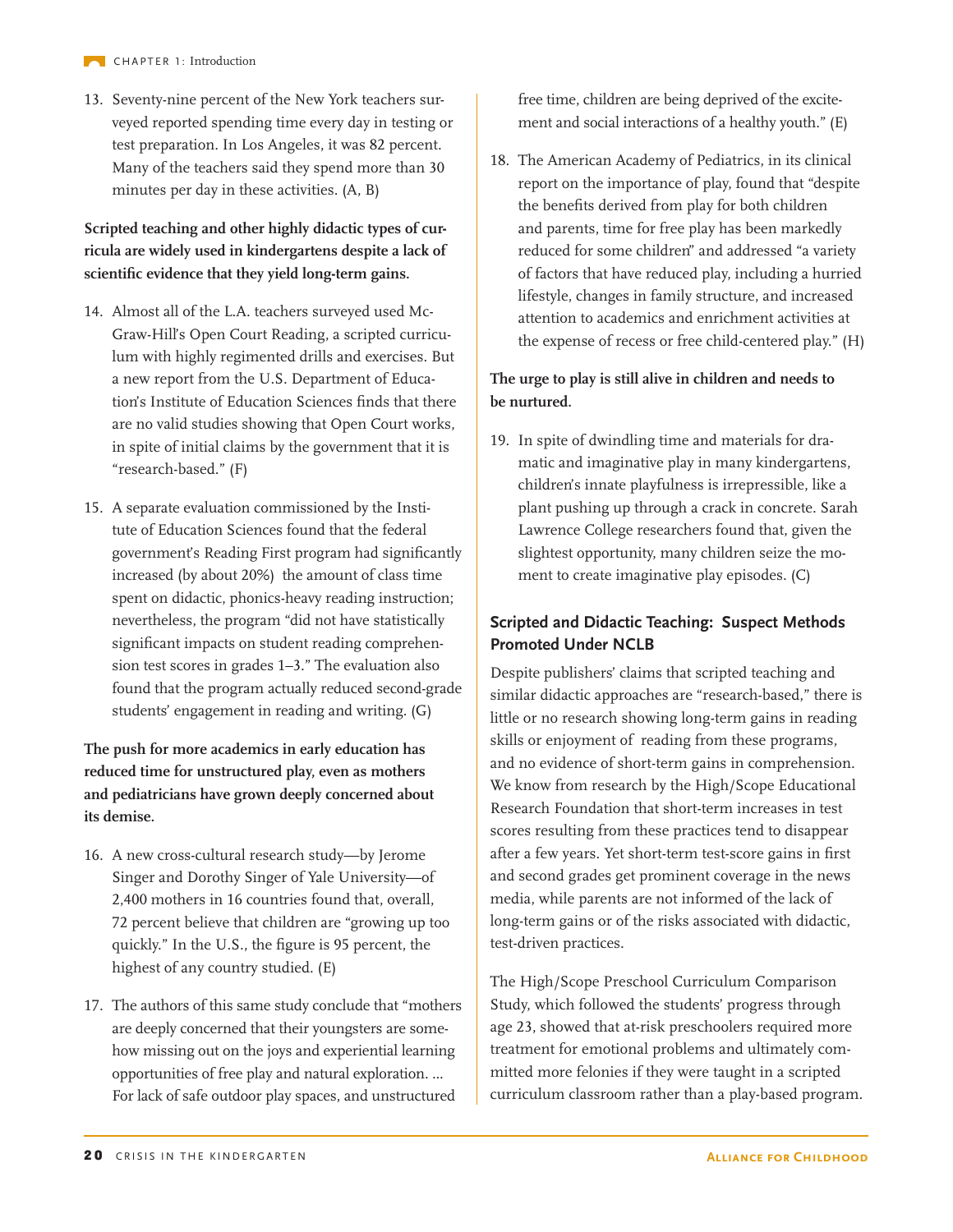Overall, the children who experienced the High/Scope curriculum or the traditional nursery school approach, both of which "emphasized child-initiated activities in which young children pursued their own interests with staff support," did better than students in the Direct Instruction or scripted program on a total of 17 variables. At age 23, for instance, the former High/Scope and traditional nursery students aspired to complete a higher level of education and lived with spouses in greater numbers than the former Direct Instruction students. High/Scope concludes: "It thus appears that preschool programs that promote child-initiated activities (such as the High/Scope and Nursery School programs) seem to contribute to the development of an individual's sense of personal and social responsibility." 11

The High/Scope study raised red flags about scripted teaching, and interest in the approach declined. Yet this unproved and potentially destructive method has seen a rapid comeback in part because urban schools are desperately seeking ways to help children from low-income families and other at-risk students to catch up with more privileged students. This is a vitally important goal, but the methods being used are often seriously flawed. The approved list of curricula issued by the federal Reading First program was heavy with scripted and other highly structured approaches. But recent research by the Government Accountability Office found that favoritism and conflicts of interest corrupted the process of choosing kindergarten curricula, "especially among researchers who had developed reading-instruction products that would profit from the program's bounty." 12

The latest data on outcomes of Reading First programs have cast serious doubts on the efficacy of the curricula selected by the federal government. The government's own evaluators found that the so-called research-based approaches did not improve reading comprehension despite the fact that schools were spending more time teaching the five core literacy activities demanded by Reading First. Funds have been cut back for Reading First and its future is at present endangered. The pity of this is that children from low-income homes often do need extra support to become skilled and avid readers, and appropriate methods exist—but they are not the approaches favored under NCLB.

**A new study found that mothers are deeply concerned that their children are missing out on the joys of free play and natural exploration.**

#### **An Urgent Need for Action**

The combined import of these new studies calls for immediate concerted action. The situation is urgent.

Twenty years ago a North Carolina study found that kindergarten teachers felt their students were under significant stress from an increasingly academic curriculum.<sup>13</sup> Today there are mounting reports of stressed-out kindergartners, behavior problems including uncontrollable anger and aggression, and expulsion of young children from school, a problem that is particularly severe for young boys.

A Connecticut school official attributed a spike in violence among young children in 2007 to the increasing emphasis on standardized testing and the elimination of time for recess, gym, and other chances to play. "It's not like it was when we were kids, when you could expect to have an hour or so every day to play and explore," she said. "That kind of time just isn't there anymore."<sup>14</sup>

Clinical research on the links between play deprivation, stress levels, and related health and behavioral problems in kindergarten children is sorely lacking. But many experts believe that developmentally inappropriate expectations and practices are causing normal child behavior to be wrongly labeled as misbehavior, and normal learning patterns to be mislabeled as learning disabilities. "This early and inappropriate labeling may have lifelong implications for children who are developing their self-image," says pediatrician Kenneth R. Ginsburg of the Children's Hospital of Philadelphia and lead author of the *Pediatrics* report on play. "Further, labels travel with children and may flavor future teachers' and even caregivers' assessments and interactions."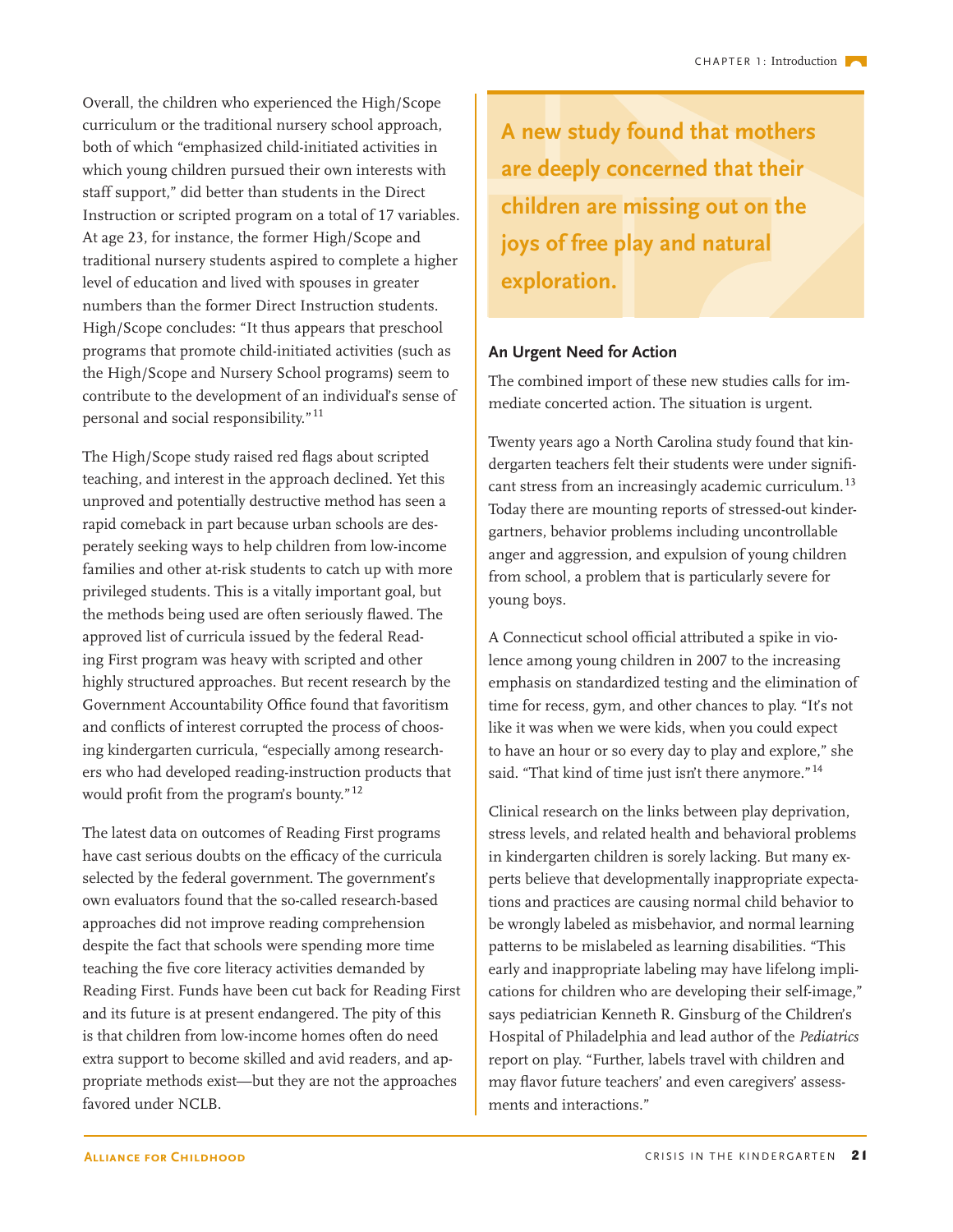### *the kindergarten continuum*

| Laissez-Faire,<br><b>Loosely Structured</b><br>Classroom                    | <b>Classroom Rich in</b><br><b>Child-Initiated Play</b>                     | <b>Playful Classroom</b><br>with Focused Learning                  |  | Didactic,<br><b>Highly Structured</b><br>Classroom                                 |
|-----------------------------------------------------------------------------|-----------------------------------------------------------------------------|--------------------------------------------------------------------|--|------------------------------------------------------------------------------------|
| Ample play but without<br>active adult support, often<br>resulting in chaos | Exploring the world through<br>play with the active<br>presence of teachers | Teachers guiding learning<br>with rich, experiential<br>activities |  | Teacher-led instruction,<br>including scripted teaching,<br>with little or no play |

For the health of the children and their long-term success in school and in life, a better approach to kindergarten is needed, one that allows children and their teachers to learn and work in an atmosphere that encourages exploration and creativity and lays a strong foundation for emerging literacy, numeracy, and other vital capacities. Such approaches, when combined with the active presence of teachers who understand child-initiated play and learning and know how to create a rich environment for them, allow kindergartens to support children's healthy development and enhance and extend their knowledge.

In a healthy kindergarten, play does not mean "anything goes." The laissez-faire classroom, in which the teacher sits back and provides little structure and few boundaries, may abound in children's play, but it is often superficial and chaotic. At the other extreme, kindergarten should not be so tightly structured that children are denied

 **"Inappropriate labeling may have lifelong implications for children who are developing their self-image."** —DR. KENNETH GINSBURG

opportunities to learn through their own initiative and exploration. Kindergartners need a balance of child-initiated play in the presence of engaged teachers with more focused experiential learning activities led by teachers.

This range of kindergarten education is illustrated in the continuum above. We call for educators, their professional organizations, and policymakers to develop as fully as possible the two central methods in the continuum: child-initiated play and focused, experiential learning.

The dangers of the extremes in early education are described by researchers Elena Bodrova and Deborah Leong: "In our experiences, we have found that both extremely chaotic classrooms and extremely teacher-directed classrooms are counterproductive to developing self-regulation and other underlying skills in children. Classrooms where children flit from activity to activity support reactive behavior. But when all the instruction is whole-group, students become too teacher-regulated."<sup>15</sup>

In Chapter 7 we offer specific information for educators and policymakers who want to create more playful kindergartens and schools. In Chapter 8 we summarize the most critical findings of this report and provide a comprehensive list of recommendations for action by policymakers, school administrators, teachers, and parents who are alarmed by what is happening to so many of our children and want to create healthy, balanced kindergartens for them.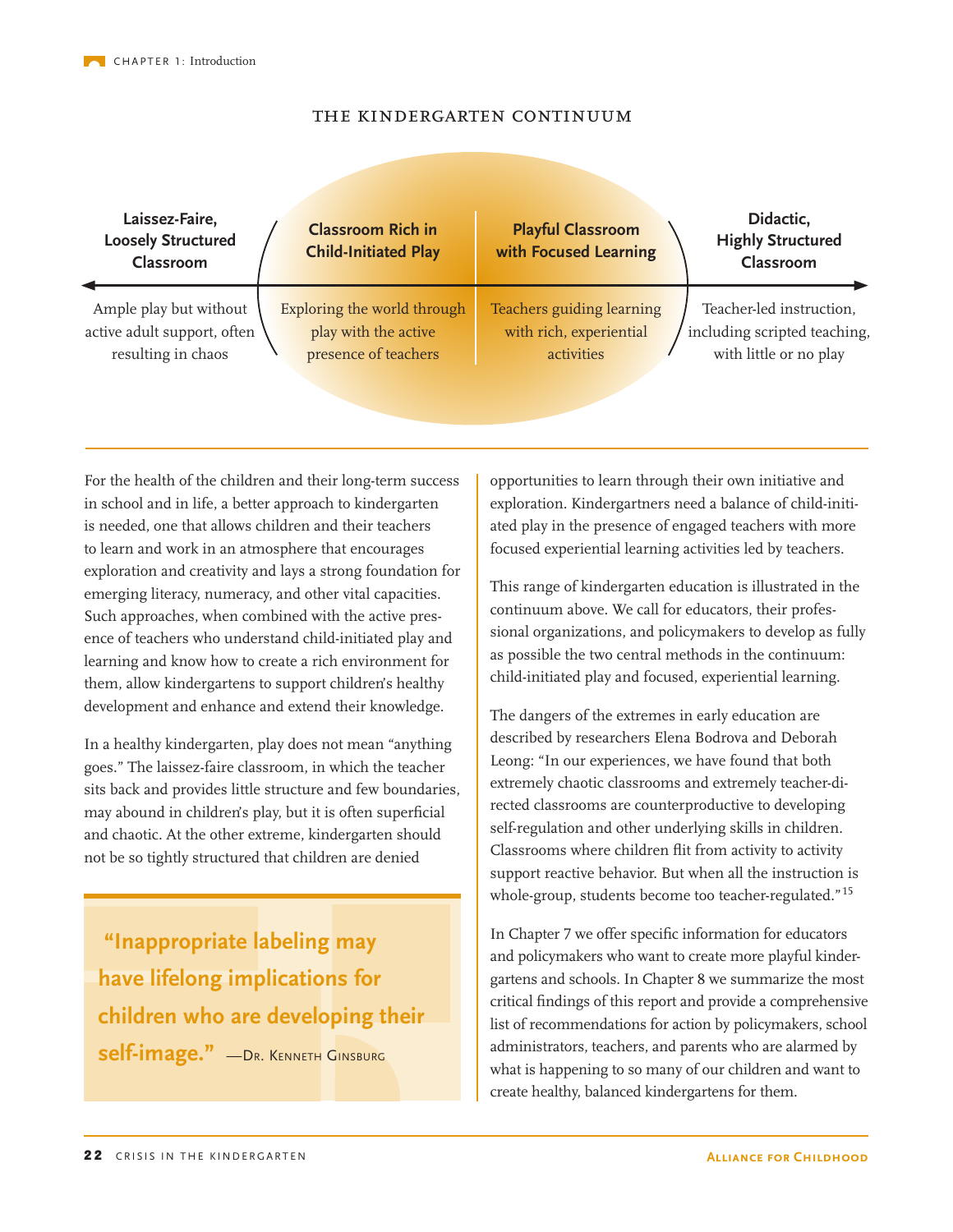#### CHAPTER<sub>2</sub>

### **The Transformation of Kindergarten**

*New evidence* from research shows that didactic instruction and testing are pushing play out of kindergarten. Kindergartners are now under intense pressure to meet inappropriate expectations, including academic standards that until recently were reserved for first or second grade. These expectations and the policies that result from them have greatly reduced and in some cases obliterated opportunities for imaginative, child-initiated play in kindergarten.

The evidence from the three new studies described in this chapter suggests that public school kindergarten education is now very different from what most adults recall from their own childhoods. We do not have comparative data from the past on the amounts of time and materials for play that earlier generations of kindergartners enjoyed. We do, however, have the direct observations of early childhood educators and researchers—and they are alarmed.

Professor Nancy Carlsson-Paige of Lesley University has taught, supervised teachers, and conducted research in kindergartens for more than 30 years, working in both urban and suburban schools. "The loss of play and childcentered learning that these new studies reveal signals great cause for concern," she says. "Decades of research and theory in child development affirm the importance of play in the early years as the primary vehicle through which children build a strong foundation for cognitive, social, and emotional concepts. The loss of this foundation that can only be built through play will undermine children's success in school and academic competence for years to come."

The data from these new studies, combined with her own observations, "show clearly that the kindergartens of today barely resemble those I visited fifteen years ago,"

says Carlsson-Paige. "The majority of children today are spending most of their time in teacher-directed activities, especially in literacy and math, and have little time for activities of their choice. The vast majority of kindergarten teachers now spend some time each day on testing and test preparation, an activity that would have been considered irrelevant and even harmful in the past."

"Across all of my experiences in classrooms," says Carlsson-Paige, describing the kindergartens of a generation ago, "no matter what school I was visiting—whether it used a traditional or a progressive pedagogy, whether it was public or private—I found consistency among kindergartens. Without exception, there was an emphasis on play and hands-on learning in kindergarten. In the classrooms I visited, children would choose the area they wanted to go to each day to start out, and then choose other areas as the day went on. Sometimes teachers would

**Rich dramatic and make-believe play is rarely seen in today's schools.**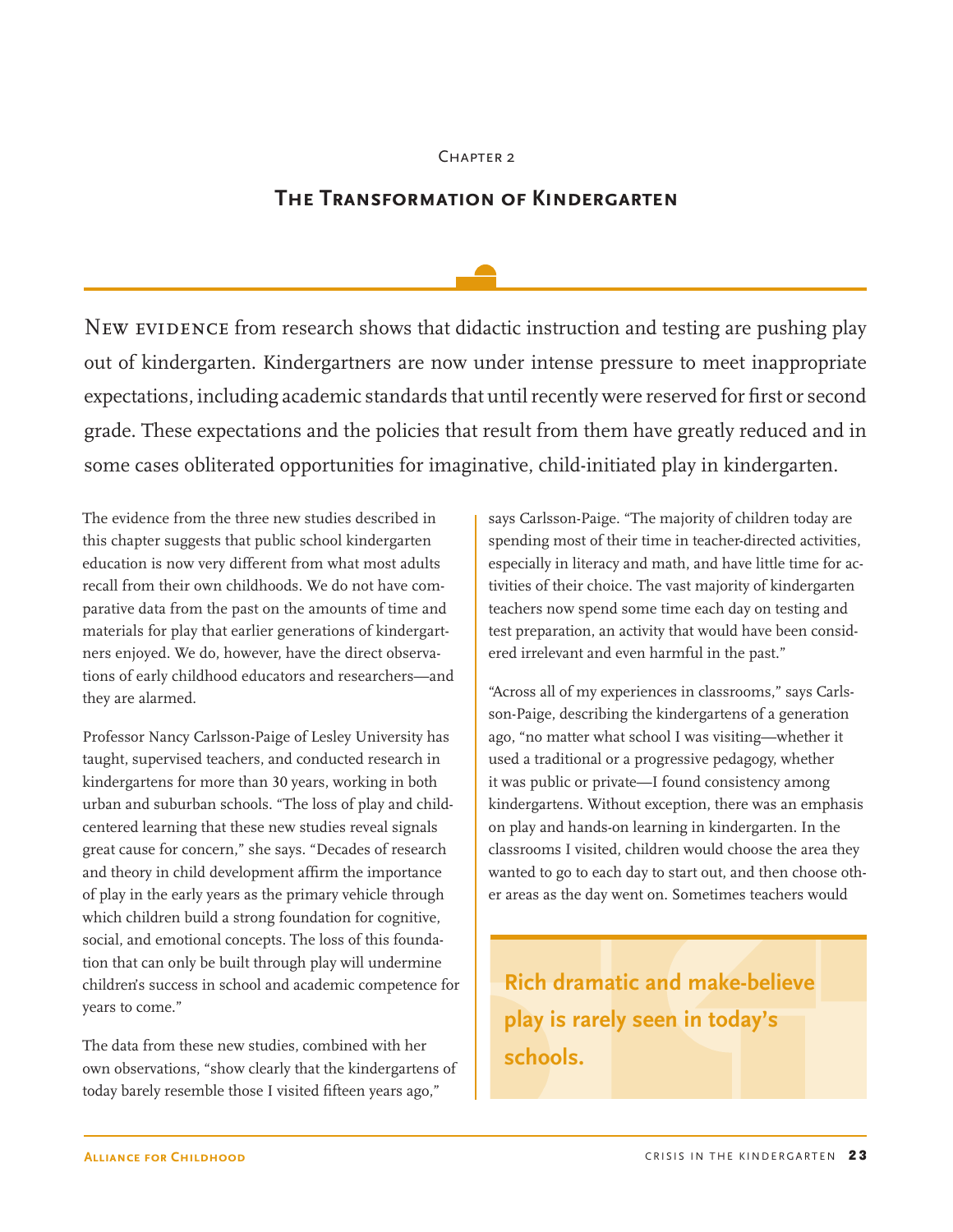encourage certain children to explore specific areas, and sometimes teachers asked that all children spend some time in a particular area, such as the literacy area. But the emphasis was always on choices made by children. Most of the school day was spent in active, child-centered, imaginative exploration and play."

# **"Many teachers don't know the reasons why play is important."**

—DIANE LEVIN

Professor Diane Levin of Wheelock College, another long-time kindergarten researcher, confirms these observations, noting that school principals "are under much more pressure now to push formal academics in kindergarten." For a variety of reasons, she says, rich dramatic and make-believe play is rarely seen in today's schools. "Play is not completely gone, but it is often superficial," she says, adding that many children still show playful behavior but are not able to develop complex play scenarios for extended periods.

Confirming the findings of the qualitative study (see below), Levin adds that in her own research she finds that today's teachers "may say that play is important, but they often don't recognize the difference between the imitative, repetitive play frequently seen today and the more creative, elaborated play of the past. Many teachers don't know the reasons why play is important. And now it's even more important for them to be able to articulate those reasons, and to understand why play is not happening in their classrooms—including the fact that screen time and other changes at home can undermine children's ability to engage in creative play without teachers' help."

We recognize that the restoration of child-initiated play to early education will not by itself solve the complex problems of helping all children—especially those with special needs or in poor families and neglected schools, as well as English-language learners—to reach their full potential. We are not calling for a simple return to the practices of an earlier time. We now understand much better the kinds of rich language experiences and skills that young children need in order to become literate, avid learners. Teachers need to understand the ways in which child-initiated play when combined with playful, intentional teaching leads to lifelong benefits in ways that didactic drills, standardized tests, and scripted teaching do not.

Play is a major mode for learning in early childhood. With sensible boundaries and support from teachers, it leads to enormous growth in all aspects of the child's development—cognitive, social, emotional, imaginative, and physical. Furthermore, it is the primary tool through which children explore their interests, express their joys, and process their fears, disappointments, and sorrows.

"The research is clear," says Nancy Carlsson-Paige. "Faster is not better when it comes to early education; young children need play and hands-on interactions for genuine learning to occur. We must reverse this destructive trend and develop education policies that are grounded in research and theory in child development and early childhood education."

**"Faster is not better when it comes to early education."**

**-NANCY CARLSSON-PAIGE**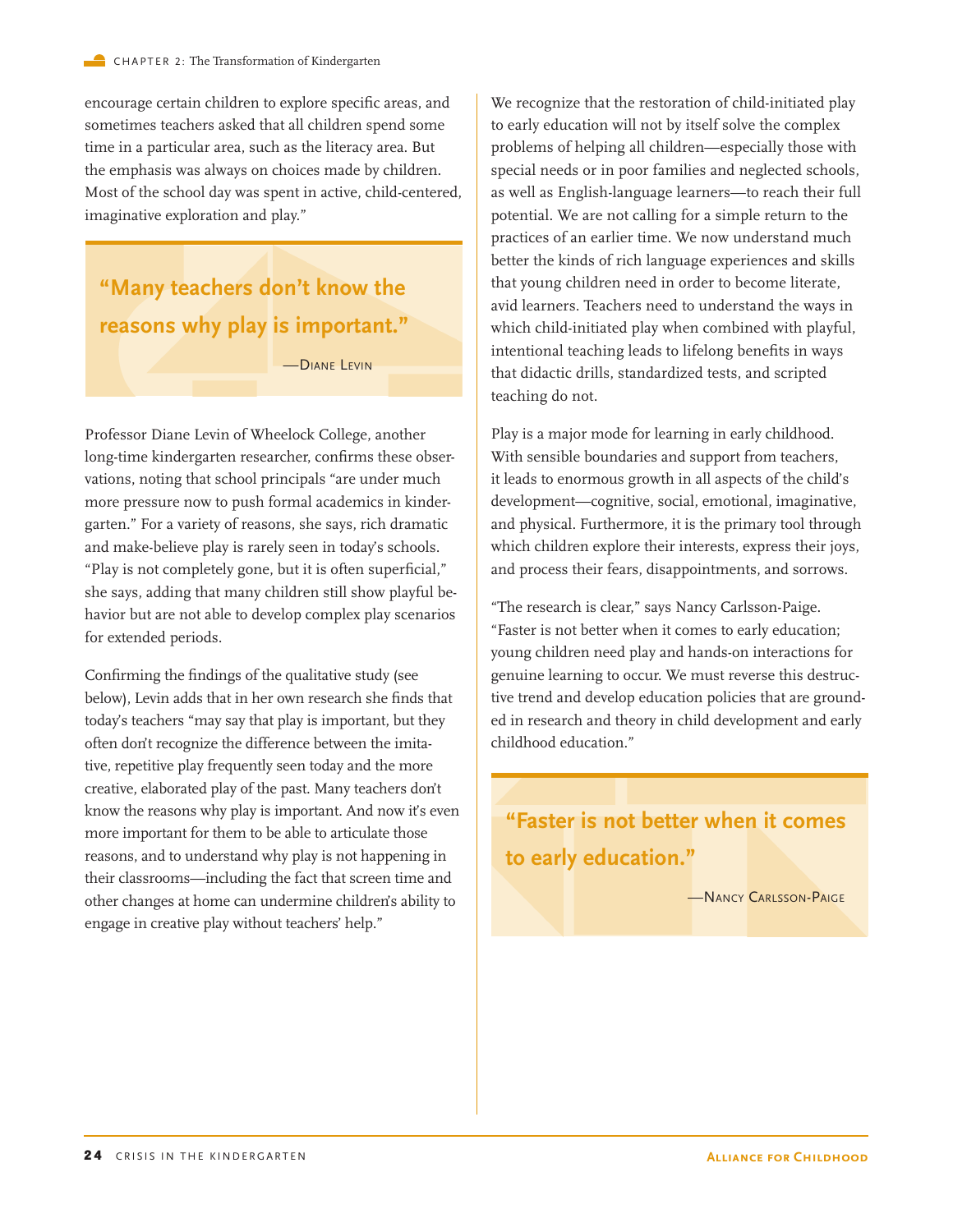### **Background of the Studies and Summary of Findings**

The three university research studies described below, commissioned by the Alliance for Childhood and completed in 2008, provide clear evidence of the endangered status of child-initiated play in public school kindergartens in New York City and Westchester County, New York, and Los Angeles, California.

Two research teams, from Long Island University<sup>\*</sup> and U.C.L.A.,† surveyed a total of 254 teachers in full-day kindergartens in New York and Los Angeles—the quantitative studies. A third team, from Sarah Lawrence College,‡ made repeated in-depth observations in 14 kindergarten classrooms in New York and interviewed teachers and school principals—the qualitative study.

These studies were designed to help create an accurate picture of how children spend their time in public kindergartens today, what materials are available to them, and the attitudes and beliefs of the adults who are charged with educating and caring for them. Detailed findings of these studies are available on the Alliance for Childhood web site: www.allianceforchildhood.org.

In brief, the findings of these three studies suggest that:

- Teacher-directed activities, especially instruction in literacy and math skills, are taking up the lion's share of kindergarten classroom time.
- Standardized testing and preparation for tests are now a daily activity in most of the kindergartens studied.
- Free play, or "choice time," is usually limited to 30 minutes or less per day. In many classrooms there is no playtime at all.

**Teachers mean very different things by "play"—and often it is not play at all.**

- Most classrooms do not have enough materials for all children to engage in play at once; blocks, dramatic play materials, and sand and water for play and exploration are in particularly short supply.
- Teachers say that major obstacles to play in kindergarten are that the curriculum does not incorporate it, that there is not enough time, and that administrators do not value it.
- Most teachers say that play in kindergarten is important, although few teachers or administrators are able to articulate the relationship between play and learning.
- There are wide variations in what teachers and principals mean by "play."
- Many classroom activities that adults describe as play are in fact highly teacher-directed and involve little or no imagination or creativity on the part of children.

\* Jennifer Astuto of Long Island University and the Child and Family Policy Center at New York University (jennifer.astuto@nyu.edu) developed the Early Childhood Time-Use Scale used in both New York and Los Angeles and was lead researcher in the New York City study in collaboration with LaRue Allen of New York University.

† The U.C.L.A. researchers were Allison Fuligni (afulign@exchange.calstatela.edu) and Sandra Hong (sandyhong@ucla.edu) of the Center for Improving Child Care Quality, which is directed by Carollee Howes.

‡ The Sarah Lawrence College research team was directed by Jan Drucker (jdrucker@slc.edu), Margery Franklin (mbf@slc.edu), and Barbara Schecter (schecter@slc.edu) of the college's Child Development Institute.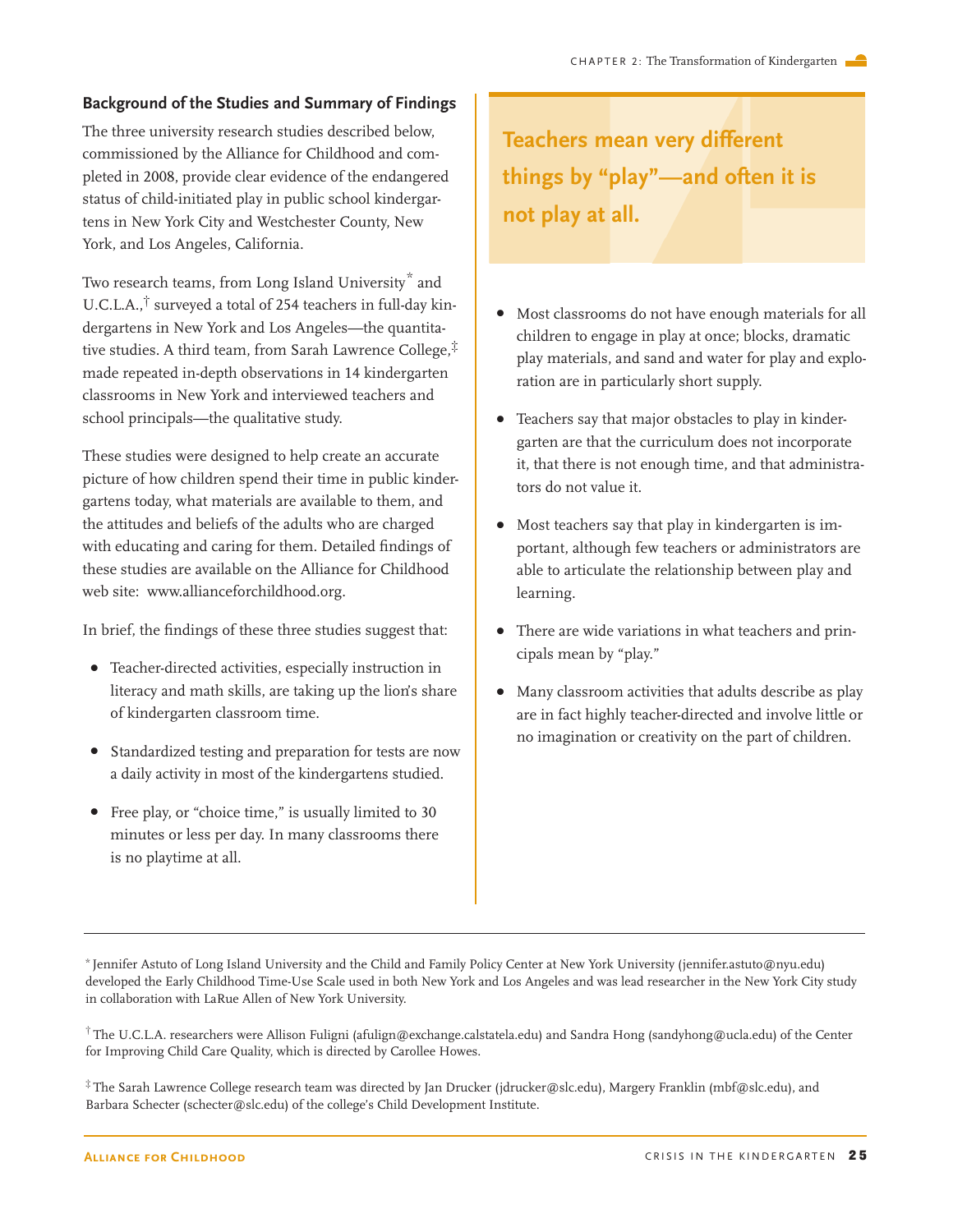### **The Qualitative Study**

The Sarah Lawrence study looked at 14 kindergarten classrooms in six urban and suburban communities in Westchester County, New York. The principals and teachers interviewed by the researchers included a wide range of activities in their definitions of play, including teacherorganized activities such as planting a garden, organized games, and recess, as well as child-initiated free play. Their responses to questions like "What do you see as the role of play in kindergarten?," "What kinds of play take place in kindergarten?," and "How is play related to learning?" similarly evinced a wide range of opinions, from a view of play as separate from learning (and incidental to it), to a view that play is integral to learning.

The Sarah Lawrence research team summarized their findings as follows:

- 1. *What principals and teachers mean by "play" varies.* They generally did not distinguish imaginative play from other activities that include manipulative materials, games, gardens, and centers. Most teachers referred to "free choice time" or "center time," and did not actually call this "play." They often did not bring up the topic of play in the context of questions about free choice time until the researchers brought it up. Principals and teachers in the same school often differed in how they talked about play—in emphasis, allotment of time, priority, urgency, and degree of conflict with other activities.
- 2. *The relationship of play to learning was rarely articulated* by principals or teachers.
- 3. Even when teachers and principals said they thought play is important, or that play leads to learning, they were usually referring to *an understanding of play as a highly scripted, teacher-directed activity*.
- 4. *The amount of choice time or center time in the 14 classrooms varied* from as little as 30 minutes once every 6 days to one hour every day. The great majority of classrooms had choice or center time every day.

**The degree of actual free choice that children had during "choice time" varied from ample to none.**

Two classrooms provided less than 30 minutes of choice or center time, and only one provided 60 minutes (2 sessions of 30 minutes each), with the majority having 30 minutes. Taking into account the time for getting started and for clean-up, the actual time for children's activities was less than the allotted time, sometimes considerably so.

- 5. *The materials available to children at centers in different classrooms varied greatly*, from a well-stocked housekeeping corner to a barely furnished one; from goodsized collections of blocks to very few blocks.
- 6. *The degree of actual free choice that children were given during choice time varied* from ample (all materials in the room were available to all children in six of the classrooms) to none in one classroom (the children were assigned to centers by the teacher).
- 7. *The variation in play in different classrooms seemed to be the result of a complex interaction of factors*, including the larger educational culture, government mandates, and the views, values, and interests of individual educators in administrative and instructional positions within schools.

The researchers also noted this observation: "Even given restricted choices, little equipment, and inadequate amounts of time, children seize the moment to create imaginative play episodes." How these children would do if given more time to develop complex play scenarios is not known, but it was encouraging to see that the spark of play was still there despite all the obstacles.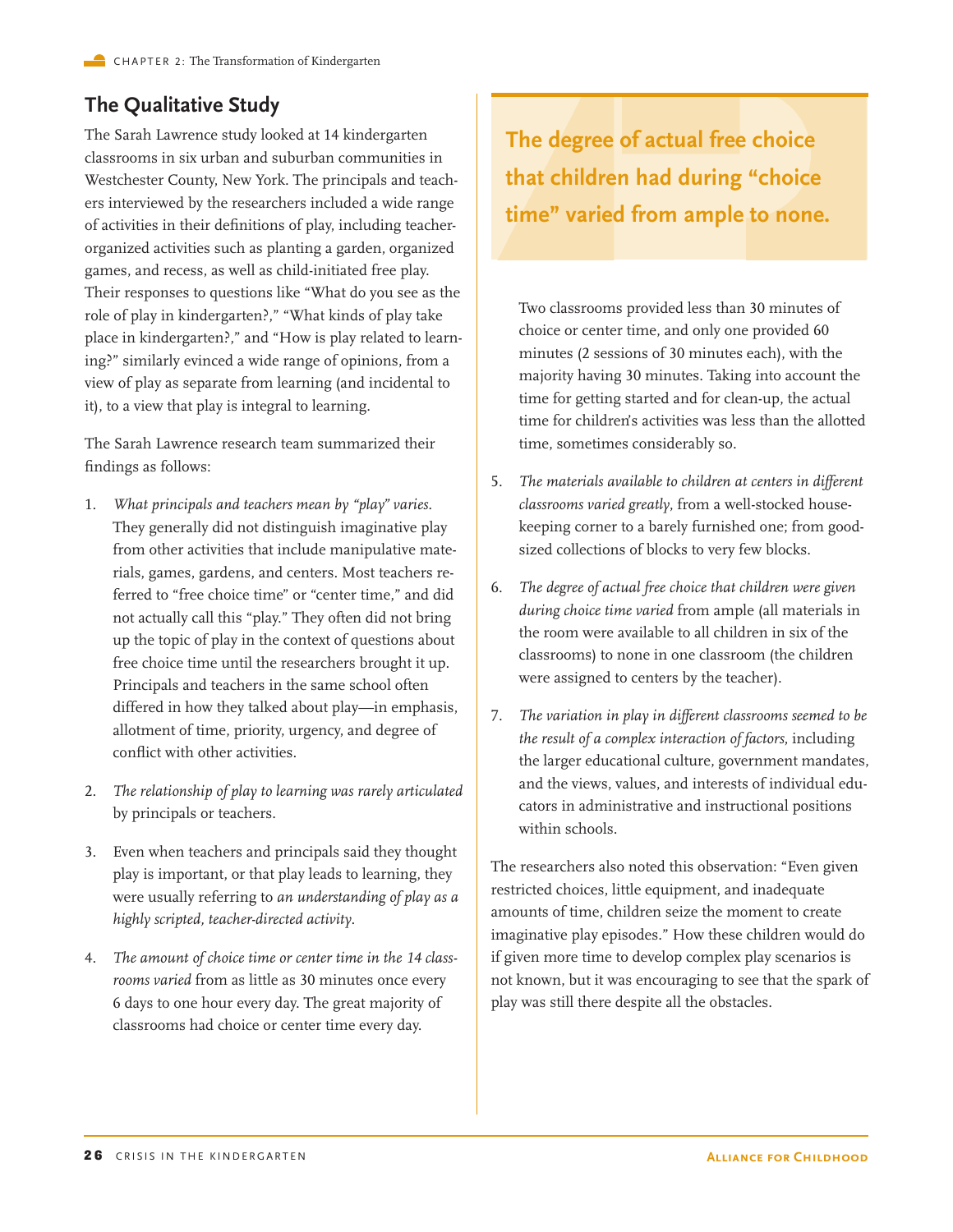### **The Quantitative Studies**

### **Demographics and School Characteristics**

In New York City, 142 teachers responded to the survey; in Los Angeles, 112 teachers responded—for a total of 254. All taught in full-day kindergartens.

In New York, 58% of the respondents had a master's degree. In L.A., 36% had a master's degree.

One-third of the Los Angeles teachers (34%) had not taken any courses in child development or early childhood education.

In New York, 51% of the respondents said they taught in Title I (high poverty) schools; 82% reported having at least four-fifths of their students on free lunch.

In Los Angeles 57% reported that they worked in Title I schools "in need of improvement"; 75% of the students received free lunch, while 60% were English-language learners.

McGraw-Hill's Open Court Reading curriculum was used by 88% of the Los Angeles teachers; 90% used either Harcourt Math or Scott Foresman Math. Most of the teachers (75%) in the New York City study reported using a curriculum offered through professional development workshops conducted by the Teachers College Reading and Writing Project at Columbia University.

### **How Kindergarten Children Spend Their Time in School**

In both N.Y. and L.A. teachers reported spending much more time in teacher-directed instruction, especially of literacy and math skills, testing, and test preparation, than they gave children for free play or choice time.

Three-fourths of the New York City teachers (76%) spent more than an hour per day in literacy instruction. Almost one-fourth of them (23%) had more than an hour of daily math instruction. Only 2% reported giving students more than an hour of choice time per day. The average amount of daily choice time, calculated by using a weighted average of the teachers' reports, was 29.2 minutes. Almost four-fifths of the teachers (79%) reported spending some time on testing or test preparation on a typical day; 37% spent more than 30 minutes per day in test-related activities. 86% of the teachers reported that their classes had access to outdoor recess, weather permitting.

The results in Los Angeles were similar to the New York data: more than nine out of ten (92%) of the teachers said they spent more than an hour a day in literacy instruction; 17% had more than an hour of daily math instruction. Almost none gave children more than an hour of free play or choice time. The average amount of daily choice time was 19.1 minutes. One in four Los Angeles teachers said there was no time at all for "free play," although it is not clear how they differentiate free play from choice time. 97% of the teachers reported that their classes had access to outdoor recess, weather permitting.

|                             | No time | $1-30$ min. | $31-60$ min. | $61 - 90$ min. | $90+$ min. | Total |
|-----------------------------|---------|-------------|--------------|----------------|------------|-------|
| <b>Literacy instruction</b> | $0\%$   | 2%          | 22%          | 42%            | 34%        | 100%  |
| <b>Math instruction</b>     | $0\%$   | 16%         | 61%          | 21%            | 2%         | 100%  |
| Testing and test prep       | 21%     | 42%         | 28%          | 6%             | 3%         | 100%  |
| <b>Choice time</b>          | 6%      | 54%         | 37%          | 1%             | 1%         | 99%   |

### *Table 1:* **Use of Kindergarten Classroom Time on a Typical Day, New York City**

Note: Totals may not add up to 100% because of rounding.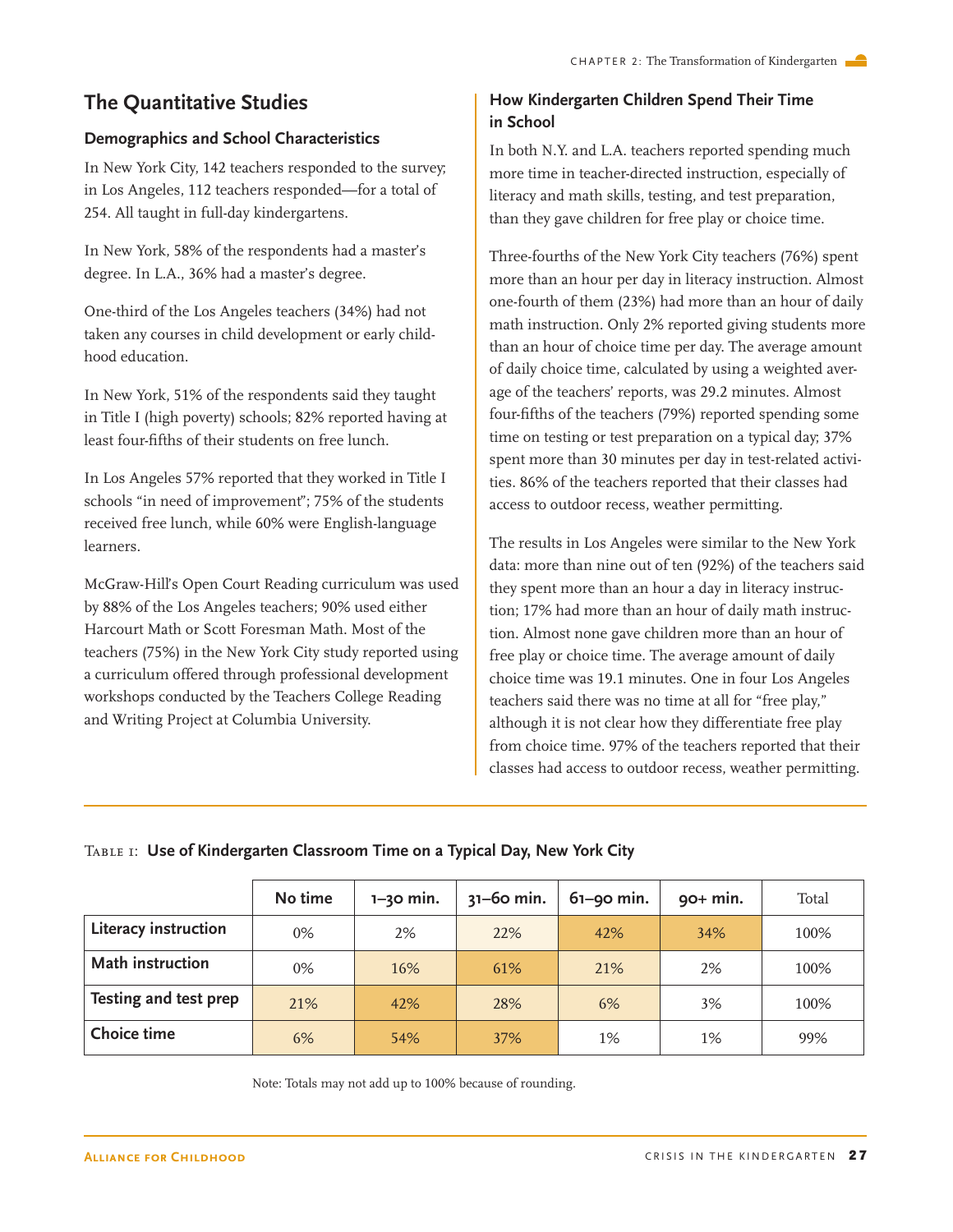|                         | No time | $1-30$ min. | $31-60$ min. | $61 - 90$ min. | $90+ min.$ | Total |
|-------------------------|---------|-------------|--------------|----------------|------------|-------|
| Literacy instruction    | 0%      | 1%          | 7%           | 31%            | 62%        | 101%  |
| <b>Math instruction</b> | 0%      | 13%         | 70%          | 17%            | 0%         | 100%  |
| Testing and test prep   | 18%     | 63%         | 14%          | 3%             | 3%         | 101%  |
| <b>Choice time</b>      | 13%     | 68%         | 18%          | 1%             | 0%         | 100%  |
| Free play*              | 25%     | 54%         | 17%          | 4%             | $0\%$      | 100%  |

#### *Table 2:* **Use of Kindergarten Classroom Time on a Typical Day, Los Angeles**

Note: Totals may not add up to 100% because of rounding.

\*In Los Angeles only, teachers were asked about both "choice time" and "free play."

*Chart A:* **Daily Kindergarten Schedule in Two Cities** Average number of minutes spent daily in selected activities

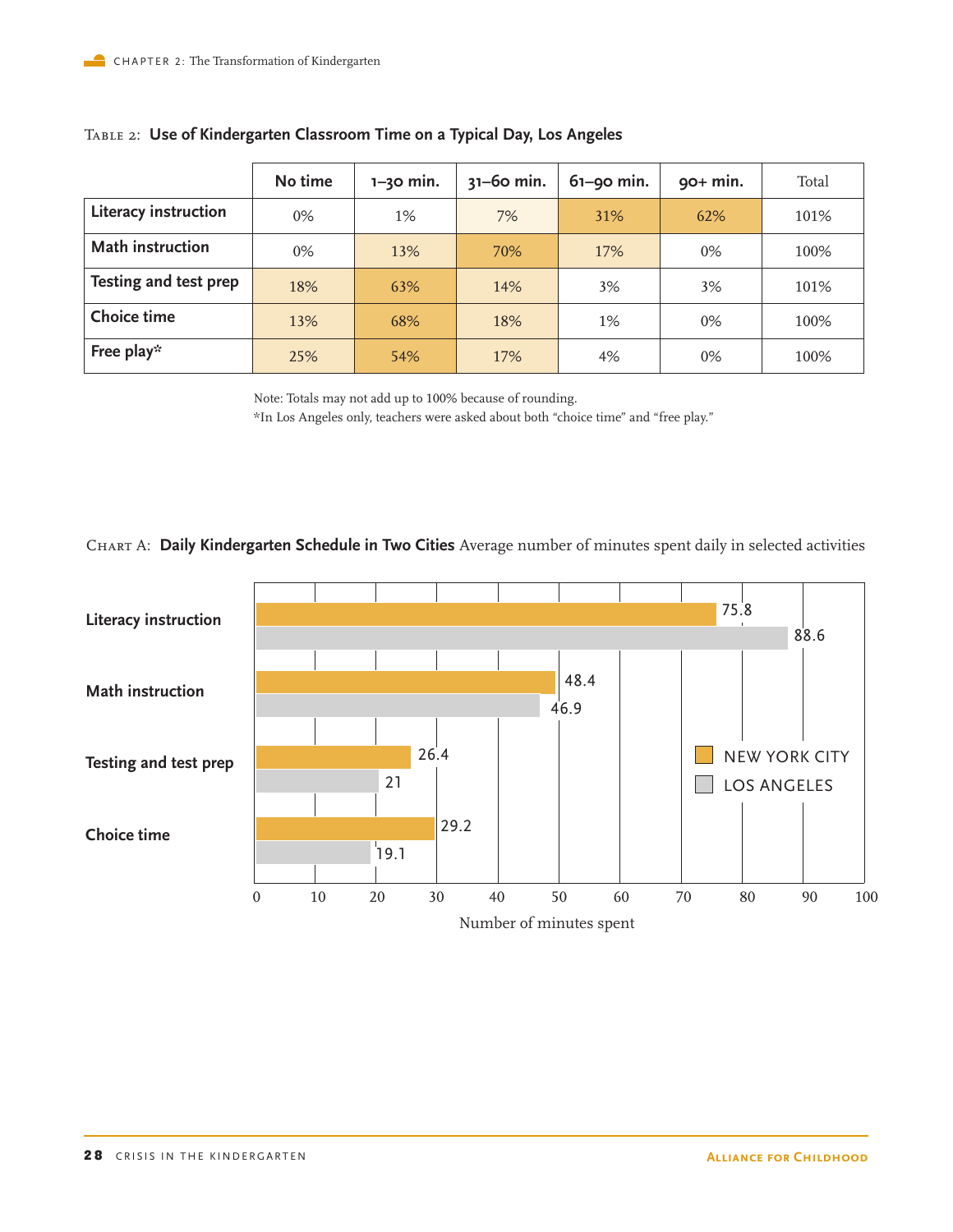### **Availability of Kindergarten Classroom Materials**

Dramatic play in the kindergartens surveyed is severely limited by lack of materials. In both New York and Los Angeles, only 12% to 13% of the teachers surveyed said their classrooms had enough dramatic play materials for all children to use at the same time. More than half the teachers reported not having enough materials for even half the class to use them at the same time. Sand or

water play is nonexistent in four out of five classrooms in both New York and Los Angeles, according to the teachers' reports. Art supplies and open-ended objects (such as manipulatives, bottle caps, string, pipe cleaners) were more commonly available than other play-related materials. Most available of all the materials listed in the survey were instructional or published materials (such as flashcards, workbooks, and textbooks).

|                                | <b>None</b> | For $1-2$<br>children | For half of<br>the children | For most of<br>the children | For all the<br>children | Total |
|--------------------------------|-------------|-----------------------|-----------------------------|-----------------------------|-------------------------|-------|
| <b>Blocks</b>                  | 6%          | 36%                   | 41%                         | 11%                         | 6%                      | 100%  |
| Dramatic play materials        | 13%         | 39%                   | 35%                         | 8%                          | 5%                      | 100%  |
| Art supplies                   | 2%          | 5%                    | 8%                          | 20%                         | 65%                     | 100%  |
| Open-ended objects             | 2%          | 1%                    | 25%                         | 21%                         | 52%                     | 101%  |
| <b>Instructional materials</b> | 5%          | 5%                    | 6%                          | 20%                         | 64%                     | 100%  |

### *Table 3:* **Availability of Kindergarten Classroom Materials, New York City**

### *Table 4:* **Availability of Kindergarten Classroom Materials, Los Angeles**

|                         | <b>None</b> | For $1-2$<br>children | For half of<br>the children | For most of<br>the children | For all the<br>children | Total          |
|-------------------------|-------------|-----------------------|-----------------------------|-----------------------------|-------------------------|----------------|
| Blocks*                 | 18%         | $- -$                 | $\overline{\phantom{a}}$    | --                          | $\sim$                  | $\overline{a}$ |
| Dramatic play materials | 32%         | 32%                   | 24%                         | 8%                          | 4%                      | 100%           |
| Art supplies            | 2%          | 3%                    | 8%                          | 14%                         | 73%                     | 100%           |
| Open-ended objects      | 6%          | 1%                    | 16%                         | 19%                         | 59%                     | 101%           |
| Instructional materials | $0\%$       | 2%                    | 2%                          | 7%                          | 89%                     | 100%           |

Totals may not add up to 100% because of rounding.

\*Los Angeles teachers were asked about the number of blocks in their classrooms rather than how many children could play with them at once. 35% reported having more than 100 blocks. 46% reported having 50 or fewer. 18% said they had no blocks at all.

Use of blocks: 27% of the teachers reported that blocks were used daily in their kindergartens; 26% said they were used once a week; 20% said they were never used.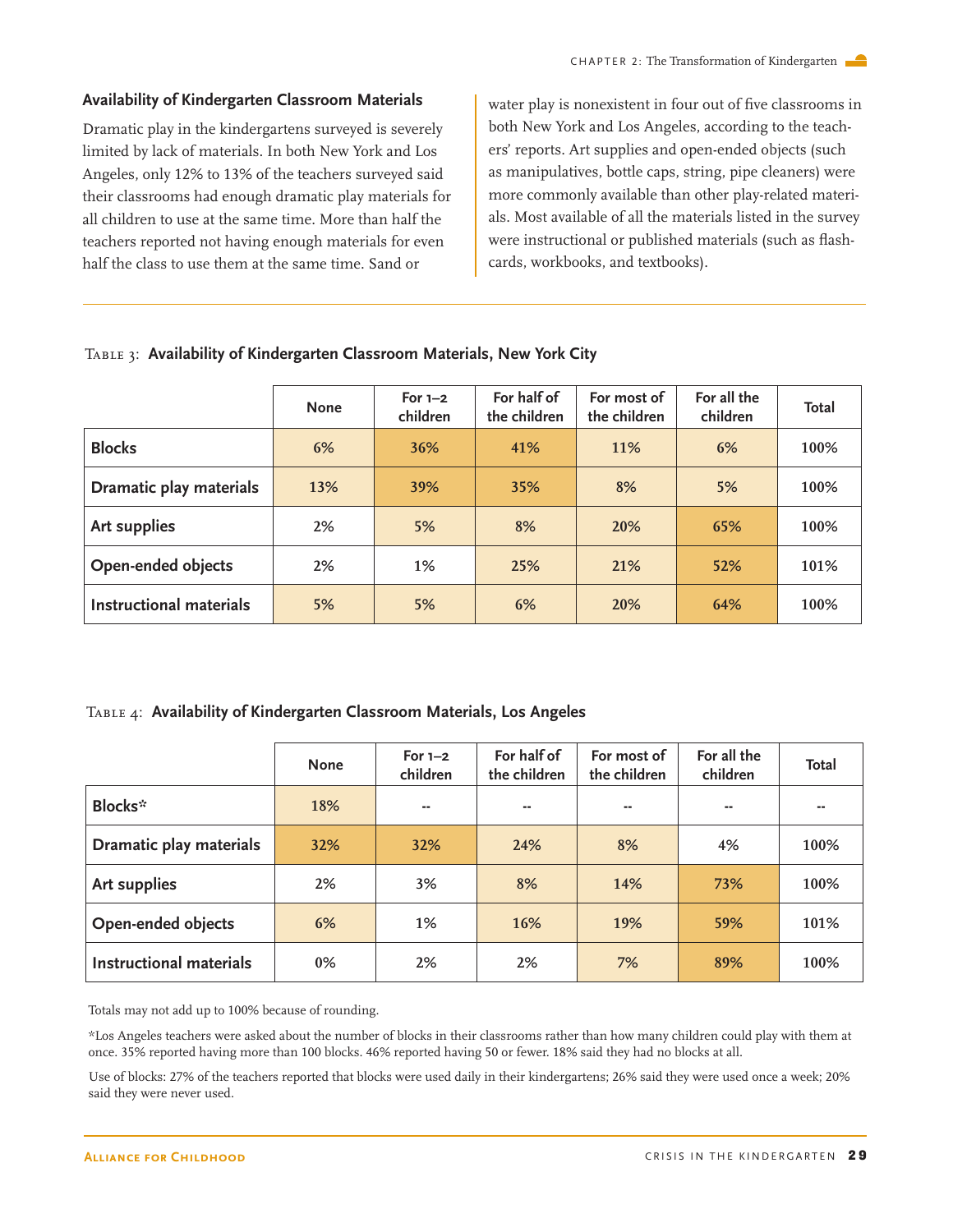

*Chart B:* **Classroom Materials in Two Cities** Enough materials for most or all children?

In Chart B above, figures "for most of the children" and "for all children" from Tables 3 and 4 above are combined.

Approximately four out of five classrooms in both the New York and Los Angeles samples did not provide sand or water tables for children's use, even though large majorities of the teachers believe such play is important for kindergarten children (see teachers' views below).

### **What Are the Obstacles to Play and Playful Learning in Kindergarten?**

Teachers were asked to identify the obstacles to play in kindergarten. They consistently reported that among the main factors working against more opportunities

for dramatic play, block play, sand and water play, use of open-ended objects, and artistic activities in kindergarten classrooms was that the prescribed curriculum doesn't incorporate them. Other significant obstacles were lack of time, space, and funding.

When asked to identify the reasons why playful and creative activities were not present in some kindergartens, teachers consistently reported a conflict between their views and their perception of school administrators' views about the importance of dramatic play, block play, and sand and water play. Very few teachers said they believed that these activities were not important in kindergarten; roughly half of the teachers said they perceived the administration as not valuing them.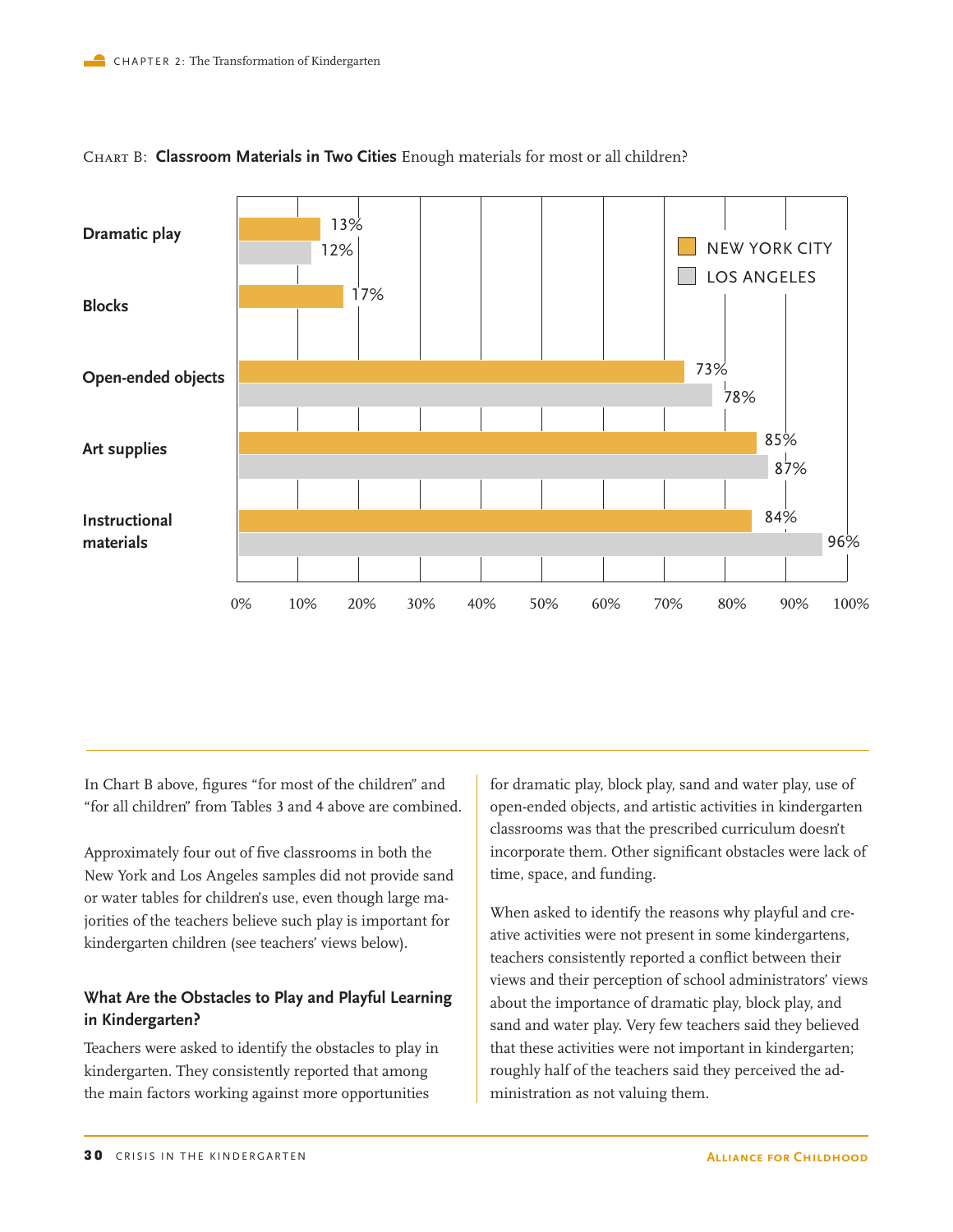

### *Chart C:* **Obstacles to Kindergarten Play, New York City**

*Chart D:* **Obstacles to Kindergarten Play, Los Angeles**

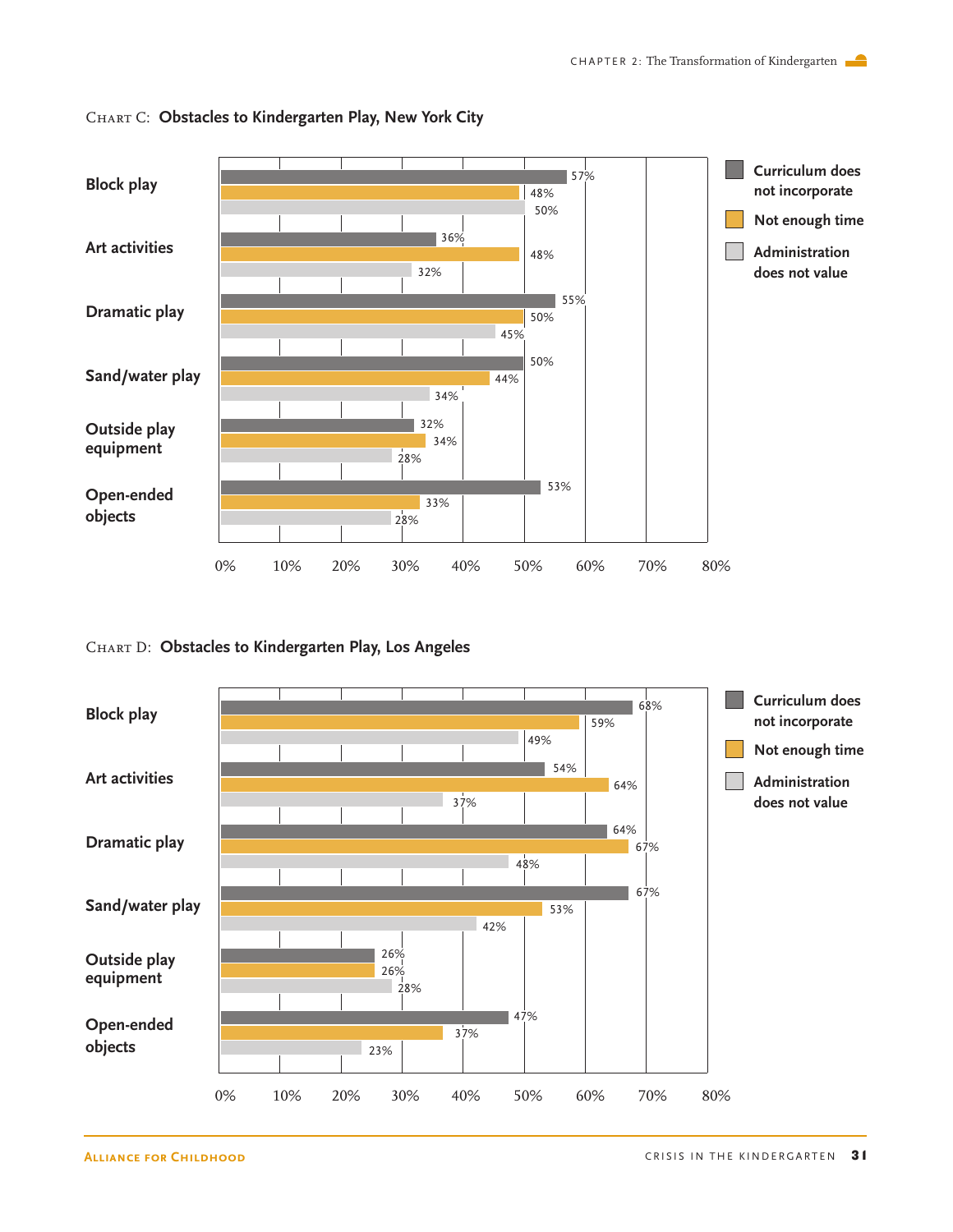### *Chart E:* **Perceived Importance of Playful and Creative Activities**

Teachers' views vs. perceived administration views



### **Conclusions**

The research studies described in this chapter, because of their relatively limited scope, are strongly suggestive but not definitive. What they suggest is a crisis that calls for action—the restoration in kindergarten of play and playful learning, methods that have been shown to support healthy development and long-term gains in learning. Given the seriousness of the situation and its implications for the future, it is shocking that research on the loss of play and playful learning in kindergarten has until now simply not existed.

Among the recommendations listed in Chapter 8 of this report are that the federal government fund the replication on a much larger scale of the quantitative studies described above so that a representative sample of teachers in many different areas contribute to the full picture of

current kindergarten practices. In this way trends can be monitored and guidelines or policies can be developed. In addition, well-designed longitudinal studies are needed that compare the outcomes of rich play-based approaches in kindergarten education with the outcomes of other methods, including those with a heavy emphasis on didactic instruction.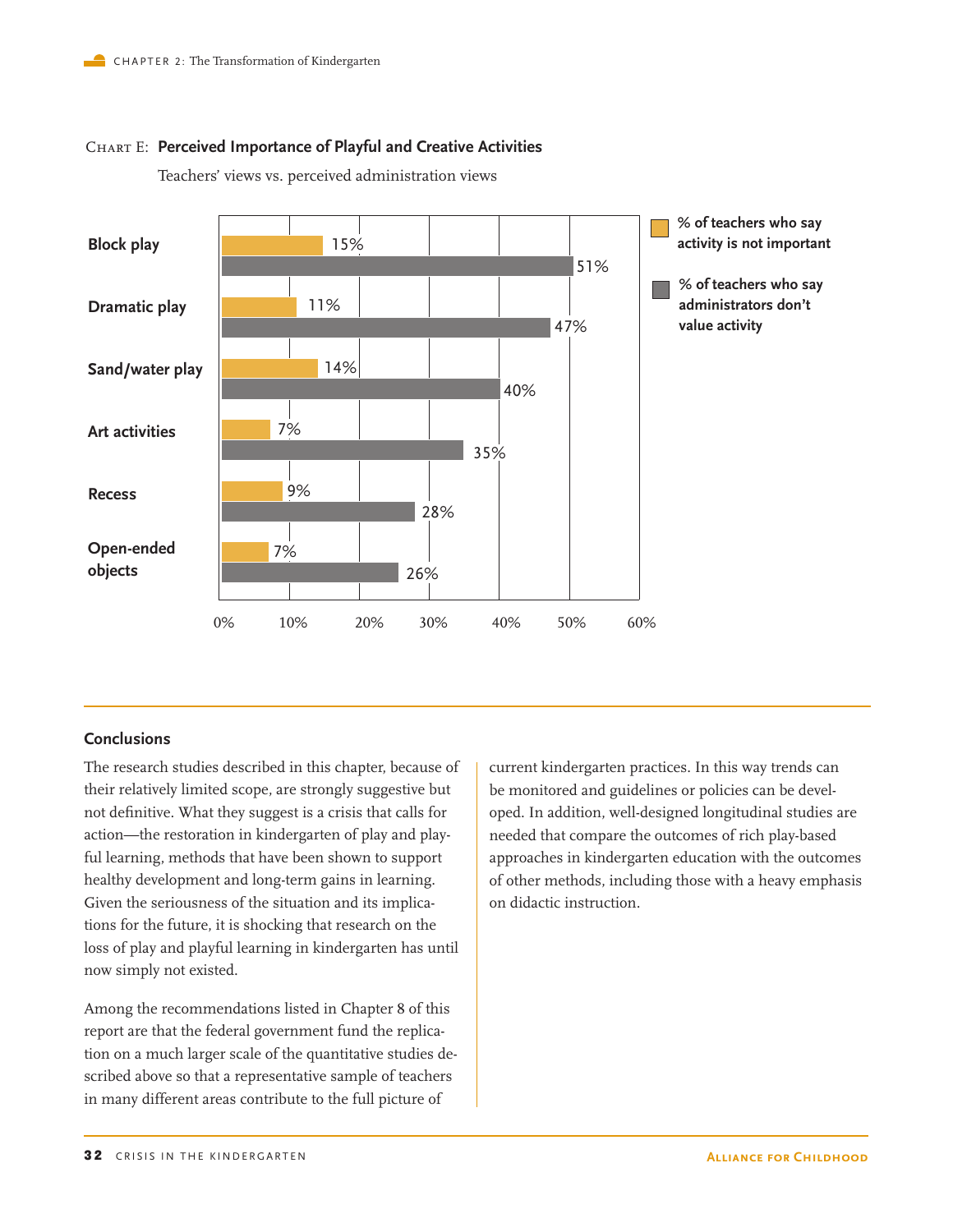#### CHAPTER 3

### **Reassessing Standards: The Need for Realistic Guidelines**

*At the heart of good education* is the art and science of matching adult expectations for children's achievements with the child's own ability to reach these goals in healthy ways. Unfortunately there is today a significant gap between what the standards dictate and what developmental experts recommend for kindergarten children.

With a new Administration in Washington and an upcoming debate on the reauthorization of the No Child Left Behind Act, it is helpful to recall *A Nation at Risk*, the 1983 document that helped shape contemporary American education. Its primary message was that American education had become moribund. "If an unfriendly foreign power had attempted to impose on America the mediocre educational performance that exists today," its authors famously wrote, "we might well have viewed it as an act of war." 16

*A Nation at Risk* focused on the reform of high schools so that students would be better prepared for college and the workplace. It made recommendations in four major areas: content, standards, time, and teaching. Regarding standards, the report said: "We recommend that schools, colleges, and universities adopt more rigorous and measurable standards, and higher expectations, for academic performance and student conduct, and that

*A Nation at Risk* **promoted high-school standards. No one foresaw that 25 years later kindergarten education would be dictated by standards.**

4-year colleges and universities raise their requirements for admission. This will help students do their best educationally with challenging materials in an environment that supports learning and authentic accomplishment."

It is unlikely that anyone in 1983 foresaw the long-term effects of these recommendations, or of other changes in society like the growth of nursery schools and child care centers, on the lives of young children 25 years later: a radical shift of focus in their education.

Middle-class parents wanted their children to excel; at the same time, there was growing concern that children from low-income homes were lagging behind. Both sides came to the same conclusion: play was just a waste of time. Vivian Gussin Paley writes of this period in the history of kindergarten:

The principles of child development were being rewritten, unaccompanied by a huge outcry of disbelief. One began to hear the word "boredom" attached to play, probably for the first time in human history. It was an odd concept to tag on to the single activity children loved best, but there was a growing nervousness about what was going on (or not going on) in kindergarten. The "academic kindergarten" was offered as the antidote to boredom and, further confusing our logic and commonsense, children labeled "at risk," who often had less opportunity for play and talk at home, were allowed less time for these activities at school as well. $^{17}$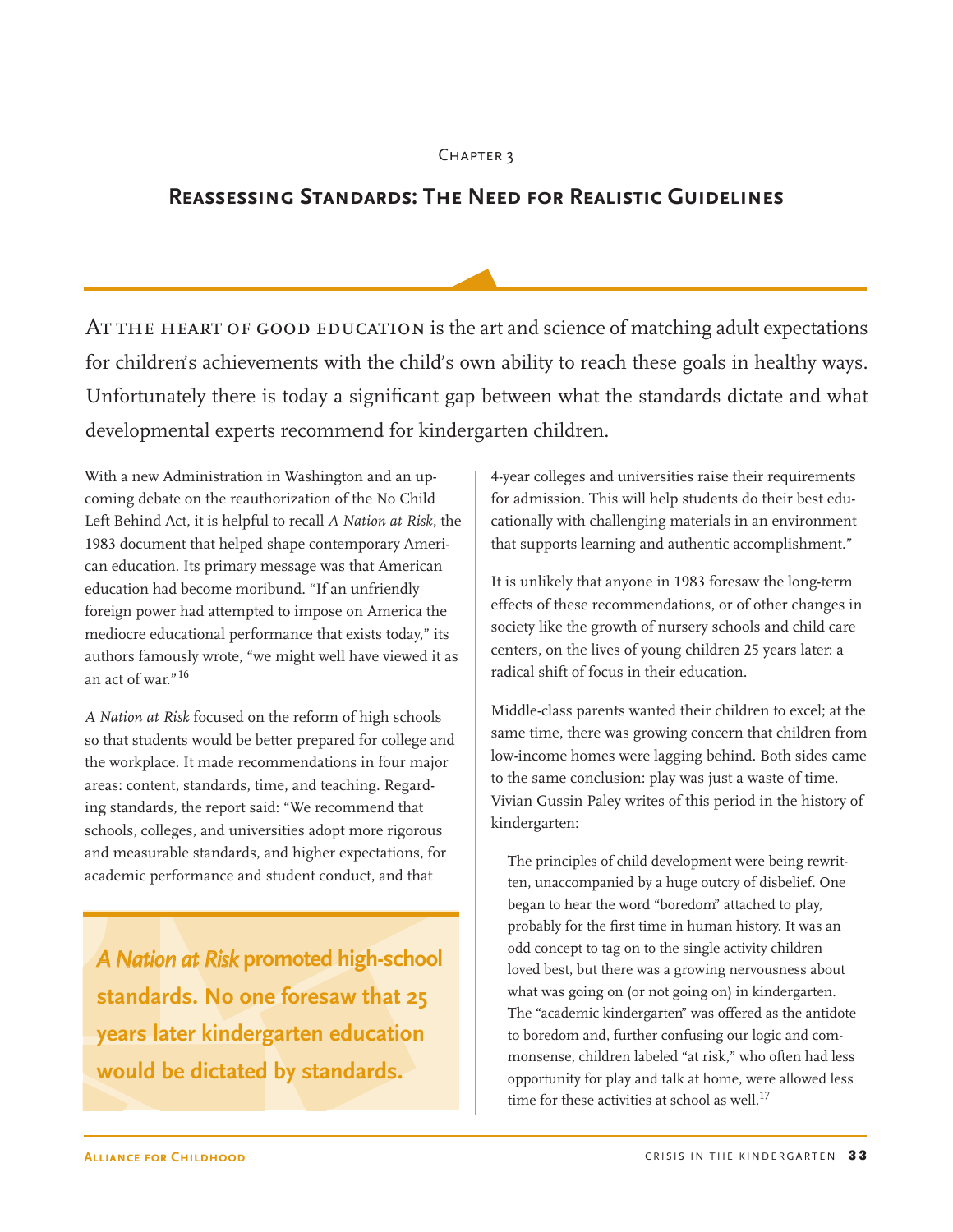### **A Developmental Approach to Literacy**

It is easiest to see the gulf between adult expectations and the realities of children's development in the area of literacy, which has been the subject of much research and public concern. The differences between normal expectations of emergent readers and some state standards are notable. Even when the differences are not great, the sheer number of standards in place, and the fact that they are no longer guidelines but strict requirements, has forced the American kindergarten to become the new first grade.

One of the best descriptions of how literacy develops in children between ages three and eight comes from the Bank Street College of Education in New York, a highly regarded institution for the study of early childhood.<sup>18</sup> The Bank Street guidelines differentiate between three main stages of literacy development from preschool to third grade. In summary, they are:

- A. *Emergent readers and writers:* pre-kindergarten to first grade;
- B. *Early readers:* first and second grades;
- C. *Early fluent/fluent readers:* second and third grades.

While the Bank Street guidelines point out that children develop literacy in somewhat different ways and with different timetables, they describe kindergarten children, in general, as being *emergent readers and writers* rather than *early readers*. This is very different from today's prevailing expectations that children will become early readers and writers in kindergarten. The Bank Street approach enables kindergarten children to develop a foundation for literacy without straining to meet inappropriate demands.

According to Bank Street's guidelines, emergent readers and writers

- Understand that written language conveys messages
- Pretend read and write: they turn pages of books, invent the story using pictures and their memory of a story
- Begin to match spoken words with print
- May know some letter names and some letter sound associations
- May recognize some words and letters in their environment or in texts; but not again in a different context; they may still be unsure of the concept of "word" or "letter"
- Can write some letters, usually those in their own names
- In writing may reverse some letters, and may use mostly uppercase letters
- May make scribbles or strings of random letters with no spaces; one letter may represent a whole word
- May "read" or attribute meaning to his or her marks; may not be able to "re-read" these marks at a later time.

**It is much easier for a child to become an early reader if he has enjoyed being an emerging one and feels confident with his growing skills.**

In summary, this description means that five-year-olds generally have a sense that written language conveys meaning, but their grasp of the elements of written language is still tentative. The child takes a playful approach to written language, pretending to write and read, and is able to recognize some words but without great consistency. Many cannot yet recognize or write all the letters of the alphabet with accuracy and consistency. Of great importance is that the child has a growing awareness of print literacy and feels comfortable with it. Like first becoming comfortable with water and then learning to swim, it is much easier for a child to become an early reader if he has enjoyed being an emerging one and feels confident with his growing skills.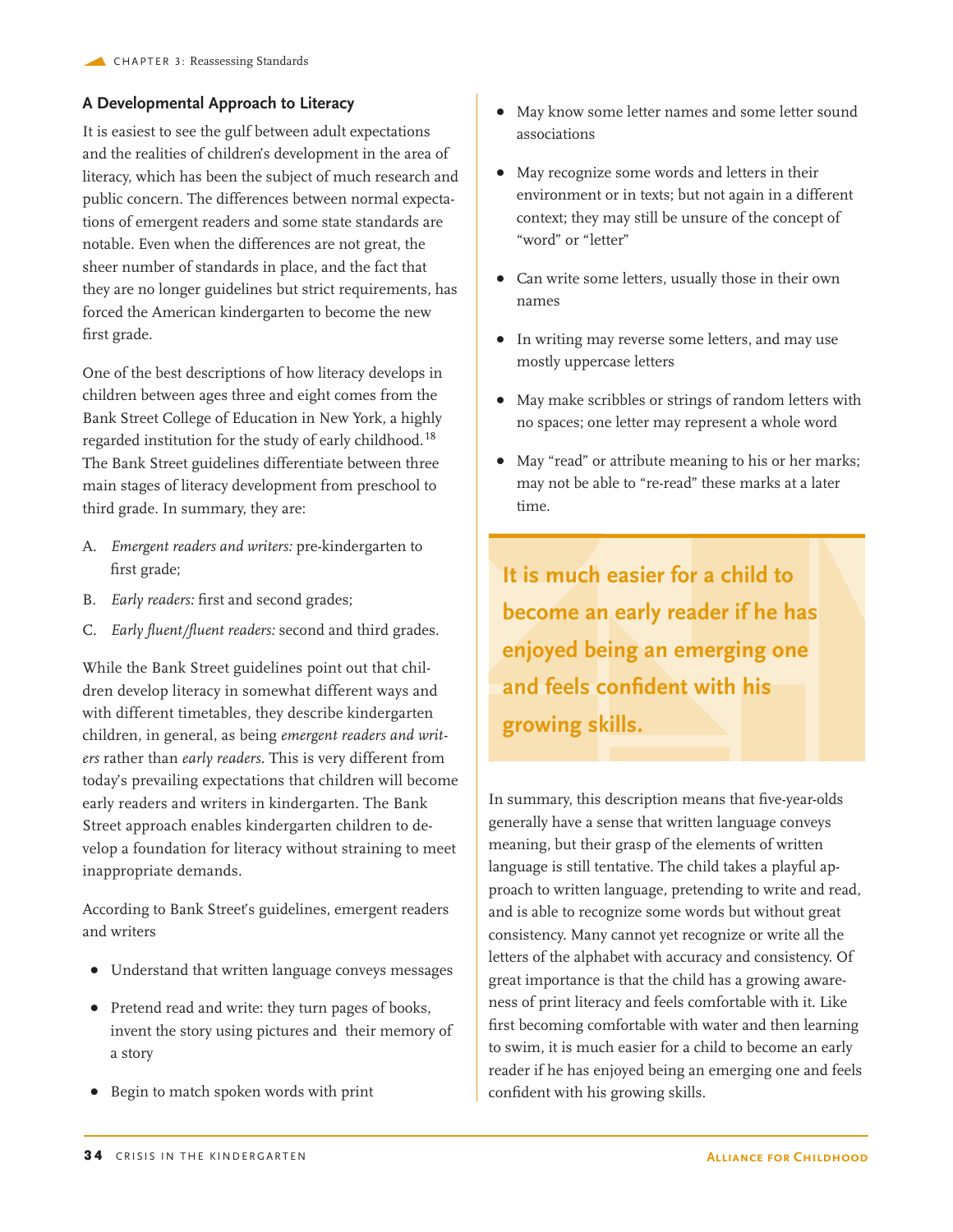### **Play-Based Versus Didactic Methods of Early Education**

Long-term studies comparing the effects of play-based early education with those of didactic programs with intensive instruction are badly needed. The High/Scope Preschool Curriculum Comparison Study 19 is one of the few exemplary models. It followed preschool children until age 23. Similar research by Rebecca Marcon<sup>20</sup> followed preschool children until fourth grade. Both found that classrooms rich with child-initiated activity, including play, were considerably more effective for children from low-income backgrounds than didactic education.

Unfortunately, most of the research on this question looks at results only through kindergarten, first, or second grade. This is a grave flaw, because the High/Scope and Marcon studies strongly suggest that the benefits of play-based early education become visible only after several years. Most preschool and kindergarten interventions show some short-term gains in narrowly defined areas, but the real test is whether the gains hold up over time.

Positive short-term results may be misleading in another way. They tend to focus on the variables that are easiest to measure, like knowledge of the alphabet and decoding language skills. "Developing Early Literacy," a 2009 report by the National Early Literacy Panel (NELP), is a prime example.<sup>21</sup> NELP's mission was to identify early interventions that would lead to long-term literacy. Its meta-analysis of the studies that met its criteria focused on decoding and other discrete skills rather than on more complex measures that include rich language experiences.

A group of leading early childhood experts including David K. Dickinson and Susan B. Neuman responded to the NELP report as follows:

We urge the public (curriculum developers, instructional designers, teachers, parents, and policymakers) to not only look at the code skills as they prepare preschool agendas, but to also heed the panel's finding on the importance of comprehensive language development, background knowledge and conceptual development in reading readiness and longer-term reading skill. Like the expert decoder who can sound-out the Hebrew or Greek letters without understanding the

language and content [that] undergirds these skills, children in such a system might *mean to read* but never master *reading for meaning.* 22

Kathleen Kennedy Manzo, in *Education Week*, summarized Dickinson's view that "vocabulary, oral language, and background knowledge may not demonstrate their value until 3rd or 4th grade when children need to comprehend more complex texts and information across subject areas."<sup>23</sup> In the same article, Neuman summed up her concerns about the report in this way: "The report is all about code, because code is what has been studied, but what we know is that code alone is not going to solve our educational problems." 24

NELP looked at about 500 studies (having disqualified roughly 7,500 that did not meet its criteria) that examined a variety of discrete, measurable skills. It did not review the effects of providing a language-rich environment. Such environments are often full of child-initiated play and learning, but their effects are harder to measure than those of narrow skills-based approaches. The panel also eliminated all qualitative studies from consideration. Yet qualitative studies, such as the Sarah Lawrence research described in this report, often shed light on subtle but crucial aspects of education issues.

The NELP report did compare some play-based interventions with non-play ones. The panel examined 19 studies in this area. The report concludes "the comparison of studies in which the intervention was more fully seated in a play-based activity with studies in which the intervention was not particularly play-based did not result in significantly different outcomes." 25 In other words, the non-play interventions were not more

**Most kindergarten interventions show short-term gains, but the real test is whether the gains hold up in fourth grade and beyond.**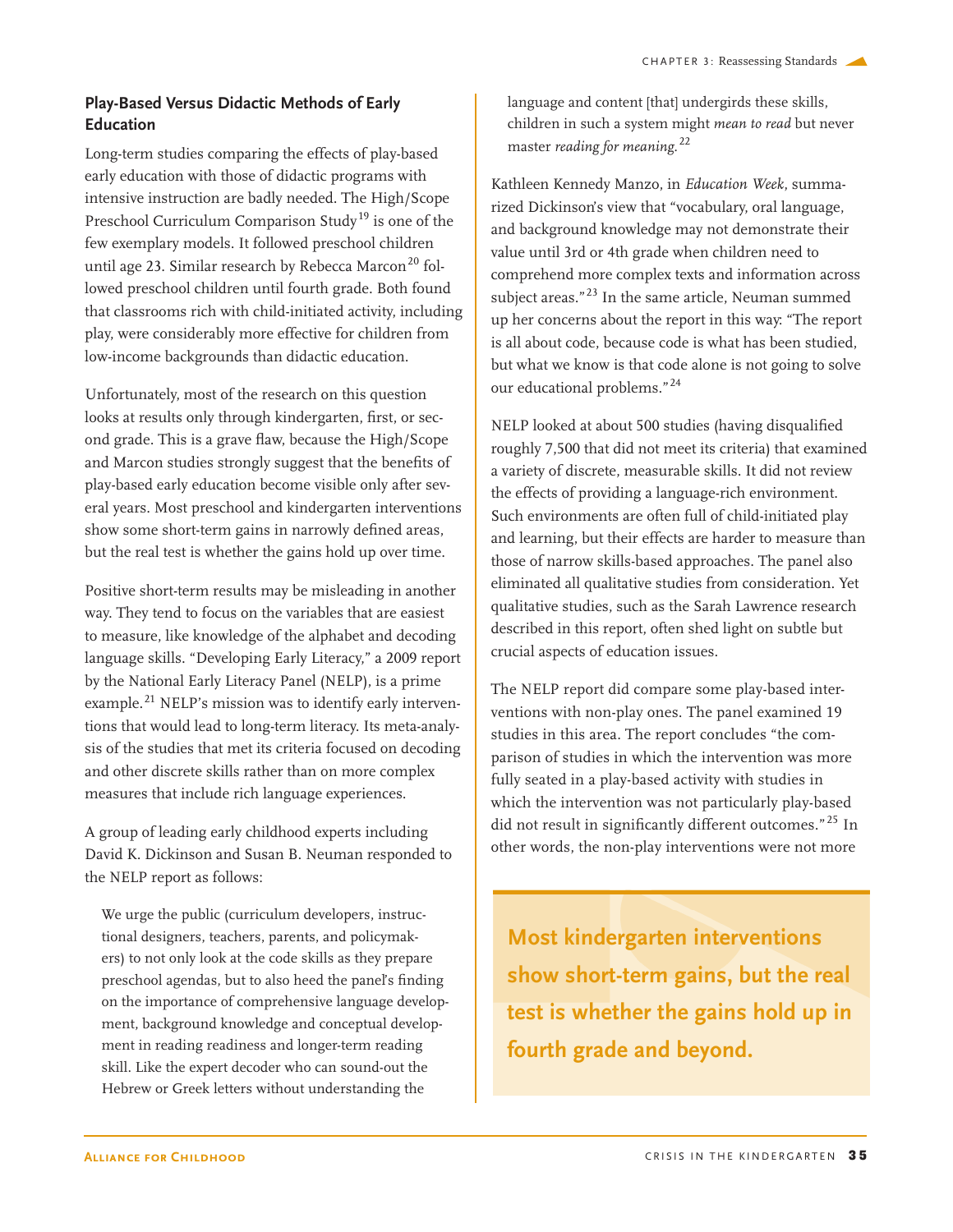effective than the play-based ones. Given the critical importance of play in children's development and its documented decline in children's lives, this conclusion should be taken as a strong endorsement of play-based activities in kindergarten.

Unfortunately, the NELP report is likely to promote even more of what young children are already getting: long hours in kindergarten and preschool of teacher-led instruction in literacy skills and testing—and a dearth of child-initiated learning.

#### **Unrealistic Standards**

The literacy standards for kindergartners in New York and California, where the research described in Chapter 2 took place, offer a mixed picture of adult expectations for kindergartners. Many of the standards fit the Bank Street guidelines for emerging literacy and, taken one at a time, seem reasonable. But the sheer number of standards and their specificity is daunting. No wonder teachers spend so much of their time trying to meet them.

At the same time, some of the standards are deeply puzzling. Who decided that kindergartners in California should be able to recognize and name all uppercase and lowercase letters of the alphabet<sup>26</sup> and write them "independently, attending to the form and proper spacing of the letters"?<sup>27</sup> Emergent readers often can name and identify only some letters, and reversing letters is still quite normal for them.

In Tennessee, where parents have complained that their kindergarten children are expected to read before entering first grade, one of the "accomplishments" listed in the state kindergarten standards is that children should "read as 'an emergent reader' a favorite story with fluent intonation and phrasing."<sup>28</sup> This language suggests a reading level associated with first- or second-graders, not kindergartners.

By placing these demands in kindergarten, schools force teachers to spend most of their time trying to meet them. Teachers who recognize the gap between where their children are developmentally and what is required of them are in a difficult spot.

**There is a long-established view that kindergartners are quite different developmentally from first-graders and that their education should reflect that difference.**

For some children, unrealistic standards do no harm. There will always be children who become skilled readers and writers in preschool or kindergarten, but they are in the minority. Their early development should not set the standard for all children. Many kindergartners show little or no interest in reading but arrive at first grade ready and eager to begin mastering written language.

When policymakers and educators now speak of "school readiness" they mean readiness for kindergarten, not first grade. But the Bank Street College guidelines tell us that it is not until first grade that children generally move from being emergent readers to early readers. This fits with the long-established view of child development that recognizes a significant difference between kindergarten children and first-graders and how they learn.

For generations kindergarten was seen as a child's garden, where faithful gardeners supported children's healthy growth and prepared them for success in school and a lifelong love of learning. Americans who are obsessed with speed may see this as a hopelessly oldfashioned view of school. We refer them to a new coalition of distinguished educators and thinkers, including Linda Darling-Hammond, Deborah Meier, Diane Ravitch, Sharon Lynn Kagan, and Susan Neuman, who are working toward what they call "a broader, bolder approach" to education. They recently called for "every American child to arrive at the *starting line of first grade* [emphasis ours] ready and able to learn."<sup>29</sup>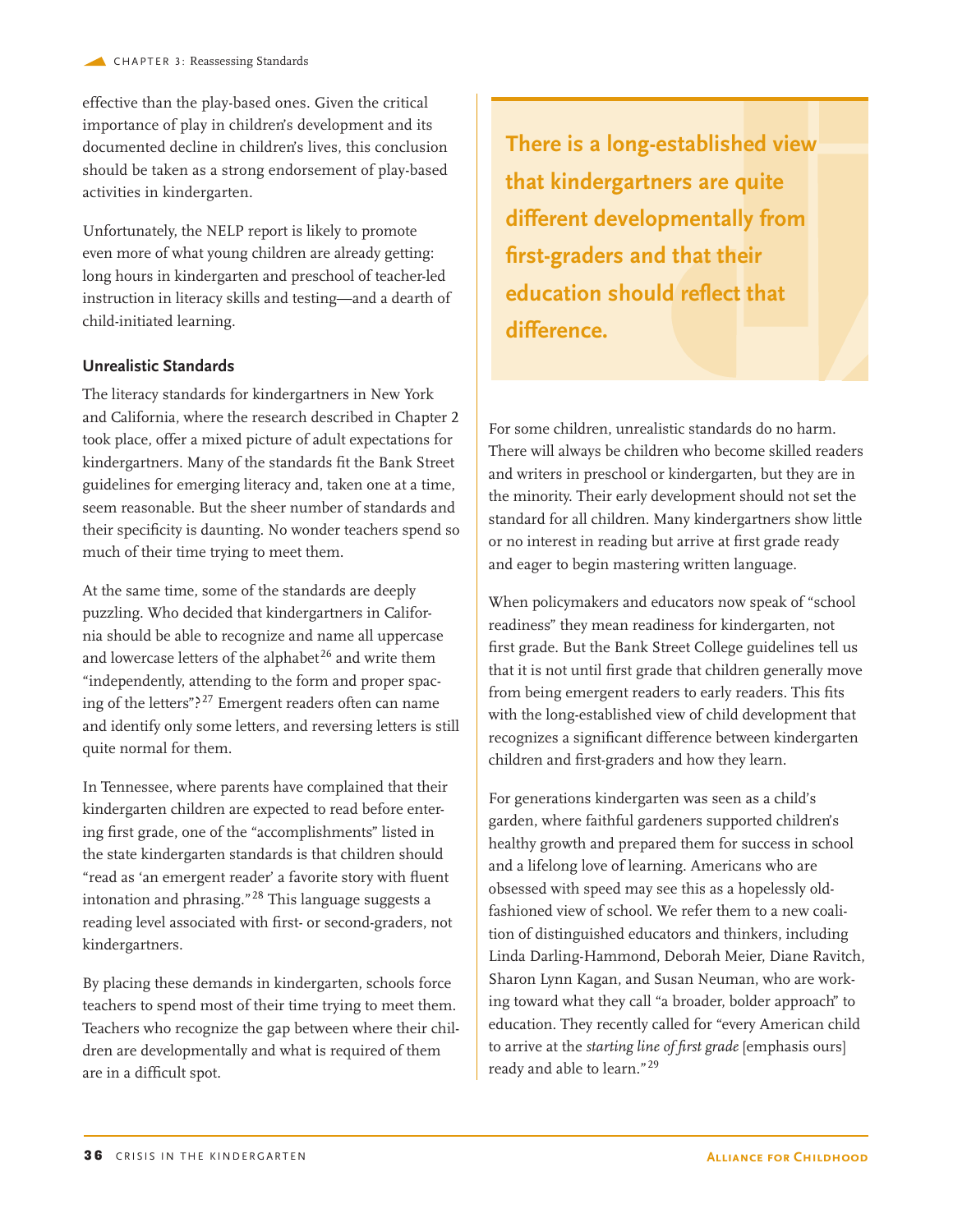Nurturing, playful kindergartens are not the solution to every learning problem. Some children at high risk of school failure need more direct attention to their problems. More research is needed on the most effective approaches and interventions to assure them of the success they are entitled to in school. But demanding that they meet unrealistic standards has only added to their problems.

## **Failing Kindergarten**

The bar for kindergarten achievement has been raised so that it is essentially at the level of first-grade achievement 20 years ago. Some children glide over the new bar easily. But many strain to keep up and pay a price. Others simply cannot make it. They are the ones who fail kindergarten.

The current fashion is to rely heavily on retention in grade to address academic failure. A 2002 California report estimated that by ninth grade 30 to 50 percent of students have been retained at least once.<sup>30</sup> Retention has filtered down to kindergarten, which has seen a rapid increase in the practice. In Texas, for example, kindergarten retention rates rose by two and a half times from 1994 to 2004, the highest increase of all the elementary grades.<sup>31</sup> In North Carolina kindergarten retention doubled between 1992 and 2002.<sup>32</sup> (Suspension and expulsion of kindergartners are also on the rise; see Chapter 6 for a discussion of this issue.)

Retention raises several troubling issues. One is that it happens most often to certain populations. Children are more likely to be held back if they have moved often, have limited English skills, are minority males, or come from low-income backgrounds. They are also more likely to be

**Demanding that children at risk of failure meet developmentally inappropriate standards has added to their problems.**

retained if they are small in stature, or if the parents are unwilling or unable to intercede for the child.<sup>33</sup>

The North Carolina Kindergarten Readiness Issues Group surveyed research about retention in kindergarten and the lower grades. It concluded:

Retention in the early elementary grades, especially before second grade, is harmful. Students retained in first grade have been found to do worse academically and socially compared to other low-performing students who were not retained. Negative effects have also been found for kindergartners who were retained.<sup>34</sup>

The National Association of School Psychologists identified several outcomes associated with retention: "Most children do not 'catch up' when held back. Although some retained students do better at first, these children often fall behind again in later grades. Students who are held back tend to get into trouble, dislike school, and feel badly [sic] about themselves more often than children who go on to the next grade."<sup>35</sup> Being retained increases the likelihood of dropping out of school later. "Even more staggering is the fact that being held back twice makes dropping out of school a virtual certainty." 36

The National Association for the Education of Young Children rejected retention as a viable option for young children in a 2001 position statement:

Retention policies should be highly suspect given the lack of demonstrated effectiveness and prevalent bias against certain groups of children. The current methodology used in selecting students for retention makes it impossible to predict accurately who will benefit. Proretention policies as a strategy for establishing rigorous academic standards are likely to be self-defeating. Lowered expectations developed by parents and teachers actually decrease the probability that retained children will attain their potential.<sup>37</sup>

Sam Meisels, president of the Erikson Institute in Chicago and an expert on the assessment of young children, recommends that retention be used rarely, and that new approaches to curriculum development, school restructuring, and student instruction should become the focus of academic improvement. 38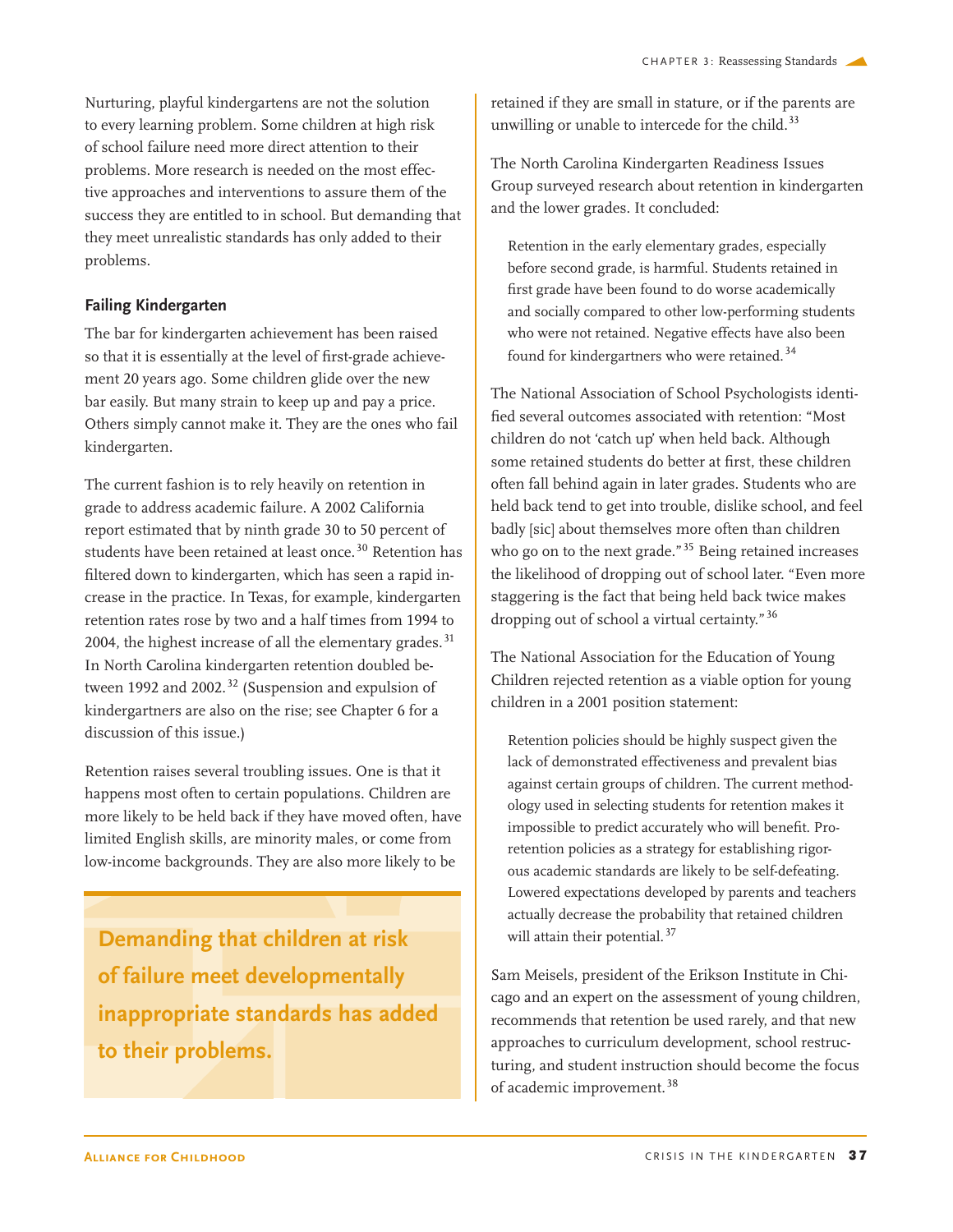Long-term studies that look at the consequences of kindergarten retention at fourth grade and beyond are needed. Some studies show academic improvements for children who are held back, but these are usually in the first and second grades. Retained students often do better at first but then fall behind in later grades. The U.S. Early Childhood Longitudinal Study—Kindergarten Cohort, which followed a group of kindergartners from 1998 through the eighth grade, may yield more information on long-term outcomes than is currently available. One study using this data showed that reading gains among children retained in kindergarten had disappeared by third grade while math gains still were present.<sup>39</sup>

**Retention in kindergarten has increased even though research indicates that it does not help children and can do serious harm.**

### **Building on Children's Strengths**

There are alternatives to retention and so-called social promotion for children having difficulty in kindergarten. The first is to reform kindergarten standards so that they become developmentally appropriate guidelines for this age group. Then help teachers develop effective kindergarten programs rich in child-initiated play and playful learning, where most children can successfully learn and

grow. There will still be children who need help to succeed in kindergarten, but there are many steps that can be taken, including one-on-one assistance in school and at-home programs with parents.

Often children who are at risk of school failure are viewed only through the lens of what they lack. Their strengths also need to be recognized. For instance, while children of low-income families frequently have a smaller vocabulary than children of more affluent families, research by the National Institutes of Health has shown that they have similar skills in areas such as verbal fluency, memory, and social abilities. 40

Successful educators of children from low-income families like Deborah Meier, founder of the Central Park East schools in East Harlem and the Mission Hill School in Boston, often comment on how communicative low-income children are despite their lower levels of exposure to language and books. When educators build on what is strong and healthy in children as well as addressing deficits, children tend to respond with enthusiasm for learning.

Preschools and kindergartens designed primarily to address deficits look like factory farms or laboratories for force-feeding language into children. At the same time, children's ability to use language in their own creative play—an especially powerful motivator for learning and an important tool for language development—is seriously curtailed. It is not surprising that such force-feeding approaches are not yielding the long-term gains they promise.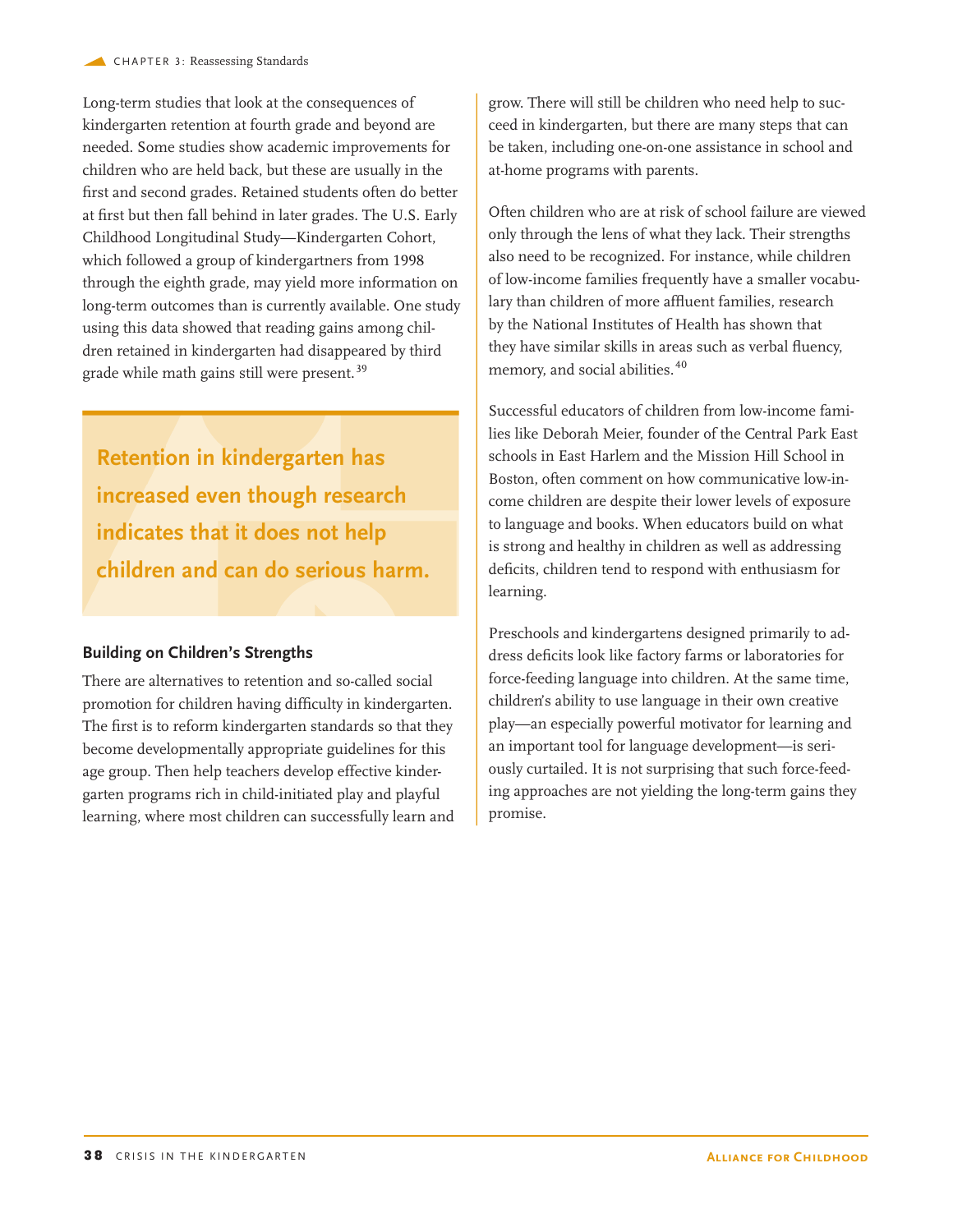Chapter 4

# **Out-of-Control Testing**

*Many education policymakers in the U.S*. have become convinced that the only way to improve public schools is through pervasive and continual measurement of children's knowledge using standardized tests, with rewards and punishments attached to the results. The people who design these policies don't use the words "rewards" or "punishments." Instead they use words like "accountability" and "incentives." But under this strict regime, in which test results count for almost everything, a more accurate description *is* "rewards and punishments."

This approach to solving the complex problems of public education comes straight out of business, marketing, and mass-production management manuals, which endlessly repeat some version of the mantra "what can't be measured can't be improved."<sup>41</sup>

New York City school officials, for example, announced in late 2007 that all kindergarten children in the city's public schools would be given a standardized I.Q. test to determine whether they qualified for "gifted and talented" classes. 42 A few months later they announced a plan to begin standardized testing of kindergarten, first-, and second-grade children as a way to evaluate schools' effectiveness. The test scores would become part of a formula, already in use, to assign letter grades—A to F—to all of the city's public schools. The scores and grades are then used to determine rewards and punishments, including cash bonuses for teachers and principals and whether principals will be fired and schools shut down. Before the new plan was announced, only test results from third grade up were counted. 43

According to the *New York Times*, the school system's chief accountability officer, James S. Liebman, who developed the grading system, used the oft-repeated argument **The results of a standardized test at the kindergarten level have only a 50-50 chance of being accurate.**

that you wouldn't expect to treat someone who was sick without first taking the person's temperature.

But a standardized test is not a thermometer. Thermometers are generally very accurate and highly reliable. The results of a standardized test at the kindergarten level are as likely to be misleading as they are to be correct. (See below.)

In the same *New York Times* article, Lorrie Shepard, dean of the School of Education at the University of Colorado at Boulder, commented on New York City's testing plan:

It sounds like a downward extension of whatever's good, but also what's bad about standardized testing in the higher grades, with more risk because we know that standardized testing isn't appropriate at those ages. Now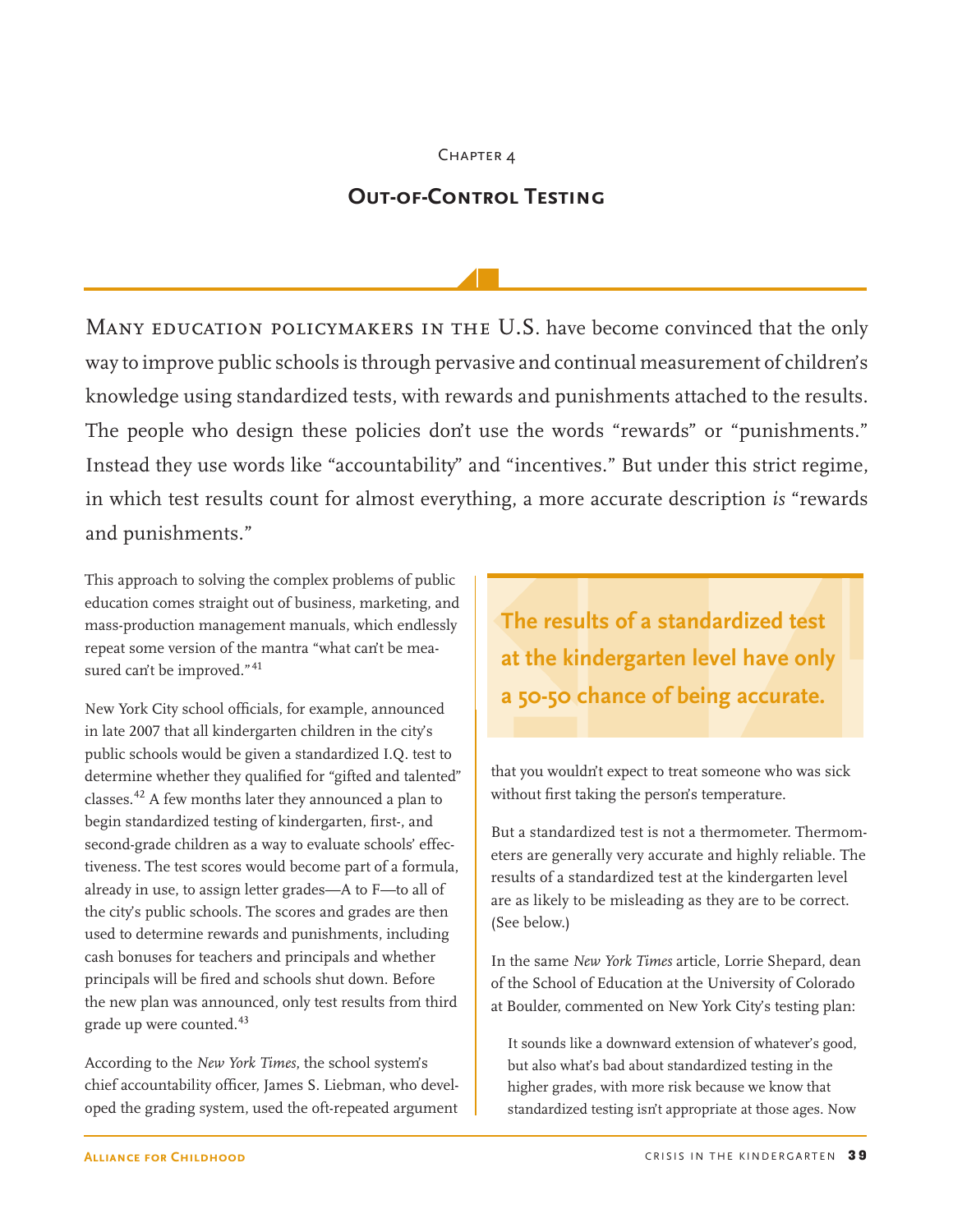they're venturing into territory where many more people say that the negative will far outweigh any positive.<sup>44</sup>

Why have the people running our public schools become so committed to testing? Social critic Stephen Metcalf explains:

For its most conservative enthusiasts, testing makes sense as a lone solution to school failure because, they insist, adequate resources are already in place, and only the threat of exposure and censure is necessary for schools to succeed. ... Liberal faddishness, not chronic underfunding of poorer schools or child poverty itself, is blamed for underachievement: "Child-centered" education, "progressive" education or "whole language"—each has been singled out as a social menace that can be vanquished only by applying a more rational, results-oriented and business-minded approach to public education.<sup>45</sup>

These results-oriented policies may work in the business arena (although recent events in the banking and finance industries cast serious doubt on that idea) and they certainly win votes for politicians. But do they work in public schools? Do they actually help children, particularly those from low-income families, as their proponents claim?

# **New York City's "Success": Reassessing the Numbers**

New York City Mayor Michael Bloomberg and Schools Chancellor Joel Klein appeared before the U.S. House Committee on Education and Labor in July 2008 and presented their evidence that New York's testing and accountability policies had substantially closed the achievement gaps between white and minority children in math and reading at the fourth-grade and eighthgrade levels. The Mayor claimed that in some cases the gap was cut in half.<sup>46</sup>

But Jennifer Jennings of Columbia University and Sherman Dorn of the University of South Florida, writing in *Teachers College Record*, paint a different picture:

Bloomberg and Klein's assertion was based on differences in the *proficiency rate*, or the percentages of students meeting the cut score that New York State defines as proficient. But proficiency is a misleading and inaccurate way to measure achievement gaps, though political actors often prefer to employ this metric because it paints a more positive picture of progress than truly exists. ... [T]he problem is that we cannot differentiate between students who just made it over the proficiency bar and those who scored well above it. Proficiency rates can increase substantially by moving a small number of kids up a few points—just enough to clear the cut score—or by shifting the cut score itself down. But African American and Hispanic students may still lag far behind their white and Asian peers even as their proficiency rates increase.<sup>47</sup>

Another way to assess gains and losses in student learning is to look at New York's scores on the National Assessment of Educational Progress, tests that are given to fourth- and eighth-graders across the country. Jennings and Dorn report that when the National Center for Educational Statistics analyzed changes in New York scores relative to the gap between African American and white students or Hispanic and white students, they found no statistically significant changes between 2003 and 2007, the time period during which Bloomberg and Klein have run the city's public schools. 48

# **Testing Young Children: Caution**

Rigid testing policies do not make sense in early childhood education. Standardized testing of children under age eight, when used to make significant decisions about the child's education, is in direct conflict with the professional standards of every educational testing organization.

Why has there been no general outcry against these practices from educators? Some of them are unaware of the professional standards on testing young children. (Onethird of the Los Angeles kindergarten teachers in the study described in Chapter 2 of this report had not taken even one course in early childhood education or child development.) Those who are aware of the standards are reluctant to speak out because they are literally afraid of losing their jobs.

The National Association for the Education of Young Children (NAEYC) cautioned against most forms of testing before the age of eight as early as 1987. The NAEYC recommended that children's progress be judged by the use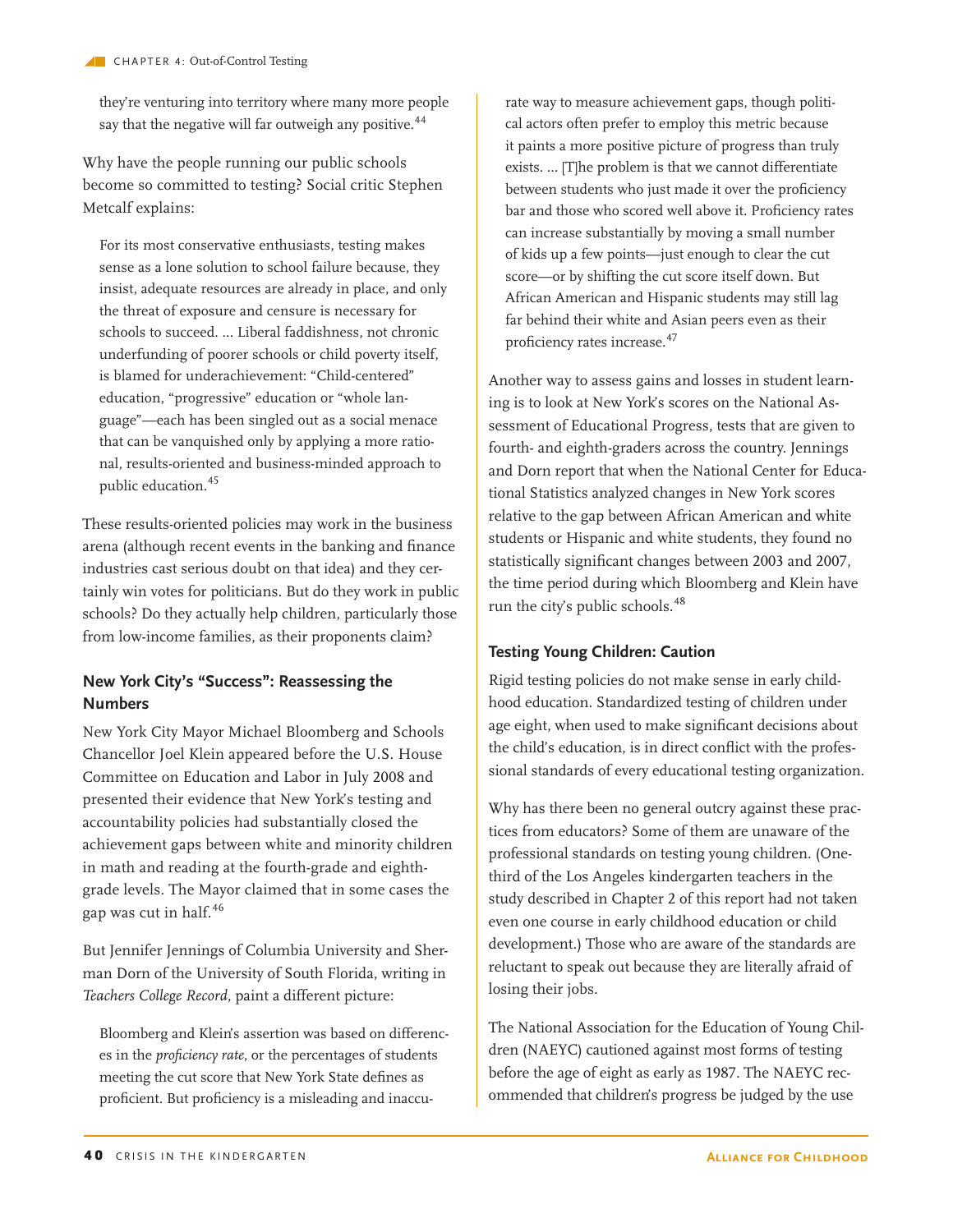**Kindergarten teachers in New York and Los Angeles said they spend 20–30 minutes per day preparing children for or giving them tests.**

of developmentally appropriate practices such as informal assessments, including teacher observations and work assessments or portfolios, and not by standardized tests.<sup>49</sup>

The most recent revision (2000) of the position statement on testing developed by the National Association of Early Childhood Specialists in State Departments of Education and adopted by the NAEYC states:

A major problem with kindergarten tests is that relatively few meet acceptable standards of reliability and validity. Based on several widely used tests, the probability of a child being misplaced is fifty percent—the same odds as flipping a coin. The burden of proof is on educational and testing professions to justify the decisions they make in the selection or creation of screening instruments. Otherwise, educators are left speculating about what the results mean. Flawed results lead to flawed decisions, wasted tax dollars, and misdiagnosed children.<sup>50</sup>

Some policymakers argue that standardized tests are preferable to assessments that require teacher observations or a review of students' work because the latter methods take too much time. But the evidence from New York and Los Angeles that kindergarten teachers spend 20 to 30 minutes per day preparing children for tests or giving the tests (cited in Chapter 2 of this report) suggests that they may in fact be devoting more time to testing than are teachers using observational or work-sampling assessments. These data, combined with the widely held view that standardized testing of children under age eight lacks validity and is unreliable, argue against standardized testing and in favor of other methods of assessment in kindergarten.

Kindergarten teachers in Clark County, Nevada have become so concerned about the amount of time they

must spend testing children that they have organized an advocacy group, United Kindergarten Teachers of Las Vegas, to try to influence education policymakers. The goals of the group, according to its web site, "are to reduce the number of instructional days lost to assessment, reduce class size, and have a return to the implementation of developmentally appropriate standards."<sup>51</sup>

The National Association of School Psychologists issued a position paper on early childhood assessment in 2005, stating that "evidence from research and practice in early childhood assessment indicates that issues of technical adequacy are more difficult to address with young children who have little test-taking experience, short attention spans, and whose development is rapid and variable<sup>"52</sup>

The Association for Childhood Education International went even further, stating "unequivocally the belief that *all* testing of young children in preschool and grades K-2 ... should cease."<sup>53</sup> It noted that standardized testing in the early years causes stress, does not provide useful information, leads to harmful tracking and labeling of children, causes teaching to the test, and fails to set conditions for cooperative learning and problem-solving.<sup>54</sup>

## **High Stakes and Inappropriate Expectations**

In the late 1990s, responding to growing concerns about the negative effects of testing on children, Congress charged the National Research Council (NRC) with the task of studying the appropriate and inappropriate uses of standardized tests. The study committee's exhaustive report, published in 1999 with the title *High Stakes*, included the following statements regarding the testing of young children:

Problems of test validity are greatest among young children, and there is a greater risk of error when such tests are employed to make significant educational decisions about children who are less than 8 years old or below grade 3—or about their schools. However, well-designed assessments may be useful in monitoring trends in the educational development of populations of students who have reached age 5.55

Recommendation: In general, large-scale assessments should not be used to make high-stakes decisions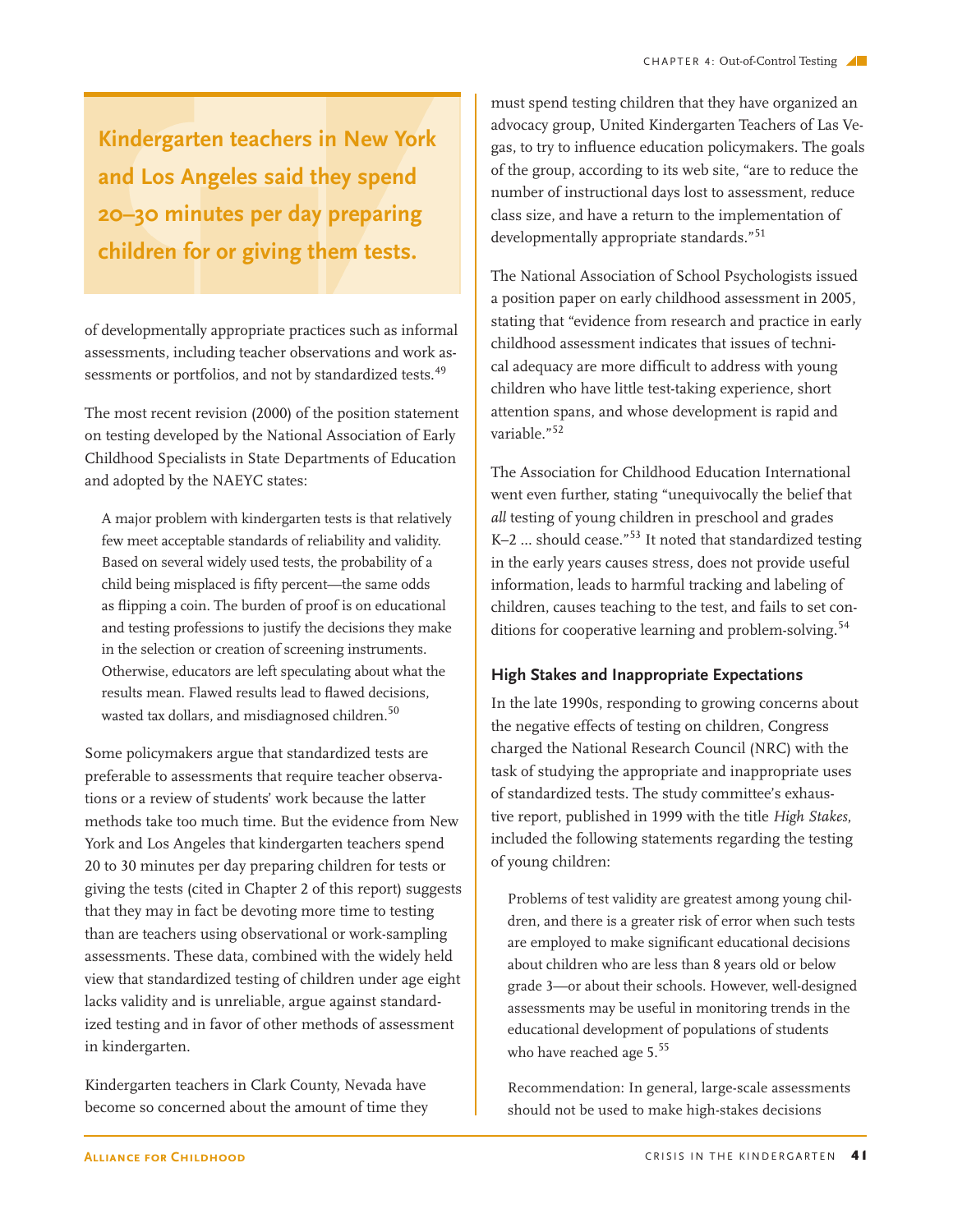about students who are less than 8 years old or enrolled below grade 3.<sup>56</sup>

Anyone who has participated in the administration of standardized tests to five-year-olds understands the wisdom of this conclusion. Many kindergarten-age children are simply not mature enough to concentrate on the process of understanding and answering scripted questions within the time limits set by these assessments. They are even more affected than older children by the sense of portentous consequences that such testing entails. The same child may score well on a particular test on one day and fail the same test miserably the next day because of illness, apprehension, unexpected events, or out-of-school conditions that the test administrator is unaware of.

It is particularly unacceptable for standardized tests to be used as the primary source of information in making decisions about placing children in special education programs. Labeling children as learning disabled or hyperactive, for instance, requires complex methods of assessment. Symptoms of these conditions can in many cases be caused by inappropriate expectations of children who are being pushed to succeed at tasks they are developmentally unprepared for (see Chapter 3). We must always ask this question: To what extent is this child responding to an inappropriate form of education?

A new report from the NRC, issued in August 2008, specifically addresses the use of assessments with young children from birth to age five. It urges "extreme caution" in basing high-stakes decisions, like cutting funding for programs or determining that a child has a disability, on assessments of young children:

Following the best possible assessment practices is especially crucial in cases in which assessment can have significant consequences for children, teachers, or programs. The 1999 NRC report *High Stakes: Testing for Tracking, Promotion, and Graduation* urged extreme caution in basing high-stakes decisions on assessment outcomes, and we conclude that even more extreme caution is needed when dealing with young children from birth to age 5 and with the early care and education system. We emphasize that a primary purpose of assessing children or classrooms is to improve the

quality of early childhood care and education by identifying where more support, professional development, or funding is needed and by providing classroom personnel with tools to track children's growth and adjust instruction.<sup>57</sup>

The report also concludes that the No Child Left Behind model of testing literacy and math skills, or any other explicitly defined academic content, is inappropriate in early education, because "well-defined academic content areas are not characteristic of excellent care and education for younger children." 58

Further, the report states that negative consequences for children, teachers, or schools based on assessments of children should happen only if the teachers have received adequate support, professional development, and resources to meet expectations, and if the level of children's development when they entered the program has been taken into account. Child assessment results should never be the only information considered. And a program should not be closed or restructured if doing so would have "worse consequences for children than leaving it open," the report adds. 59

The Alliance for Childhood believes that the conclusions of the 2008 NRC report apply to kindergarten children, teachers, and programs to the exact same degree that they apply in preschool. The committee, chaired by Professor Catherine Snow of Harvard, warned that some assessments commonly used by schools have been tested only with populations that are not representative of the diverse backgrounds, experiences, and needs of children in today's early childhood programs. In particular, many existing tests have not demonstrated their validity for assessing young children with special needs and those for whom English is a second language. 60 This caution applies to the tests being used in kindergarten as well.

Finally, the NRC committee wrote, programs should be evaluated not only on how they affect academic skills but also on whether they improve other important aspects of children's development, such as social and emotional skills. Tools for assessing other abilities such as problemsolving and creativity remain underdeveloped.<sup>61</sup>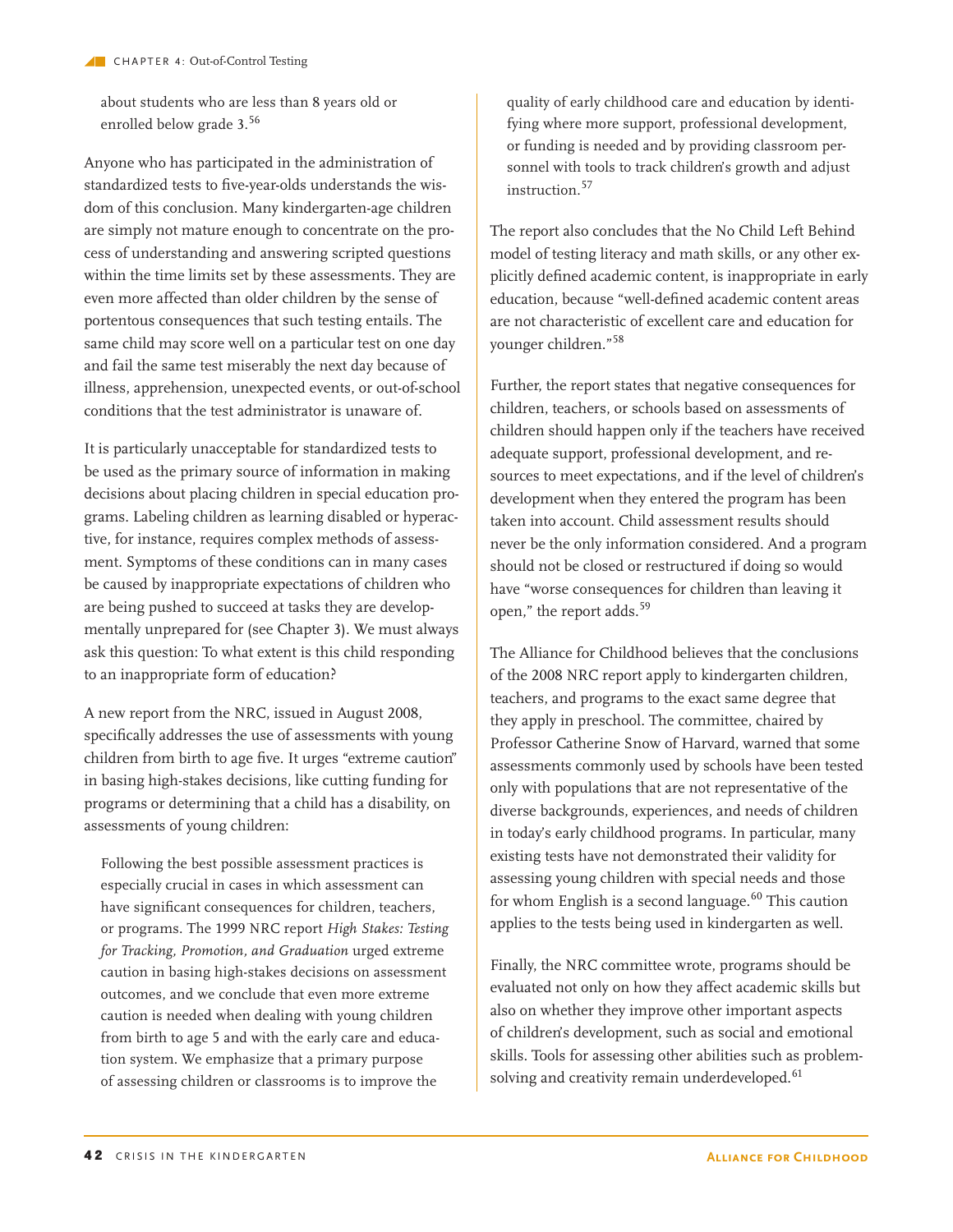#### Chapter 5

# **The Scripted Kindergarten: What the Research Tells Us**

*By its very nature,* authentic child-initiated play does not follow a script. It is spontaneous and ever-changing. Thus it is especially important to take note of the increasing amount of scripted teaching that is taking place in U.S. kindergartens.

In scripted classrooms teachers must follow a highly regimented and invariable routine—literally, a script—in which prescribed activities and words are used and others are prohibited. The lessons are linked to standardized tests given at frequent intervals to measure children's progress in learning the approved facts and skills.

Advocates of scripted teaching argue that systemic change, especially in urban schools, won't happen unless teachers know exactly what is expected of them. Eric Smith, former superintendent of the Charlotte-Mecklenburg school district in North Carolina and a proponent of scripted curricula, says that, because of the diversity of experience among teachers, it is "the job of the superintendent of schools to bring that kind of clarity to the classroom and give the teachers the strategies that will help them to be successful."<sup>62</sup>

Critics of scripted teaching argue that it undermines teacher-student relationships and is based on a simplistic and flawed model of how young children learn. Lawrence Schweinhart and the late David Weikart of the High/ Scope Educational Research Foundation, in a critique of Direct Instruction, an early scripted curriculum, wrote: "Direct Instruction ... seeks to transfer information rather than encourage problem-solving, discovery, or curiosity. Adults are authorities who tell children what to do and what to think, rather than guides who assist children in puzzling through situations and deciding for themselves what they should do."<sup>63</sup>

What does scripted teaching actually look like? One teacher described it this way:

Imagine walking down the halls of your school and hearing the same sentences read, the same questions asked, and the same teacher comments coming from each classroom. "Impossible," you say to yourself. "This could not possibly be happening." But it is. This scenario is becoming more and more commonplace throughout schools in the United States as scripted curriculum materials are implemented more widely.<sup>64</sup>

Given how prevalent scripted curricula have become in kindergartens<sup>65</sup> and elementary classrooms—and even in preschools—it is remarkable how uninformed Americans are about their existence. This is probably because they are used primarily in schools serving large numbers of children from low-income families. It is hard to imagine

**In scripted classrooms teachers must follow a highly regimented and invariable routine in which some activities and words are required and others are prohibited.**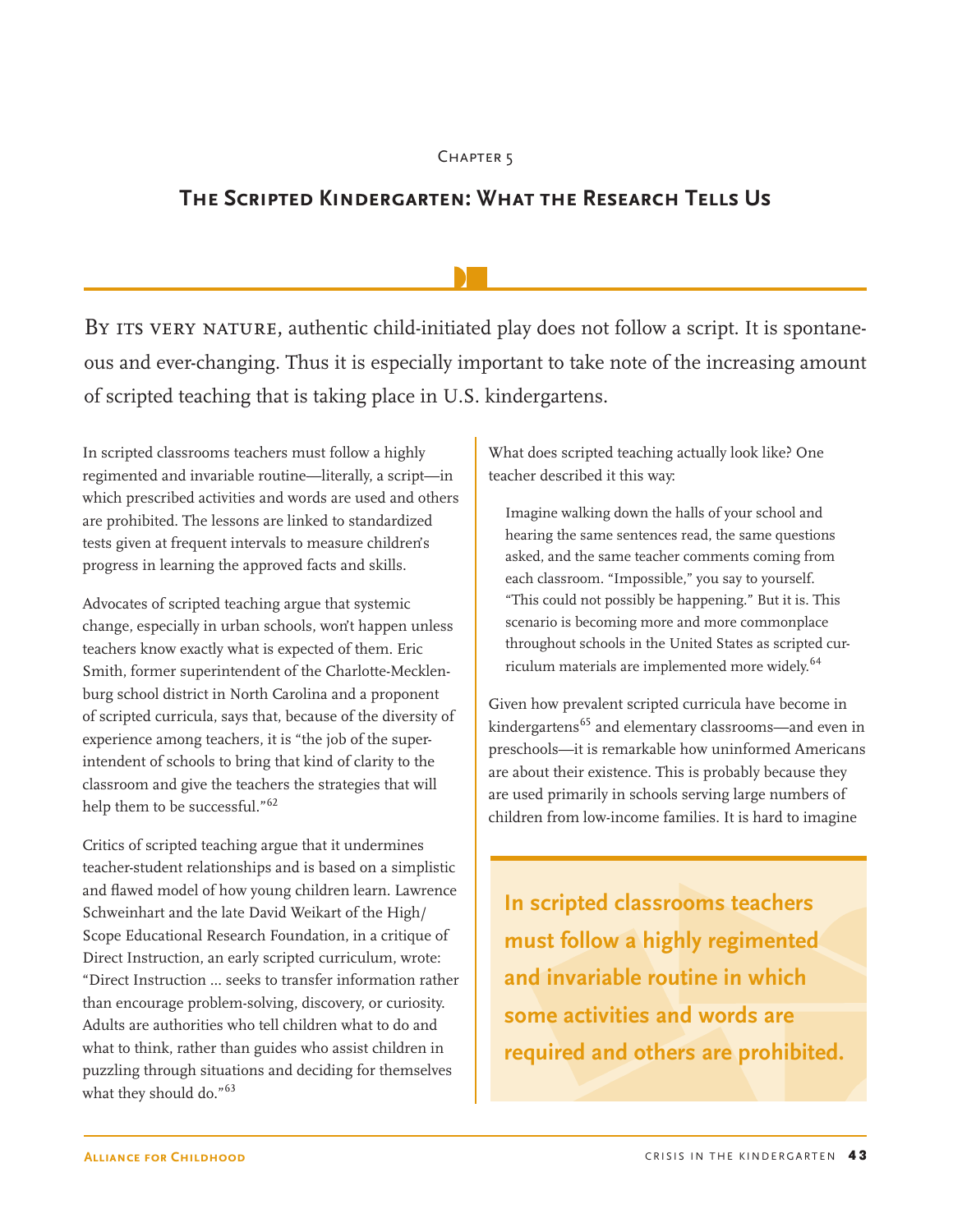more affluent parents accepting such an approach for their children.

The modern trend toward scripted education began with Siegfried Engelmann and Carl Bereiter in the 1960s. Their program, originally called DISTAR (Direct Instruction System for Teaching Arithmetic and Reading) and later renamed Direct Instruction, was one of three approaches studied by the High/Scope Educational Research Foundation in its important Preschool Curriculum Comparison Study.

The study randomly assigned 68 at-risk children from low-income homes to one of three programs. DISTAR was used in one classroom; the other two were a traditional nursery school and a High/Scope preschool, both with a strong emphasis on child-initiated activity. At first, the three approaches seemed equally sound. Children's I.Q. scores in all three groups rose by 27 points, and other gains were also documented.

But after a year or two, significant differences began to appear. By age 15 the youngsters who had attended the DISTAR program self-reported twice as many delinquent acts as those in the other two groups. They also reported "relatively poor relations with their families, less participation in sports, fewer school job appointments, and less reaching out to others for help with personal problems." 66 The follow-up continued until the subjects were 23 years old. The researchers concluded:

Findings at age 23 continue to support the conclusion that the High/Scope and Nursery School groups are better off than the Direct Instruction group in a variety of ways. Either the High/Scope group, the Nursery School group, or both, show statistically significant advantages over the Direct Instruction group on 17 variables. Most important, compared with the Direct Instruction Group, the High/Scope and Nursery School groups have had significantly fewer felony arrests of various kinds and fewer years of special education for emotional impairment. In addition, compared with the Direct Instruction group, the High/Scope group aspires to complete a higher level of schooling, and has more members living with their spouses. It thus appears that preschool programs that promote child-initiated activities (such as the High/Scope and Nursery School programs) seem to

**In scripted teaching, "adults are authorities who tell children what to do and what to think, rather than guides who assist children in puzzling through situations and deciding for themselves what they should do."** 

**-LAWRENCE SCHWEINHART & DAVID WEIKART** 

contribute to the development of an individual's sense of personal and social responsibility.<sup>67</sup>

During the 1970s and '80s the scripted method lost ground in favor of child-initiated learning, but as didactic instruction became more popular during the1990s, educators again looked toward scripted teaching. It *seemed* to be more effective than other didactic approaches. But there is little valid research to support this view. The Promising Practices Network (PPN), a division of RAND Corporation, assesses research on educational practices. It found that nearly 100 studies of Direct Instruction had been done since the 1960s; all but 20 of them failed to meet PPN standards for methodological rigor. Of these 20, only four showed positive effects of Direct Instruction compared to other programs; eight showed mixed results, and four found no significant results. 68

Margaret Moustafa and Robert Land of California State University in Los Angeles conducted a large-scale study of southern California schools serving a majority of children from low-income families. They looked at the test results of nearly 100,000 children in 183 schools that used scripted curricula (either Open Court or Success for All) and compared them with test results from schools using non-scripted curricula between 1999 and 2001.

They pointed out that their results need to be understood in the broader context of interpreting high-stakes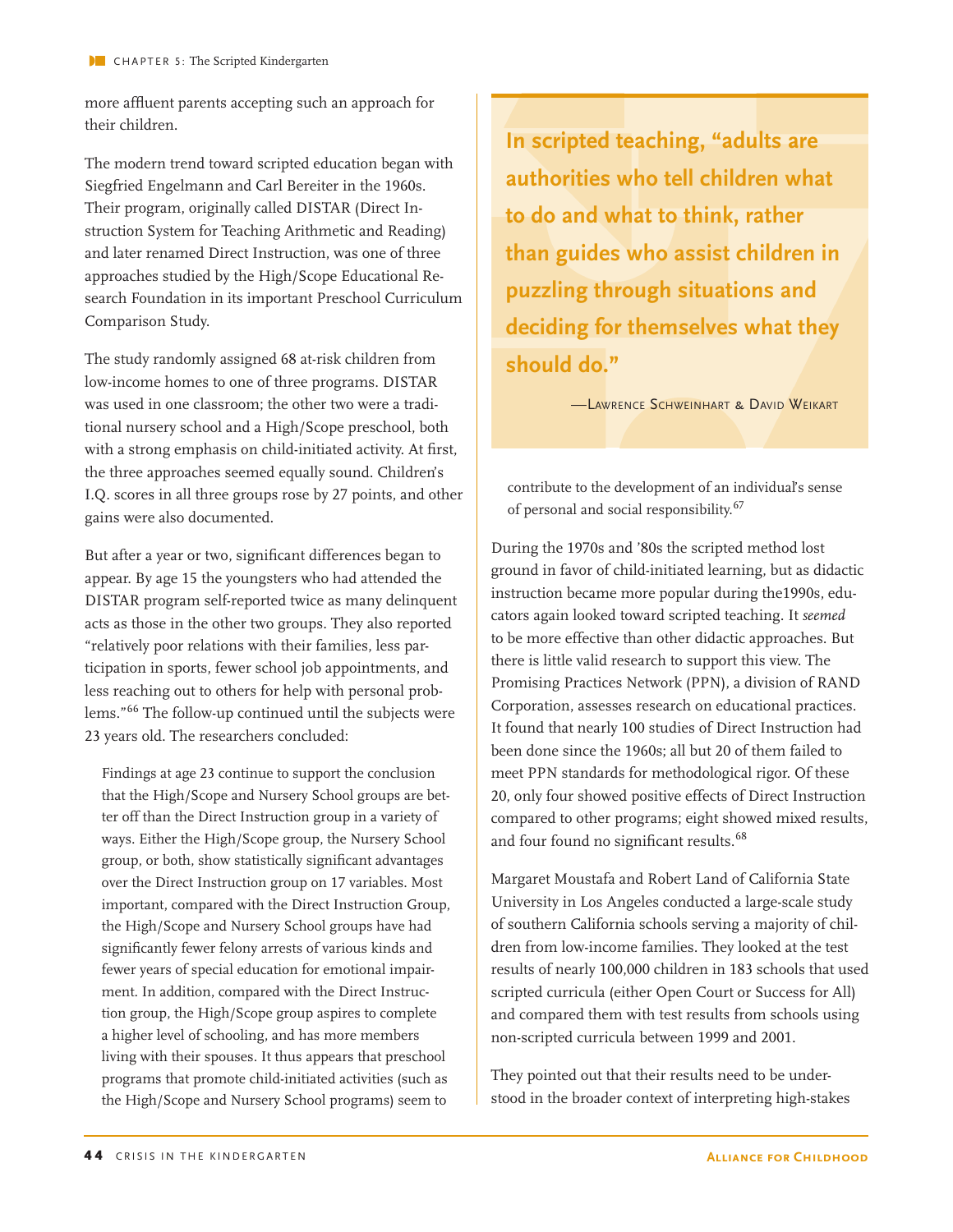standardized test scores. Many researchers have noted that after a new test is introduced scores at first fall and then tend to rise steadily from year to year. Thus California schools saw a steady rise in scores on the Stanford Achievement Test (SAT 9) during the years in which it was given. Within this rising pattern, Moustafa and Land found that the percentage of children scoring at or above the 50th percentile was (1) lower in schools with scripted programs than in schools with unscripted programs; (2) lower in schools with fewer credentialed teachers than in schools with more credentialed teachers; and (3) lowest in schools with fewer credentialed teachers *and* with scripted programs.<sup>69</sup>

**Students who went to playful preschools had significantly fewer felony arrests and fewer years of special education for emotional impairment than similar students who went to a didactic, scriptedteaching preschool.**

In a separate analysis of the Open Court Reading program (which is used by the great majority of the Los Angeles kindergarten teachers who participated in the U.C.L.A. study reported in Chapter 2 of this report) the researchers summarized their findings as follows:

Altogether, the outcomes in the Alief, Inglewood, and Los Angeles school districts suggest that *Open Court* limits what children are able to achieve in literacy relative to what they are able to achieve via many other programs. The outcomes support the professional judgment of the reading/language arts teacher specialists on California's 1996 Instructional Resources Evaluation Panel who recommended *Open Court* not be placed on California's textbook adoption list. Finally, we find no justification in sacrificing instruction in other core curricular areas to implement *Open Court*. 70

The case for scripted teaching suffered further blows when the Department of Education's own Institute of Education Sciences (IES) reviewed 30 studies of Open Court Reading that were published or released between 1985 and 2007. It found that none of the studies met its evidence standards and therefore could not be used to draw conclusions about the effectiveness of the program. $71$ 

A separate study by IES of Reading First, a federal program that committed \$6 billion over six years to ensure that schools serving low-income families would use literacy programs in kindergarten through grade three that were proven successful, found that its programs, including Open Court, did not yield gains on the most important of Reading First's five goals: comprehension of written material.<sup>72</sup> While decoding skills did increase in the early grades, comprehension did not. Decoding skills are easier to teach and measure than more important aspects of literacy such as comprehension.

*Education Week* summarized the IES findings this way: "While more time is spent on reading instruction and professional development in schools that received Reading First grants than in comparison schools, students in participating schools are no more likely to become proficient readers, even after several years with the extended instruction, the study found." 73

An earlier report by the government's General Accountability Office had revealed corrupt practices in the committee that decided which curricula should be funded under Reading First. It found that at least three committee members received royalties or profits from curricula they helped develop and then chose for the list of approved programs.<sup>74</sup> With the federal government giving out a billion dollars a year for such programs, the stakes are indeed high.

**Scripted teaching is a vast experiment with virtually no basis in valid research.**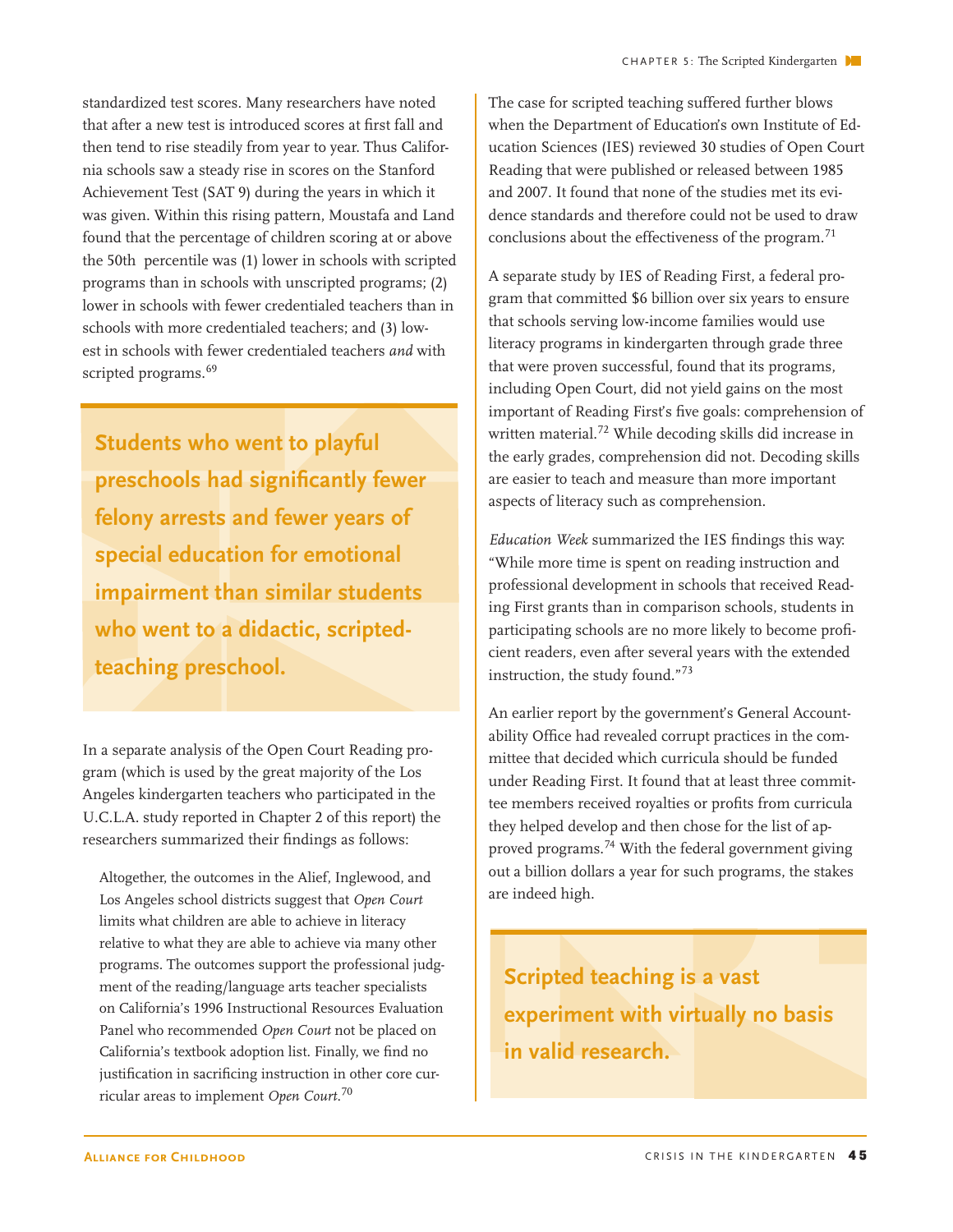## CHAPTER<sub>6</sub>

# **Play and Children's Health: A Vital Connection**

*Play is one of the vital signs* of health in children.75 Parents intuitively recognize this and often describe the severity of a child's illness by how much he is able to play. When a child is very ill, play ceases. It returns when the child is well again.

If play is such a strong indicator of children's well-being, what happens when children grow up without adequate opportunities for play? How does this affect their immediate and long-term health, both physical and mental?

The American Academy of Pediatrics expressed concern about the demise of play in a clinical report issued in October 2006. Its recommendations included the following:

Pediatricians can promote free play as a healthy, essential part of childhood. They should recommend that all children are afforded ample, unscheduled, independent, nonscreen time to be creative, to reflect, and to decompress. They should emphasize that although parents can certainly monitor play for safety, a large proportion of play should be child-driven rather than adult-directed.

Pediatricians should emphasize the advantages of active play and discourage parents from the overuse of passive entertainment (e.g., television and computer games).

Pediatricians should emphasize that active child-centered play is a time-tested way of producing healthy, fit young bodies.<sup>76</sup>

Parents and other professionals who work with children should be in partnership with doctors in advocating for play. The United States can learn from the United Kingdom, where play is taken seriously and where the profession of playwork is well established. Thousands of highly skilled U.K. playworkers work with children of all ages and all abilities in a wide range of settings: adven-

ture playgrounds, parks, schools, and other places where children gather and play.<sup>77</sup> With organizations such as Play England and Play Wales, playworkers advocate for play and advise their governments—which have national policies for play.

**Many health professionals see a link between the decline in active outdoor play and the rise in childhood obesity.**

Nonetheless, play is threatened in the U.K.—as it is in the U.S.—for a variety of reasons. In 2006 the London *Telegraph* published an open letter signed by 110 educators, health professionals, and childhood advocates worried about a marked decline in children's health. "We are deeply concerned at the escalating incidence of childhood depression and children's behavioral and developmental conditions," they wrote.<sup>78</sup> A follow-up letter in 2007, signed by nearly 300 educators, authors, and advocates, focused on the need for more play to reverse the deterioration of children's well-being: "We believe that a key factor in this disturbing trend is the marked decline over the last 15 years in children's play." It added, "Real play—so-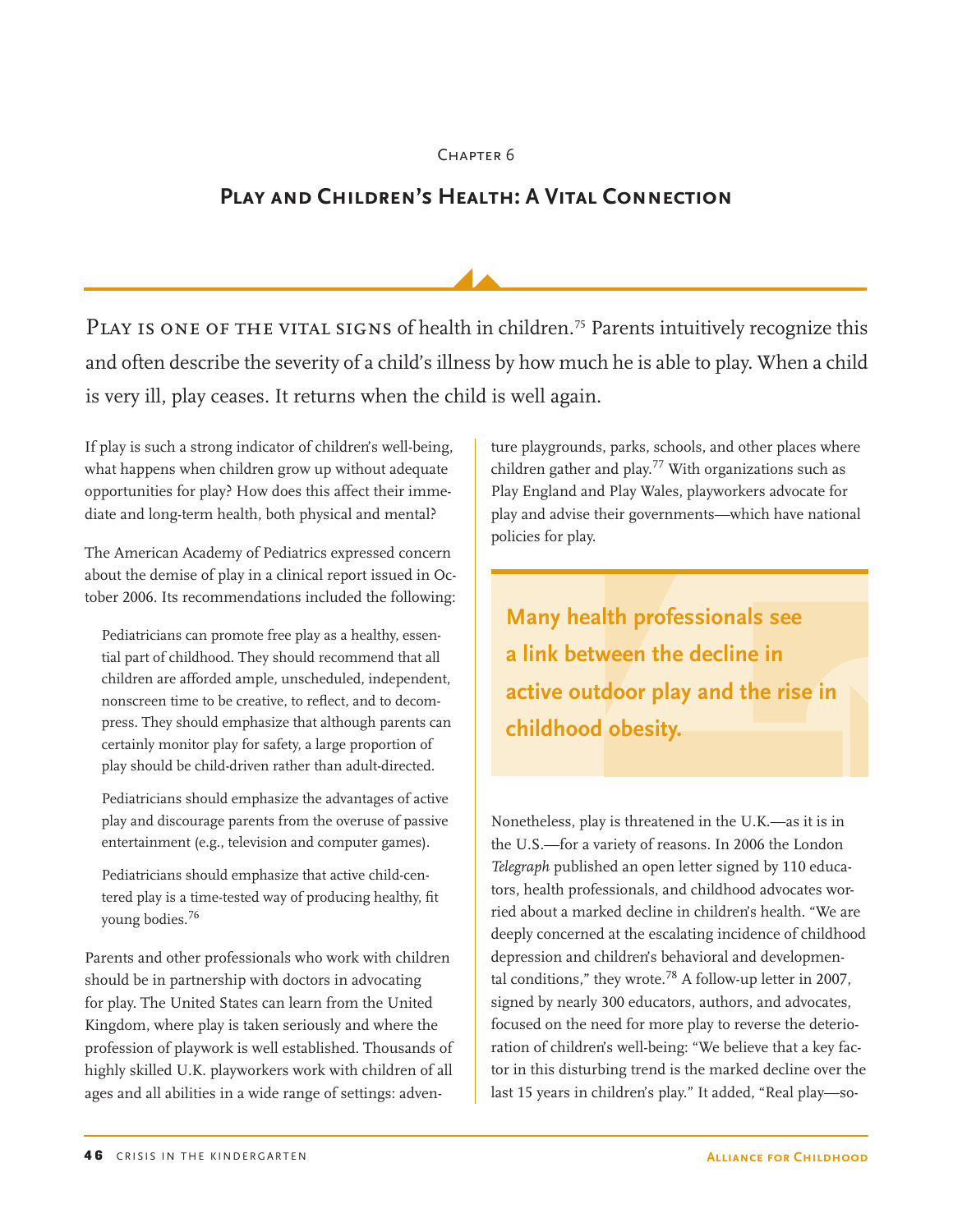cially interactive, firsthand, loosely supervised—has always been a vital part of children's development, and its loss could have serious implications."

What are some of those implications? Many health professionals see a link between the decline in active outdoor play and the rise in childhood obesity. A typical schoolaged child today spends four to six hours with high-tech media, most of it indoors,  $^{79}$  and less than one hour outdoors in non-sports activities.<sup>80</sup>

Research on the link between declining play and obesity is badly needed, but one study sheds light on the issue. The *Harvard Heart Letter* published data on the number of calories burned by adults of different weights in a wide range of physical activities. An adult weighing 125 pounds playing children's games like hopscotch or jacks, for example, burns 150 calories in 30 minutes. This is less than running or bicycling but considerably more than sitting in front of a screen, which burns only 23 calories in the same amount of time.<sup>81</sup>

It is thus not surprising that childhood obesity is on the rise. Because of obesity-related problems such as high blood pressure and diabetes, doctors now warn that today's children may be the first generation in 200 years to have a shorter lifespan than their parents.<sup>82</sup>

Another area of concern is the rise in mental illness among children. Again, we know of no solid research linking the demise of play with this increase, but given the many ways that play strengthens the social and emotional life of children and relieves stress, it is likely that its decline contributes to mental problems.

The overall picture of children's mental health is summarized by psychologist Sharna Olfman in this way:

The number of American children being diagnosed with psychiatric illnesses has soared over the past decade and a half. The National Institute of Mental Health (NIMH) estimates that today one in ten children and adolescents in the United States "suffers from mental illness severe enough to result in significant functional impairment." During this same time period, psychotropic drugs have become the treatment of first choice rather than the treatment of last resort. Recent years have

witnessed a threefold increase in the use of psychotropic medications among patients under twenty years of age, and prescriptions for preschoolers have been skyrocketing. Over 10 million children and adolescents are currently on antidepressants, and about 5 million children are taking stimulant medications such as Ritalin.<sup>83</sup>

A 2009 study by University of Missouri researchers tracked first-grade girls until seventh grade. They found links between students' weak academic performance in the first grade, self-perception in the sixth grade, and depression symptoms in the seventh grade:

"We found that students in the first grade who struggled academically with core subjects, including reading and math, later displayed negative self-perceptions and symptoms of depression in sixth and seventh grade, respectively," said Keith Herman, associate professor of education. ..."Often, children with poor academic skills believe they have less influence on important outcomes in their life. Poor academic skills can influence how children view themselves as students and as social beings."<sup>84</sup>

The researchers advise that the curriculum be broadened so that children who excel in nonacademic areas also have a chance to show their skills in interpersonal relations, athletics, and music. We would add play to that list. Children of all ages, but especially younger ones, need a broad-based curriculum that includes play, recess, the arts, and a wide range of activities that allow the full scope of a child's capacities to blossom.

**Kindergarten aggression came to wide public attention in 2007 when an elementary school in Florida called the police to arrest a kindergartner for throwing a flailing, kicking tantrum.**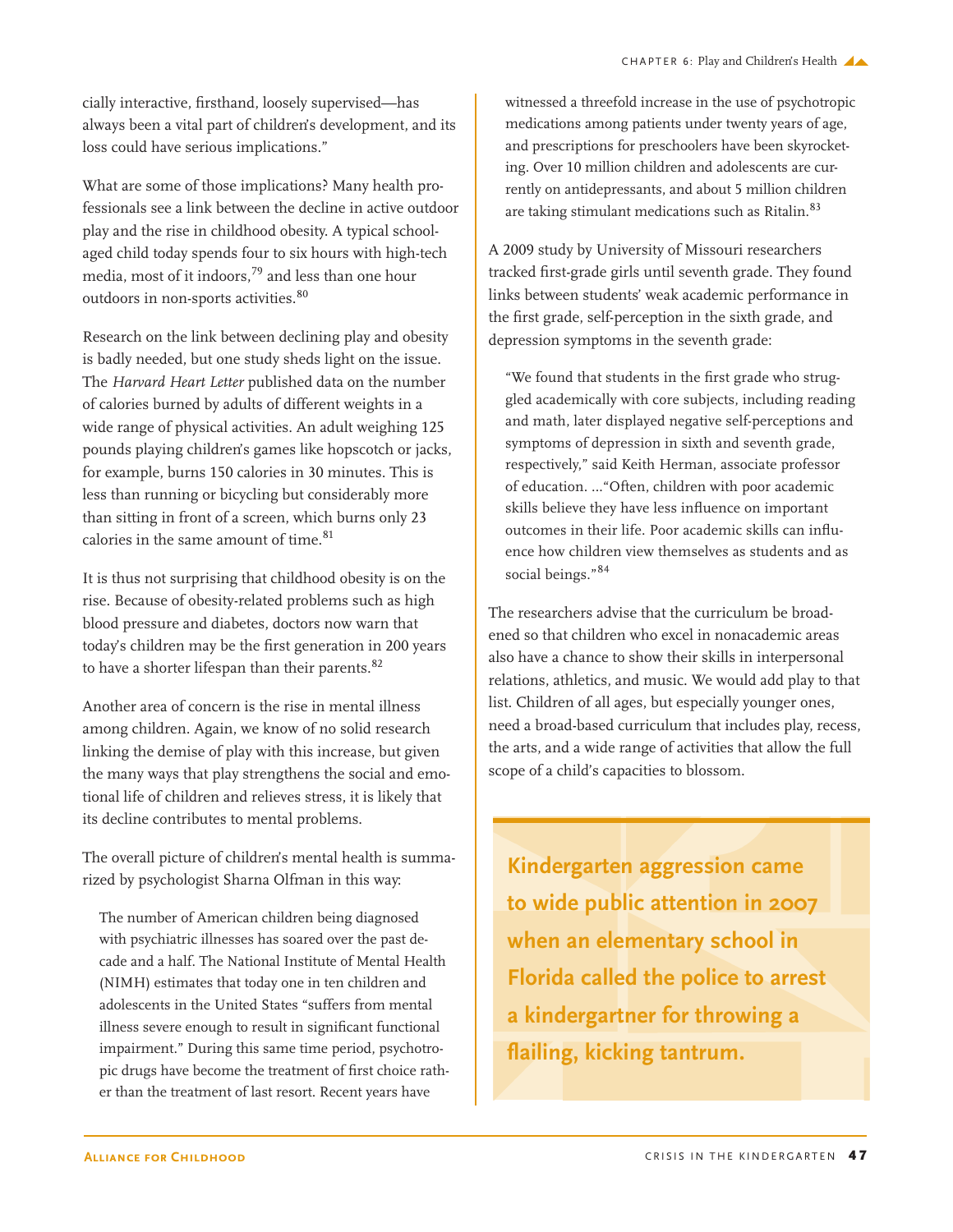If one in ten children suffers from mental illness, then in a typical classroom we can expect two or three children to be suffering in this way, often untreated. We need to be especially careful about adding stress to their lives. Some stress cannot be avoided, but stress related to inappropriate educational goals can be avoided.

## **Romper Room to Raging Kindergartners**

We believe that current kindergarten conditions are contributing to high levels of frustration, stress, and even aggression in kindergartners. Research on these problems is badly needed, but a growing number of studies and anecdotal reports point to a clear increase in serious behavioral problems among kindergartners. Many experts see a probable link between extreme behaviors and the pressures of testing and unreasonable expectations.

Kindergarten aggression came to wide public attention in 2007 when an elementary school in Florida called the police to arrest a kindergartner for throwing a flailing, kicking tantrum. She was handcuffed, charged with a felony (battery on a school official), fingerprinted, and taken to jail. When Bob Herbert of the *New York Times* said to the police chief, "But she was six," the chief replied, "Do you think this is the first six-year-old we've arrested?"<sup>85</sup>

Most school administrators find alternatives to calling the police when a young child becomes violent. But the problem of kindergarten rage is getting worse. The *Hartford Courant* reported that Connecticut students in the earliest grades, including kindergarten, are increasingly behaving in ways that pose physical threats to themselves and others. 86 Connecticut schools suspended or expelled 901 kindergartners for fighting, defiance, or temper tantrums in 2002; this was almost twice as many as in 2000. 87

One New Haven school official attributed the spike in violence among young children to the increasing emphasis on standardized testing and the elimination of time for recess, gym, and other chances to play. "It's not like it was when we were kids, when you could expect to have an hour or so every day to play and explore," she said. "That kind of time just isn't there anymore." 88

The Mayor's Commission for Children in Springfield, Missouri responded to reports of increased aggression

in kindergarten classrooms by studying the situation in some depth. In 2005 the commission sent questionnaires to all kindergarten teachers and elementary school principals in Springfield and neighboring Republic, Missouri, a total of 146 educators. Nearly 96 percent responded. Of these, about 75 percent said that they were seeing increases in aggression in their classrooms. Teachers reported that an average of 15 percent of their time was spent managing aggressive behavior in the classroom. 89

A *Time* magazine article in 2003 linked aggressive behaviors with rising academic pressure in kindergarten and first grade in anticipation of the yearly tests demanded by the No Child Left Behind Act. Stephen Hinshaw, a professor of psychology at the University of California, Berkeley and an expert in hyperactive disorders, spoke of the need for a broad-based kindergarten approach: "Even more vital than early reading is the learning of play skills, which form the foundation of cognitive skills," he said. He pointed out that in Europe children are often not taught to read until age seven. "Insisting that they read at 5," he said, "puts undue pressure on a child."<sup>90</sup>

Psychiatrist Bruce Perry, an expert on childhood trauma and stress, sees a downward trend in children's overall emotional health. Children who are chronologically six years old are showing up in school with the "emotional experience you would expect of a three-year-old," he told

**Too many schools place a double burden on young children. First, they heighten their stress by demanding that they master material beyond their developmental level. Then they deprive children of their chief means of dealing with that stress creative play.**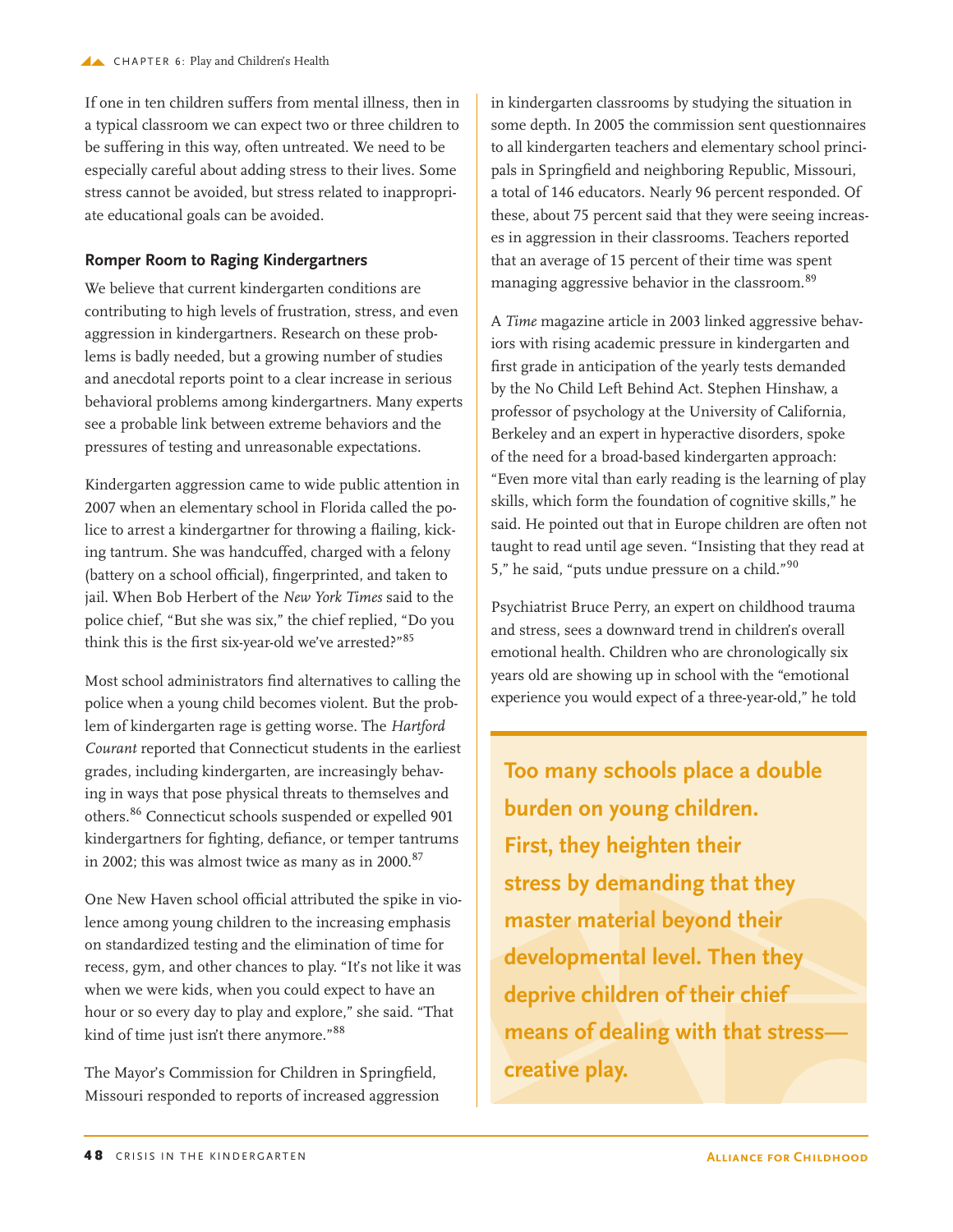*Time*'s Claudia Wallis. "Imagine a child with the terrible twos in a six-year-old body. It's a huge problem in education and mental-health circles."<sup>91</sup>

Given the high rates of mental illness and/or aggressive behavior among young children today, it is critically important that early education practices promote physical and emotional health and not exacerbate illness. But too many schools today are placing a double burden on young children: First, they heighten their stress levels by demanding that they master material that is often beyond their developmental level. Then they deprive children of their chief means of dealing with that stress—creative play.

### **Addressing Kindergarten Aggression**

Aggression and other behavioral difficulties are also showing up in preschool classrooms. Dr. Walter Gilliam of Yale University surveyed preschools in 40 states and found expulsion rates were three times higher than national rates for grades K–12. In addition, he found that 4.5 times as many boys as girls were being expelled.  $92$ 

Journalist Peg Tyre, author of the book *The Trouble with Boys*, summarizes the research on the problems young boys face in schools:

The way we educate our children and the messages they get from the community have changed a great deal in the last 15 years. I've come to believe from my research ... that many of these changes—although well-intentioned—have been bad for boys. Little children get less and less unstructured free time. In school, we've had an acceleration of academics, a narrowing of the curriculum and, in an effort to boost test scores, many schools have a schedule that isn't in line with what is developmentally appropriate for lots of children, especially boys. In our post-Columbine world, there is also less tolerance for boy behavior. Anti-violence policies, which are good, have evolved into anti-fantasy-violence policies, which I think deny boys (who, for better or worse, think and play a lot around violence) a chance to be their authentic selves in school.<sup>93</sup>

What happens to young children who display serious behavioral problems in preschools and kindergartens? In Texas they are sent to special schools for children with

**Preschool expulsion rates are three times higher than national rates for grades K–12, and boys are being expelled 4–5 times more often than girls.**

severe disciplinary problems, and may remain there for many years. Texas Appleseed, a public interest law center, reported in 2007 that over a five-year period "110 school districts in Texas have referred pre-k and kindergarten children to Disciplinary Alternative Education Programs (DAEPs), despite a statutory ban on placement of children under the age of 6 into these programs unless they have brought a firearm to school."<sup>94</sup>

Texas Appleseed studied the pathway from school to prison and found that placement in a DAEP considerably increased a youngster's likelihood of later going to prison. It would seem absurd to talk about prison and kindergarten in the same breath were it not for two things: First, the High/Scope Educational Research Foundation found years ago that low-income children who attended a scripted preschool program later had higher incarceration rates than those attending programs with more play and hands-on experiential learning.<sup>95</sup>

Second, some states now predict the number of prison cells they will need by looking at the number of children who fail the third-grade reading tests—so closely aligned is failure to learn to read linked with incarceration. The latter fact makes many push for higher reading standards at younger ages. But, again, there is no research evidence that moving first-grade reading expectations into kindergarten has any long-term positive effect on comprehension or developing a love of reading. Play and playful learning in rich early education environments that include oral and print literacy and are supported by good teachers offer a much greater likelihood of success. See the discussion of research on this issue in Chapter 1, including the summary of findings in *A Mandate for Playful Learning in Preschool*. 96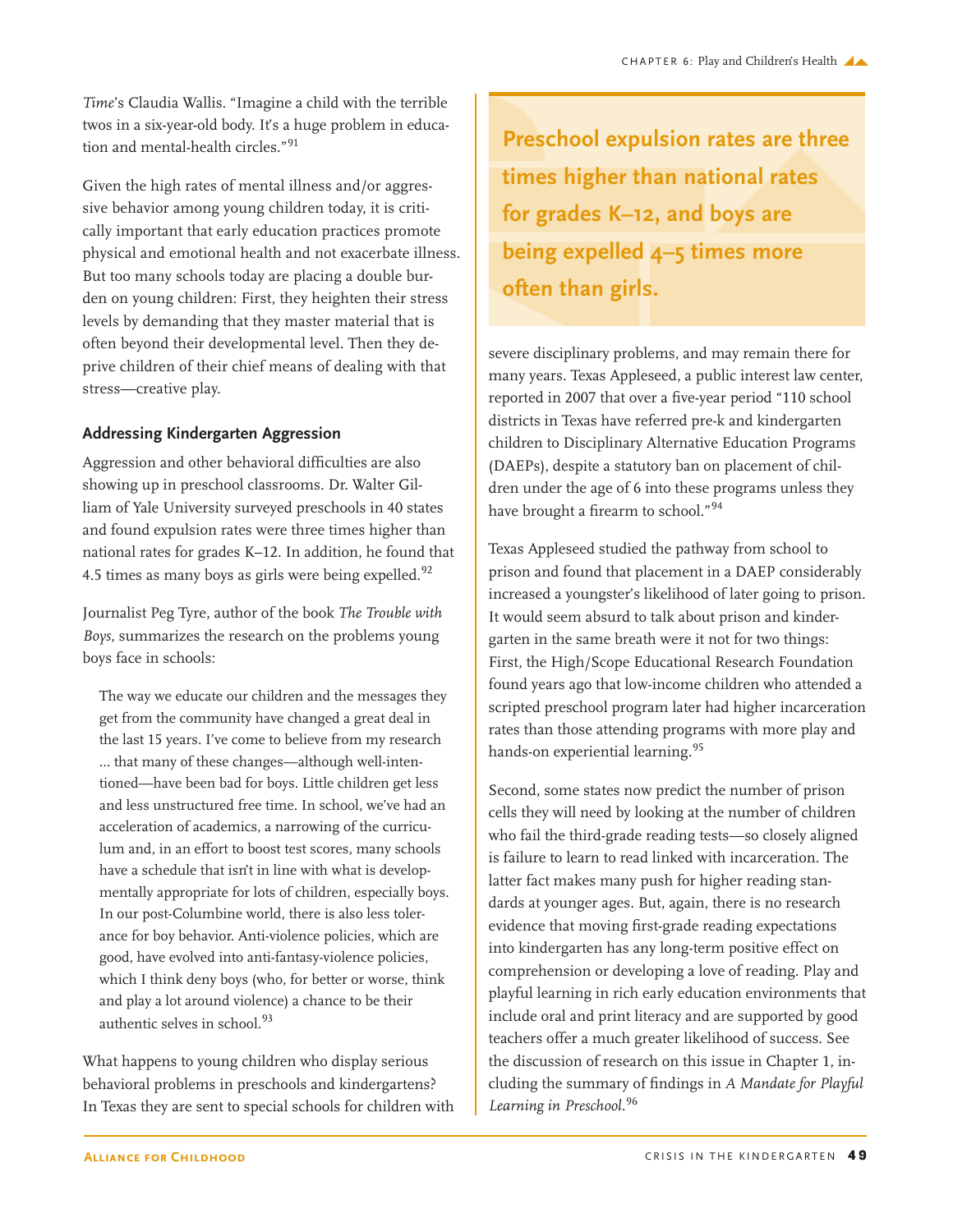**Some states now predict the number of prison cells they will need by looking at the number of children who fail the third-grade reading tests.**

A Call to Action on the Education of Young Children issued by the Alliance for Childhood in 2005 expressed serious concern about the ways early childhood education was contributing to pressure and stress in children's lives. The statement was signed by Howard Gardner, Daniel Goleman, Jane Goodall, David Elkind, Linda Darling-Hammond, and hundreds of others. It reads, in part:

... current trends in early education policy and practice heighten pressure and stress in children's lives, which can contribute to behavioral and learning problems.

*We call for research on the causes of increased levels of anger, misbehavior, and school expulsion among young children*. 97

One way researchers gauge anxiety in children is to measure how sweaty the children's palms are. In one study of anxious children, those who were allowed to engage in make-believe play showed lower stress levels than those who were not allowed to play. 98 This clinical finding confirms what most observant parents and teachers of young children have known for a long time—that it is through open-ended play that children work through and make sense of scary, confusing, and frustrating experiences.

In medicine a guiding principle is "First, do no harm." The same should apply in education. Current early childhood practices are almost certainly doing harm to many children. These practices must be changed. The beauty of good education is that, like good medicine, it can promote healing. A healthy education addresses the full range of a child's needs—physical, social, emotional, and cognitive—and can help to restore balance to a child's life.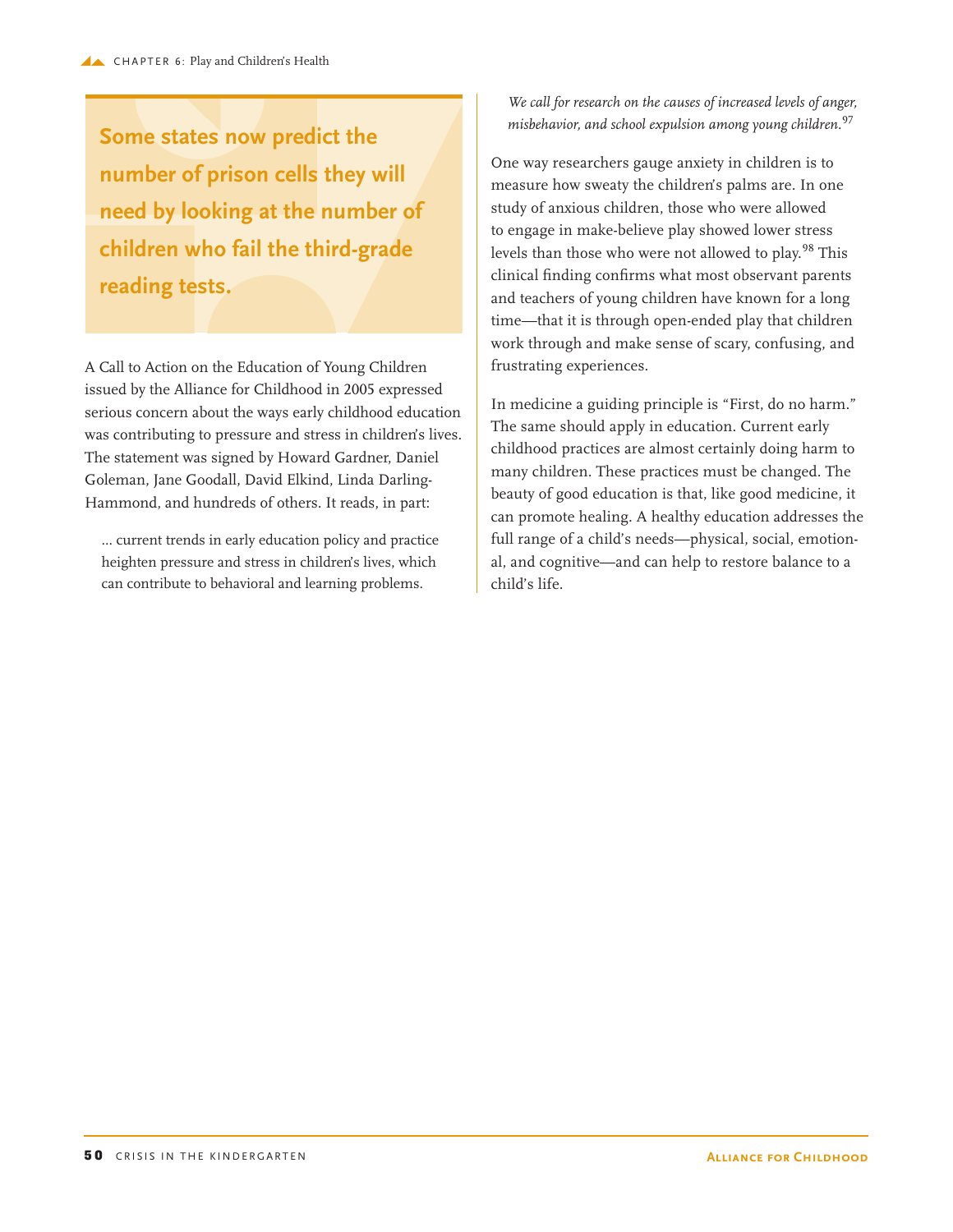#### CHAPTER<sub>7</sub>

# **Creating the Playful Kindergarten: Ideas for Educators and Policymakers**

*In general, child-initiated play has fallen out of favor* as a foundation for learning in kindergarten. Yet the evidence supporting its central role is abundant. Teachers and administrators must understand what play offers young children and be able to speak clearly about it. Parents also need to be well informed. "Play has to be reframed and seen not as an opposite to work but rather as a complement," says psychologist David Elkind. "Curiosity, imagination, and creativity are like muscles: if you don't use them, you lose them."<sup>99</sup>

Vivian Gussin Paley, the MacArthur Award–winning author of numerous books in which children's voices at play are beautifully captured, recommends keeping daily journals of what children say and do during their play. These observations can help convince others of the value of play—and of the time required for it to flower:

We continue to call play the work of young children while reducing its appearance to brief interludes. There is barely time to develop a plot or transform a bad guy into a hero. The educational establishment has ceased admiring the stunning originality of its youngest students, preferring lists of numerical and alphabetical achievement goals.<sup>100</sup> ... Having not listened carefully enough to their play, we did not realize how much time was needed by children in order to create the scenery and develop the skills for their ever-changing dramas. We removed the element—time—that enabled play to be effective, then blamed the children when their play skills did not meet our expectations.<sup>101</sup>

Elena Bodrova and Deborah Leong, early childhood researchers who developed the "Tools of the Mind" curriculum, summarize the abundant research documenting the benefits of play and the developmental gains associated with it:

Play has been of great interest to scholars of child development and learning, psychologists, and educators alike. Jean Piaget (1962) and Lev Vygotsky (1978) were among the first to link play with cognitive development. In a comprehensive review of numerous studies on play, researchers found evidence that play contributes to advances in "verbalization, vocabulary, language comprehension, attention span, imagination, concentration, impulse control, curiosity, problem-solving strategies, cooperation, empathy, and group participation." $102$  ... Further, research directly links play to children's ability to master such academic content as literacy and numeracy. For example, children's engagement in pretend play was found to be positively and significantly correlated with such competencies as text comprehension and

**Research directly links play to children's ability to master such academic content as literacy and numeracy.**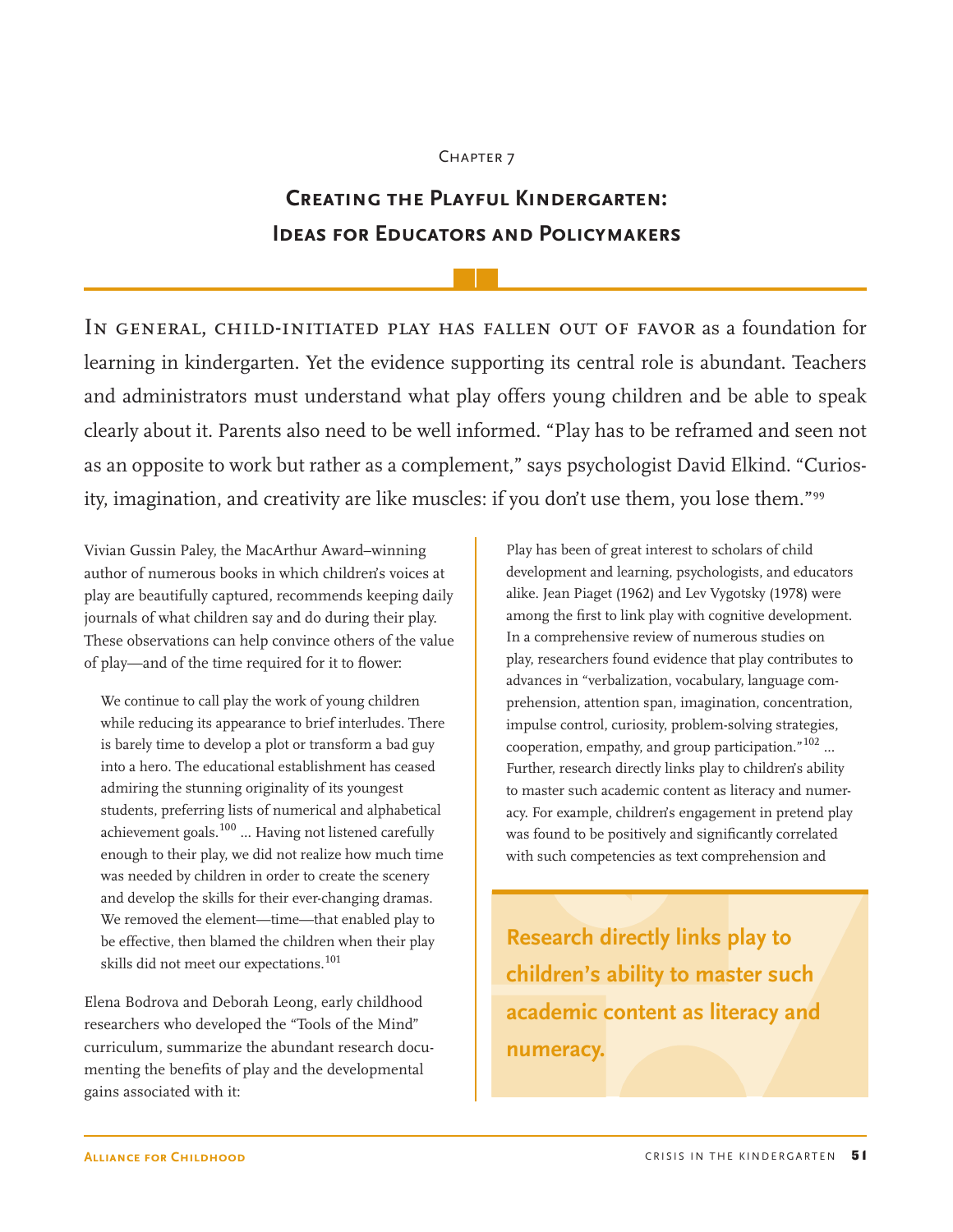metalinguistic awareness and with an understanding of the purpose of reading and writing.<sup>103</sup>

# **Integrating Child-Directed Play and Focused Learning Through Play**

The playful kindergarten relies on child-initiated play with the active presence of a teacher, combined with intentional teaching through playful learning, the arts, and other hands-on experiences. The line between child-initiated play and engagement with playful teacher-led activity is sometimes distinct and sometimes thin and porous. The two can reinforce each other, such as when teachers present stories and other activities that inspire the playful imagination. In contrast, the more didactic instruction becomes, the more detached it tends to be from the child's deep-rooted ways of learning.

The authors of *A Mandate for Playful Learning in Preschool* summarize their review of the research as follows:

*[B]oth free play and playful learning should command a central role in high-quality education for preschoolers.*  (Italics theirs.) Children taught in a more playful manner almost always achieve more than children who are subjected to more direct teaching methods. Furthermore, the data show that academic programs that emphasize more direct instruction have unintended social and emotional consequences, creating students who are less likely to get along with their peers and feel comfortable in school, and more likely to show evidence of stress-induced hyperactivity, to be hostile, and to engage in antisocial acts.<sup>104</sup>

Professor Diane Levin of Wheelock College in Boston has spent 35 years researching and teaching about the ways young children learn through play. She sees a dynamic interaction between teacher and child at the heart of learning, and she describes a matrix of early childhood classrooms using the variables of the teacher's input and the children's initiative (see diagram below). This interaction is especially important in today's media-saturated world, says Levin, where many children have not learned how to engage in rich play of their own making and need a teacher's help creating it.

Early education based on large amounts of didactic instruction—and especially scripted teaching—involves high levels of teacher input but little initiative from children. At the other extreme, in the laissez-faire classroom, the children are very active, often in an unfocused way,

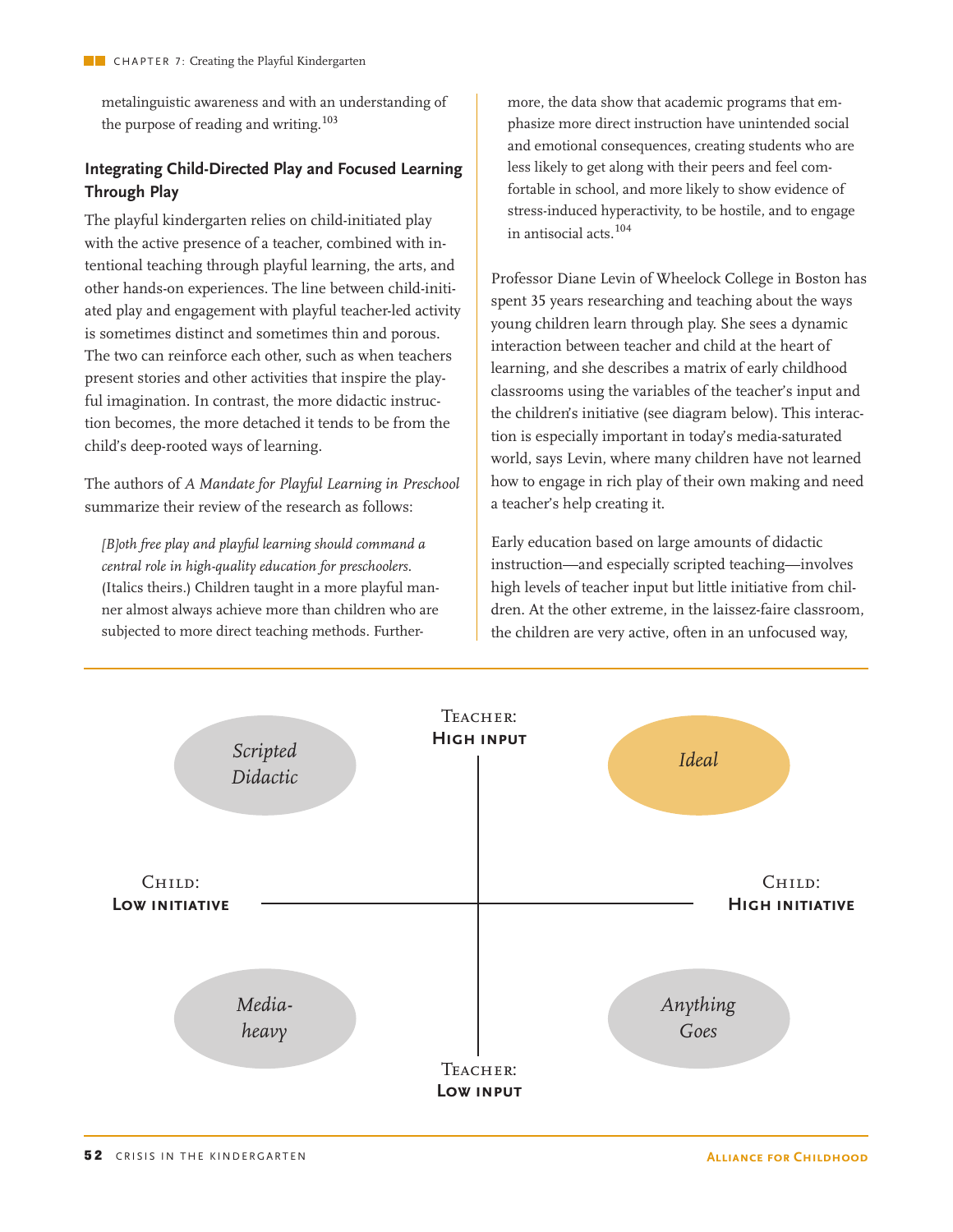**The dynamic interaction between teacher and child is especially important in today's mediasaturated world, where many children have not learned how to engage in rich play of their own making and need a teacher's help creating it.**

and the teachers are largely passive. In classrooms that rely heavily on electronic media both teachers and children have low levels of activity. Levin says that in the ideal classroom children are engaged, taking initiative to the extent they are able, and teachers are also active in building on children's play (without taking control of it) as they engage children with intentional but playful activities.

In playful kindergartens teachers are active in many different ways. They closely observe children's play and take cues from it, enriching and enlarging its scope by bringing new materials into the environment. A teacher might develop a theme from the children's make-believe scenarios that will extend their knowledge through artistic and experiential activities. Teachers in playful kindergartens focus on the development of strong relationships with their students, and on the healthy development of each individual child.

Kindergarten teachers should know the typical stages of development of five-year-olds. They need to encourage all facets of that development, and they should recognize when and how to intervene if the child's growth is seriously atypical or there are signs of a disability. The play-based approach calls for teachers to know each child well and to differentiate their teaching methods to meet individual needs. It is the antithesis of the one-size-fits-all model of education.

# **Making Room for All Types of Play**

Play has many faces. Climbing a tree is different from building a house with sticks and stones or dressing up for make-believe play. Yet when the child is up in the tree she may well become a pirate surveying the sea around her. There are different types of play, but they often overlap in rich play scenarios. The well-developed player has a repertoire with many forms of play; the playful kindergarten supports them all.

Play does not stay neatly in categories, but knowing and watching for the broad types helps sensitize teachers and parents to the shifting landscapes children create. It also provides a tool for assessing whether a playful kindergarten is providing adequate opportunity and materials for all types of play. Twelve key types of play are:

**Large-motor play:** Children love to climb, run, slide, swing, jump, and engage in every type of movement possible. Such play develops coordination, balance, and a sense of one's body in the space around it.

**Small-motor play:** Play with small toys and activities like stringing beads, playing with puzzles, and sorting objects into types develops dexterity.

**Mastery play:** Children often repeat an action in play and persevere until they master it, such as making dozens of "birthday packages" to learn to tie bows, or playing on a balance beam to become a "circus performer."

**Rules-based play:** Kindergartners and grade-school children enjoy the challenge of making up their own rules and the social negotiation involved in adapting the rules for each play situation.

**Construction play:** Building houses, ships, forts, and other structures is a basic form of play that requires skill and imagination.

**Make-believe play:** This broad category incorporates many other play types and is rich with language, problem-solving, and imagination. It frequently begins with "Let's pretend" and goes on to include anything children might have experienced or imagined.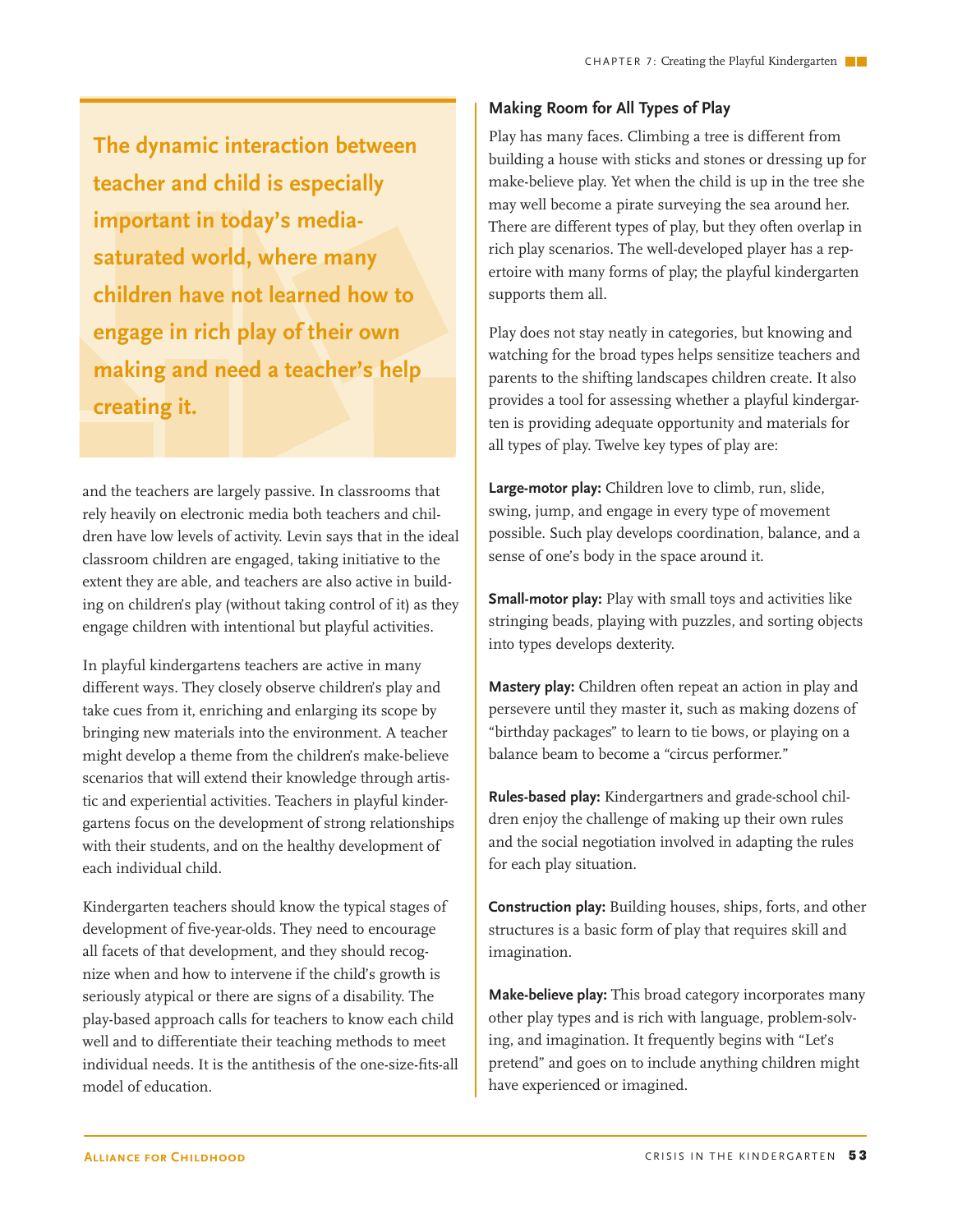**Symbolic play:** Children take an object at hand and convert it into the toy or prop they need through a fluid process of fantasy or imagination.

**Language play:** Children develop mastery by playing with words, rhymes, verses, and songs they make up or change. They tell stories and dramatize them. They are fascinated by foreign languages, especially when they are presented playfully in story, verse, or song.

**Playing with the arts:** Children integrate all forms of art into their play, using whatever materials are at hand to draw, model, create music, perform puppet shows, and so on. They explore the arts and use them to express their feelings and ideas.

**Sensory play:** Most children enjoy playing with dirt, sand, mud, water, and other materials with different textures, sounds, and smells. Such play develops the senses.

**Rough-and-tumble play:** This fundamental form of play is found in animals as well as human children. Animals know how to play roughly without injury by rounding their body gestures and not aiming for dominance. Children can be helped to do the same if their play becomes too aggressive.

**Risk-taking play:** Children extend their abilities through risky play and learn to master challenging environments. They generally know how far they can go without actually hurting themselves. Regrettably, most current play spaces are designed to be as risk-free as possible, giving children little chance to assess risks and set their own boundaries.

# **Educating Teachers for Play**

Educating kindergarten teachers so that they can develop strong and effective play-based programs will be a challenge, requiring workshops, courses, and mentoring as well as educational materials in the form of print, film, webinars, web sites, and other media. Teacher-education programs and teachers experienced in play-based kindergartens will be called upon to educate and support classroom teachers.

One challenge in educating teachers for playful kindergartens is that many younger teachers did not grow up with a strong experience of child-initiated play. Their free time was filled with electronic media and organized activities. They will need to experience play themselves to understand its powerful nature and its role in effective kindergarten education. The same can be said of younger parents. A major task will be to help parents and educators recapture the spirit of play.

Bonnie Neugebauer of Child Care Information Exchange has written about adults who live with the spirit of play and the vital role they play for children. She describes them this way:

They play with words and ideas. They use toys, invent props, appropriate resources for new purposes. They play with children and with other adults. They play because it is natural and because it makes them feel good. Children need these adults in their lives, people who will model the importance of play to living. But in so many early childhood programs, people have forgotten how to be playful. They are focused on order and routines, appearances and paperwork, agendas and lesson plans. There is no serendipity, no wonder, no surprise.<sup>105</sup>

**"Children need [playful] adults in their lives, people who will model the importance of play to living."**

**-BONNIE NEUGEBAUER**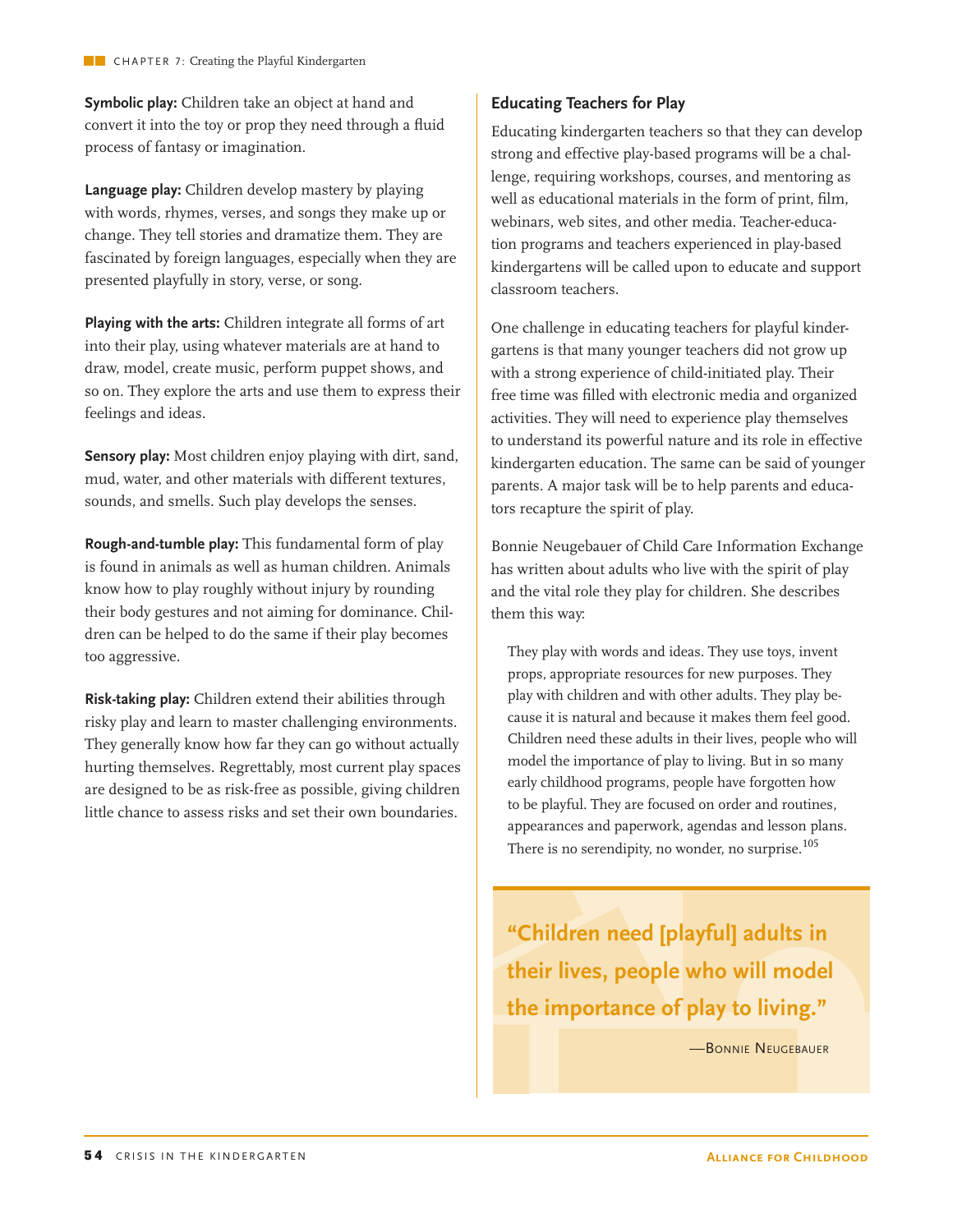# **Twelve Key Types of Play**

*There are different types of play*, and they often overlap in rich play scenarios. Knowing and watching for the broad types helps sensitize teachers and parents to the shifting landscapes children create. It also provides a tool for assessing whether a playful kindergarten is providing adequate opportunity and materials for all types of play.

#### **Large-motor play**

Children love to climb, run, slide, swing, jump, and engage in every type of movement possible. Such play develops coordination, balance, and a sense of one's body in the space around it.

#### **Small-motor play**

Play with small toys and activities like stringing beads, playing with puzzles, and sorting objects into types develops dexterity.

# **Mastery play**

Children often repeat an action in play and persevere until they master it, such as making dozens of "birthday packages" to learn to tie bows, or playing on a balance beam to become a "circus performer."

### **Rules-based play**

Kindergartners and grade-school children enjoy the challenge of making up their own rules and the social negotiation involved in adapting the rules for each play situation.

#### **Construction play**

Building houses, ships, forts, and other structures is a basic form of play that requires skill and imagination.

#### **Make-believe play**

This broad category incorporates many other play types and is rich with language, problem-solving, and imagination. It frequently begins with "Let's pretend" and goes on to include anything children might have experienced or imagined.

### **Symbolic play**

Children take an object at hand and convert it into the toy or prop they need through a fluid process of fantasy or imagination.

### **Language play**

Children develop mastery by playing with words, rhymes, verses, and songs they make up or change. They tell stories and dramatize them. They are fascinated by foreign languages, especially when they are presented playfully in story, verse, or song.

#### **Playing with the arts**

Children integrate all forms of art into their play, using whatever materials are at hand to draw, model, create music, perform puppet shows, and so on. They explore the arts and use them to express their feelings and ideas.

#### **Sensory play**

Most children enjoy playing with dirt, sand, mud, water, and other materials with different textures, sounds, and smells. Such play develops the senses.

## **Rough-and-tumble play**

This fundamental form of play is found in animals as well as human children. Animals know how to play roughly without injury by rounding their body gestures and not aiming for dominance. Children can be helped to do the same if their play becomes too aggressive.

### **Risk-taking play**

Children extend their abilities through risky play and learn to master challenging environments. They generally know how far they can go without actually hurting themselves. Regrettably, most current play spaces are designed to be as risk-free as possible, giving children little chance to assess risks and set their own boundaries.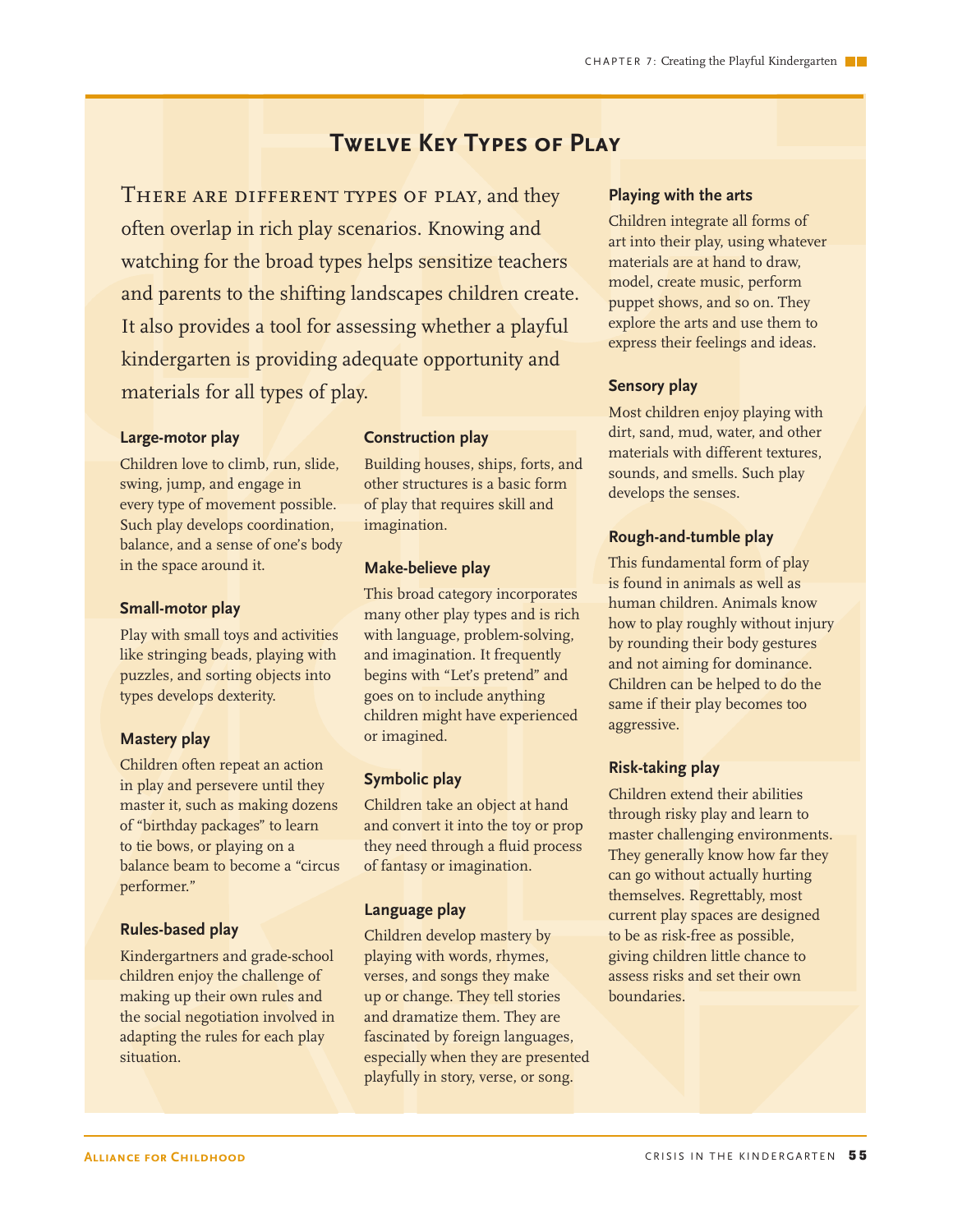**If problem-solving, communication, collaboration, innovation, and creative thinking are to remain part of our legacy as a species, then play must be restored to its rightful place at the heart of childhood.**

Many of the capacities developed through child-initiated and child-directed play are the very ones most vital for the child's future and, indeed, for the future of our planet: problem-solving, communication, collaboration, innovation, and creative thinking. If these essential capacities are to remain part of our legacy as a species then play must be restored to its rightful place at the heart of childhood—and that includes kindergarten education. Without play in early childhood, cognitive, social, emotional, and physical development is at risk—and we are all thus endangered.

### **Keys to a Playful Kindergarten**

Switching from a didactic approach to one with rich opportunities for play presents this risk: the tendency to go to the opposite extreme—a laissez-faire classroom where chaos reigns. Some key elements that contribute to a healthy balance in a play-based kindergarten are:

**Setting the example.** Purposeful adult activity inspires children's play. Parents often complain that their children like to play underfoot while they are cooking or doing other work. Typically, children want to help with adult work for a little while and then carry that inspiration into their play. They want to know what it feels like to read a book, cook a meal, chop wood, and do all the other things they see adults doing. They imitate the adults' outer gestures and inner mood. One can describe this as participatory learning, for the child participates in the adult's activity at every level. It is both physical and cognitive, with a great deal of the social and the emotional added in.

**A balanced schedule.** If a play period is too short, the children cannot become deeply engaged and develop complex scenarios. If it is too long, the play disintegrates. Playful five-year-olds can easily play well for 60 to 90 minutes at a time, but at the beginning of the year many will not be able to focus for such an extended period. Playtime, both indoors and out, can be lengthened as children's play skills develop.

Longer periods of child-initiated play can be balanced with shorter times when children are engaged with teacher-led activities, including storytelling, reading books, singing and movement, and project activities. Kindergartners can remain focused on the teacher for about 30 minutes if they are engaged in such activities, but in the beginning of the year one may need to start with shorter amounts of time.

A full range of hands-on activities can take place during playtime or can be offered as separate pursuits. These include art experiences and practical life activities like cooking, woodworking, and gardening. Projects can be developed that impart information in an engaging way, especially if they are inspired by the children's own play ideas.

How many play sessions should a kindergarten have in a day? A full-day, six-hour kindergarten class should probably have at least three daily play periods of an hour or longer, with at least one being outdoors. This gives children adequate time to explore and develop their ideas, interests, and capacities. As we now know (see Chapter 2), many teachers are spending three hours per day in literacy and math instruction, testing, and test preparation, making this kind of attention to play impossible.

**Basic rules and boundaries.** Children need to experience the presence of an actively aware teacher and to feel safely held within reasonable boundaries. Teachers and children are most comfortable when there are clear boundaries that are applied flexibly. A guiding rule can be that children should engage as fully as they can in play but try not to hurt themselves or others or to damage toys and equipment.

It is not helpful to try to create a risk-free environment. Children need to learn to cope with some risk, whether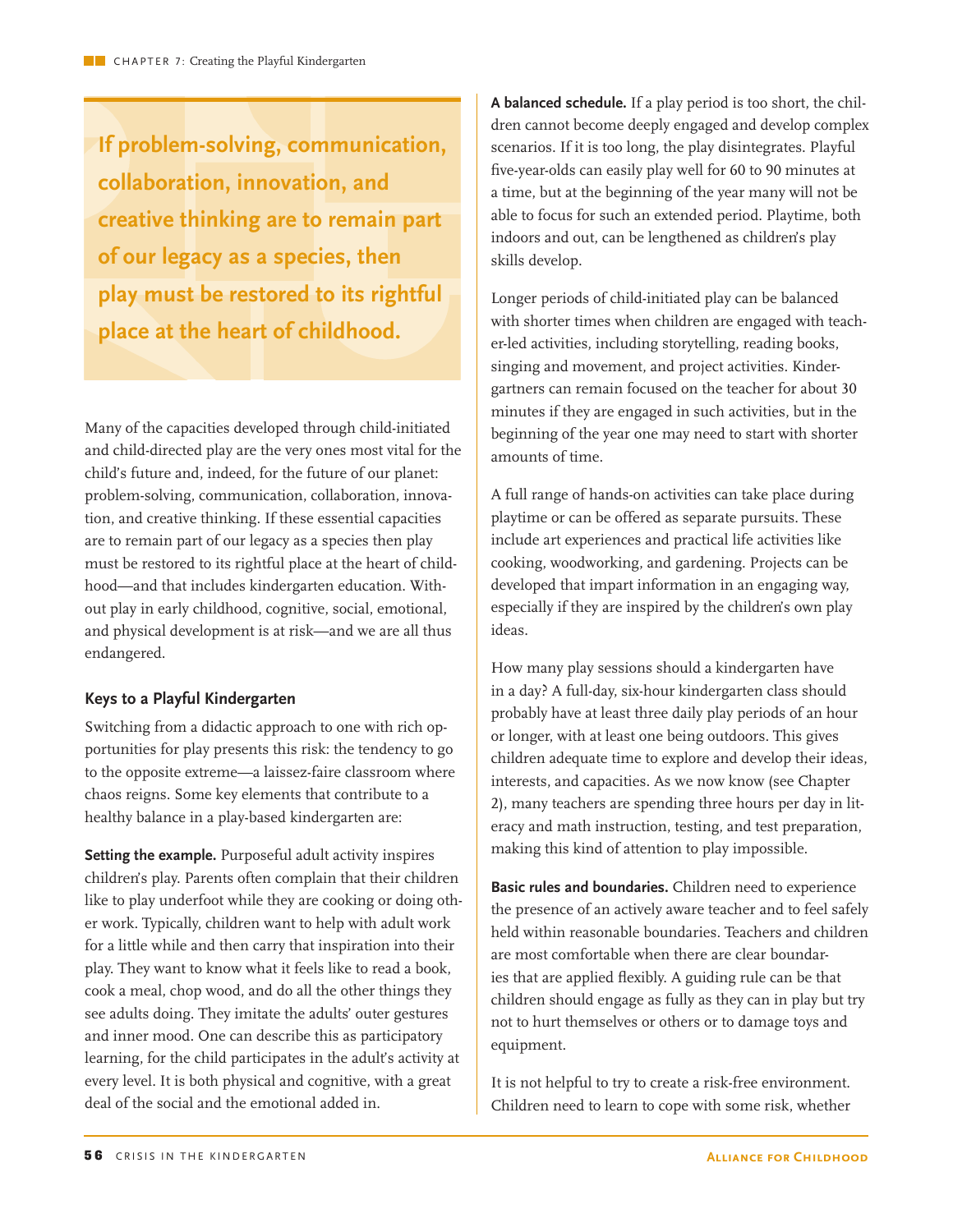it's climbing high outdoors or building high on tabletops. Most children know how to gauge themselves to do well with varying levels of risk. Some need to be encouraged to take a risk, while others need to be held back if they have an unrealistic sense of their physical abilities.

**The teacher as an active presence.** The teacher in a playful kindergarten plays an active role but works in subtle ways. She is aware of the children's activities and seeks ways to build on their interests. She also assesses what they need that they are not getting through their own play and finds engaging, meaningful ways to include it in the classroom through stories, projects, and other activities.

What can teachers expect when they increase the amount of play and experiential learning? Unfortunately, many children today have grown up with little support for initiating their own original play. They will endlessly imitate what they've seen on the screen but cannot generate their

**A full-day, six-hour kindergarten class should probably have at least three daily play periods of an hour or longer, with at least one being outdoors.**

own ideas for play or develop them into complex play scenarios with other children. They need the help of teachers, and the teachers need to be educated in how to offer such help. Play deficits can be remedied in both children and adults, but it takes time, attention, and the help of knowledgeable people.

What can teachers do to help generate healthy, creative play?

 • Encourage parents to limit or eliminate screen time and give children's own imaginations a chance to blossom. Give parents help weaning their children from screens with suggestions on how to handle key

# **What Teachers Can Do to Generate Healthy, Creative Play**

## **Limit screen time**

Encourage parents to limit or eliminate screen time and give children's own imaginations a chance to blossom. Give parents help weaning their children from screens with suggestions on how to handle key times when parents depend on the screen for babysitting. Parents who have gone through this process report that it is painful for a few days or a week but then becomes much easier than they expected. A common remark from such parents: "I never knew what a wonderful child I had."

## **Stimulate imagination**

Children need active imaginations to play well. One can feed their imaginations with stories via good books read aloud and storytelling suited to the child's age. Imagination and creativity are also inspired by puppetry and plays, nursery rhymes, poems, songs, instrumental music, painting, modeling, and other art activities.

# **Inspire play with real work**

Do real work in the presence of children, such as baking bread, cooking, woodworking, and gardening. Many children can be brought into play by first engaging them in real work for ten or fifteen minutes. Then they are inspired to play on their own. The use of the hands in both work and play is highly stimulating to the brain, a large part of which is linked to the hands.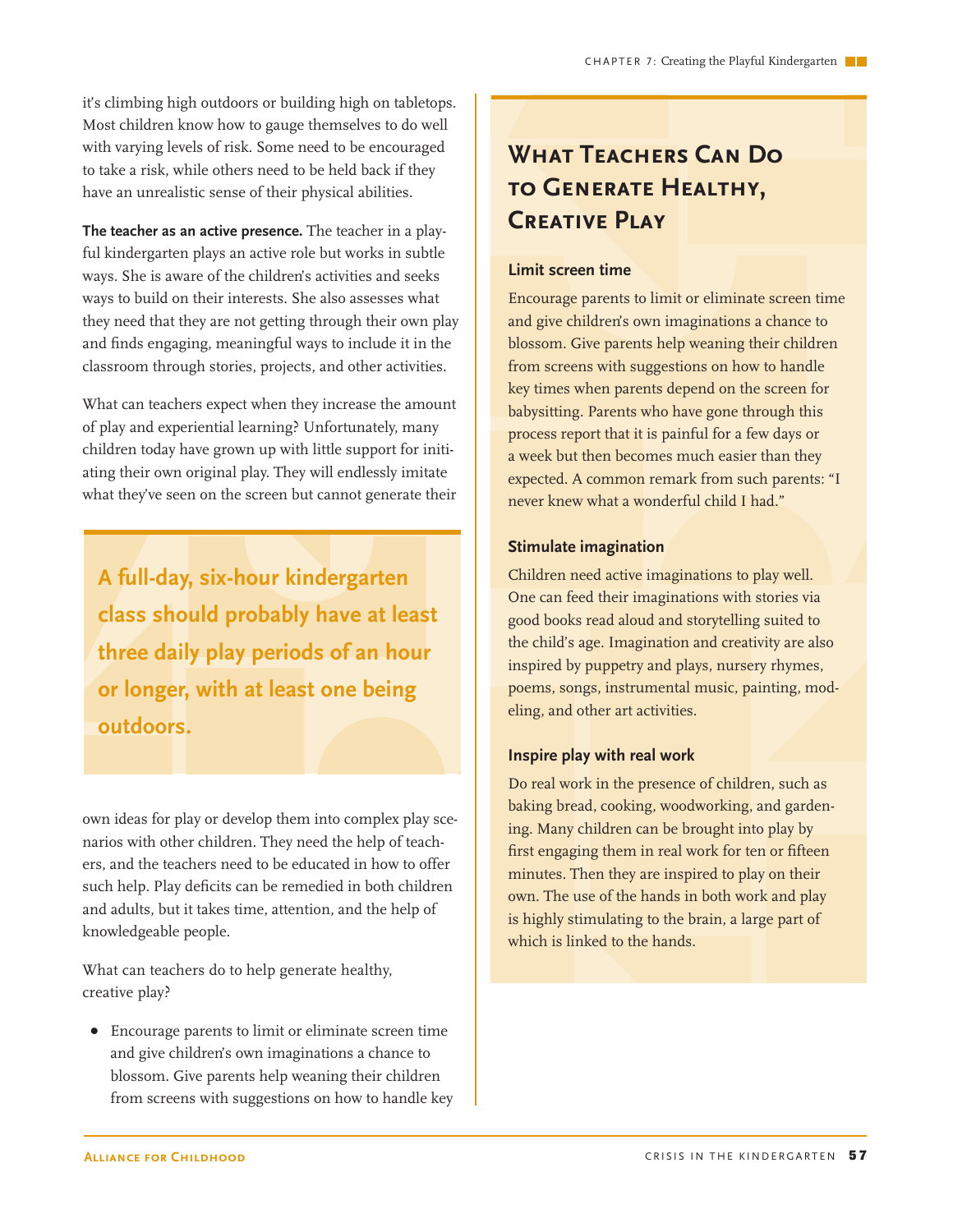times when parents depend on the screen for babysitting. Parents who have gone through this process report that it is painful for a few days or a week but then becomes much easier than they expected. A common remark from such parents: "I never knew what a wonderful child I had."

- Children need active imaginations to play well. One can feed their imaginations with stories via good books read aloud and storytelling suited to the child's age. Imagination and creativity are also inspired by puppetry and plays, nursery rhymes, poems, songs, instrumental music, painting, modeling, and other art activities.
- Do real work in the presence of children, such as baking bread, cooking, woodworking, and gardening. Many children can be brought into play by first engaging them in real work for ten or fifteen minutes.

**Once a kindergarten hums with play, all forms of learning take place spontaneously and deeply.**

Many questions arise in play-based kindergartens: When should a teacher intervene in a child's play? How does one handle conflict in play? How does one scaffold or build on children's play without interfering with the flow of play?

These and similar questions need to be addressed in workshops and courses and through educational materials. Fortunately, once kindergarten children become skillful players, they handle much of this on their own, but the transition period can be demanding. The results, however, are incredibly rewarding. Once a kindergarten hums with play, all forms of learning take place spontaneously and deeply.

Experienced players display a high degree of competence in play. Indeed, one might say that every child has a

genius for play and is gifted and talented in this area of life. A playful kindergarten brings out the individual genius of each child and strengthens it. As education theorist Lev Vygotsky put it, "In play a child always behaves beyond his average age, above his daily behavior. In play it is as though he were a head taller than himself."<sup>106</sup>

## **Meeting Today's Challenges in the Kindergarten**

It will take time to build up a movement for play-based kindergartens. Meanwhile, many teachers want to bring play into their kindergartens but are forbidden to do so by their administrators. One teacher was told by her principal that she would be fired if she let her class play for more than ten minutes *per week*. To this teacher we can only say, be resourceful. One can achieve most reasonable learning standards through a play-based curriculum using engaging, hands-on activities. This is not the same as giving children the chance to develop open-ended play, but it is a step in the right direction. It is harder to manage this approach in heavily scripted kindergartens, but even there teachers have some time that is not scripted when experiential learning can occur.

To teachers who are deeply unhappy about the loss of play in their kindergartens, we want to say that you are not alone. Many teachers are suffering at the moment, for they are being asked to meet standards they feel are unsound and to use methods they deplore. Do what you can for now in your classroom. Find allies both inside and outside the school system. Become a play advocate or a supporter of advocates. Most important, take heart. A newfound respect for play is growing, and the time for change is at hand.

For parents who see their young children under stress and who want to make changes: let your voices be heard—in meetings with teachers and administrators, at PTA and school board meetings, in state offices where standards are set—wherever there is the slightest opening for change. Parents' voices can be very effective in bringing change to public schools. Use your insights, your imagination, your strength. Join with others and begin advocating for playful kindergartens.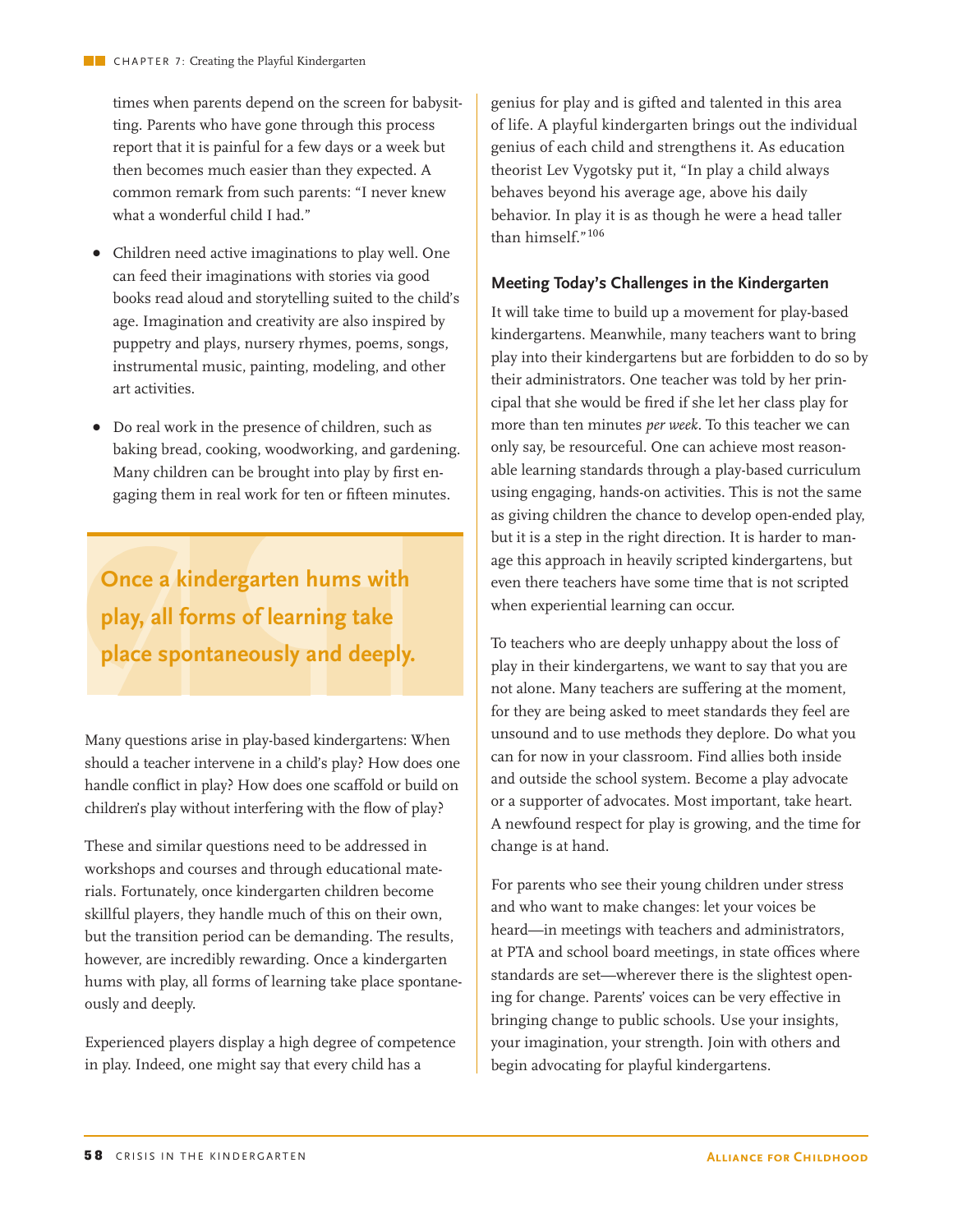## CHAPTER 8

# **Recommendations for Creating Effective and Healthy Kindergartens**

*The importance of play* to children's healthy development and learning has been documented beyond question by research, some of which is summarized in this report. Yet play is rapidly disappearing from kindergarten and early education as a whole. We believe that the stifling of play has dire consequences—not only for children but for the future of our nation. This report is meant to bring broad public attention to the crisis in our kindergartens and to spur collective action to reverse the damage now being done.

To create effective and healthy kindergartens we call on policymakers, educators, health professionals, researchers, and parents to take action as follows:

- **1. Restore child-initiated play and experiential learning with the active support of teachers to their rightful place at the heart of kindergarten education.**
- Provide time and space for play to kindergartners every school day, both indoors and during recess.
- Make room in kindergarten for all types of play that contribute to children's development, including make-believe, sensory, language, construction, largeand small-motor, and mastery play.
- Engage parents and educators in discussion of the role of play and experiential learning in healthy and effective kindergartens, so that they can advocate for play with school administrators and policymakers.
- **2. Reassess kindergarten standards to ensure that they promote developmentally appropriate practices, and eliminate those that do not.**
- Replace one-size-fits-all kindergarten standards with flexible guidelines based on well-grounded knowl-

edge of children's cognitive, social, emotional, physical, and creative development.

- Recognize the differences between the kindergarten child who is an emergent reader and the first-grade child who has become an early reader. Recognize similar differences in children's learning of math, science, and other topics. Do not expect kindergarten children to achieve academic goals best suited to first-graders.
- Change developmentally inappropriate practices that cause normal child behavior and learning patterns to be wrongly labeled as misbehavior, attention disorders, or learning disabilities.
- Eliminate the practice of kindergarten retention based on inability to meet rigid standards or to pass a particular test.
- **3. End the inappropriate use in kindergarten of standardized tests, which are prone to serious error especially when given to children under age eight.**
- Use alternatives to standardized assessments in kindergarten, such as teacher observations and assessment of children's work. Educate teachers in the use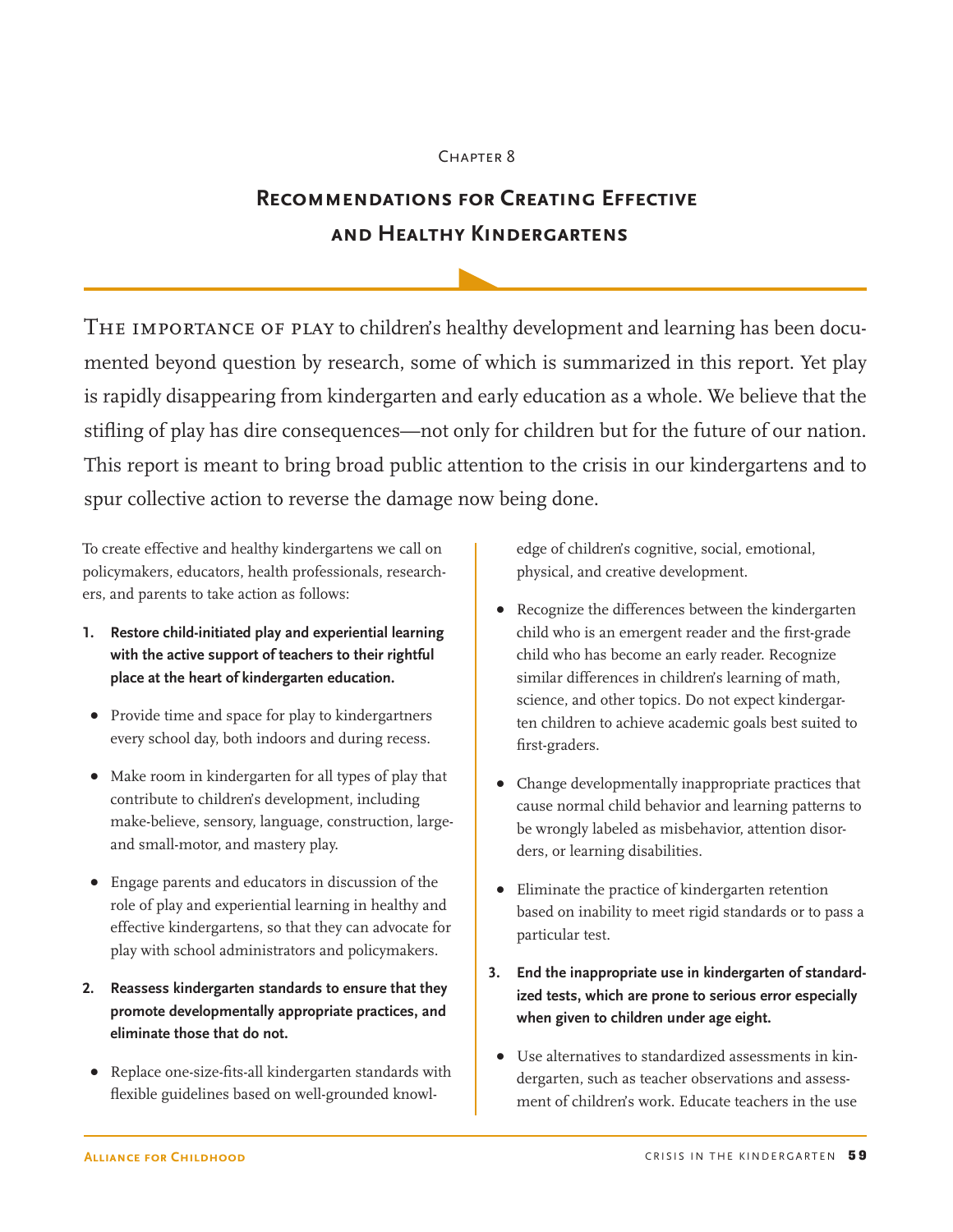of these alternatives and in the risks and limitations of standardized testing of young children.

- Do not make important decisions about young children, their teachers, or their schools based solely or primarily on standardized test scores.
- **4. Expand the early childhood research agenda to examine the long-term impact of current preschool and kindergarten practices on the development of children from diverse backgrounds.**
- Evaluate current kindergarten practices with qualitative as well as quantitative methods. Such research should assess children's overall health and their cognitive, social, emotional, and physical development at least until fourth grade.
- Replicate on a much larger scale the quantitative studies of kindergarten use of time and materials described in Chapter 2 of this report so that a representative sample of teachers in many different areas contribute to the full picture of current kindergarten practices.
- Investigate the associations between developmentally inappropriate kindergarten practices and behavioral and psychiatric disturbances and other health problems among young children.
- **5. Give teachers of young children first-rate preparation that emphasizes the full development of the child and the importance of play, nurtures children's innate love of learning, and supports teachers' own capacities for creativity, autonomy, and integrity.**
- Make course work in child development and the use of play in the classroom mandatory in early childhood education programs.
- Give teachers professional development, mentoring, and other support in learning how to encourage and support play, especially with children who have had limited opportunity to engage in creative play or who have poor self-regulation skills.
- Help teachers communicate with parents about the importance of play and ways to support it at home and in the community.
- **6. Use the crisis of play's disappearance from kindergarten to rally organizations and individuals to create a national movement for play in schools and communities.**
- Work across traditional boundaries of profession, geography, and interest group to advocate for play in classrooms, after-school and camp programs, parks and playgrounds, neighborhoods and cities.
- Establish local, state, and national play policies that recognize the importance of play for children of all ages—including the ways that play enhances physical, social, emotional, and cognitive development.
- Address the obstacles to play, such as unsafe neighborhoods, overscheduling of children's lives, excessive screen time, toys linked to entertainment media, and education that emphasizes skills, drills, and homework and undermines creativity, imagination, and overall well-being.

For further background on these recommendations, see the Alliance for Childhood's Call to Action on the Education of Young Children, which was signed by hundreds of educators and health professionals, including many leaders in these fields. Appendix A contains the full text of the Call to Action and a partial list of signers.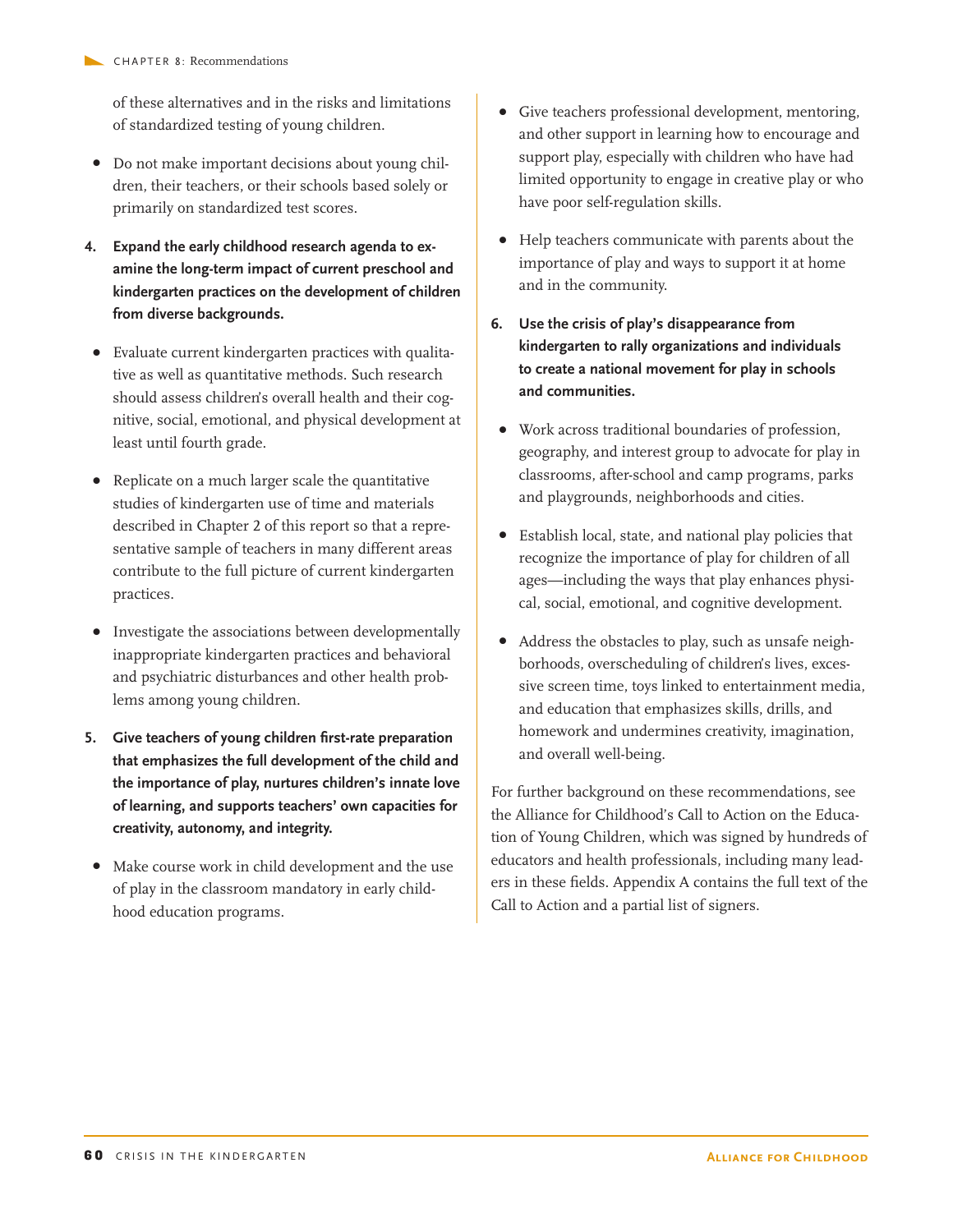Vivian Gussin Paley

# **Afterword**

*Young children* do not ask of each other: Where do you come from? Instead, they ask: What role will you play? Who will you and I pretend to be in a story we make up together?

From the earliest age, children begin to practice their imaginary characters, their separate visions of pleasure and pain, of strength and weakness, of love and loss. By the time they enter kindergarten they are ready to build complex worlds in which friendship and fairness are inalienable rights, and every child has a secure place in an intimate community.

A kindergarten without a substantial playtime puts everyone at a disadvantage, for play is still the primary reality for its members. Play contains the only set of circumstances children understand from beginning to end. "I can do this well," the kindergartners seem to say. "I can be this effectively. I understand what is happening to me and to the other children."

Within this familiar process of inventing new characters and plots, of pretending to be someone else in another place, the children continue to develop the intuitive and universal language that binds us all together. In a kindergarten where children play, the teacher has an opportunity to study each child's individual style and story, and to introduce all manner of new material into a functioning social community. In a kindergarten where children play, children learn to focus their imaginations in ever more complex ways and, in the enlivened environment, are ready to conquer new problems.

Let us open our kindergartens again to the world's most natural learning tool: play.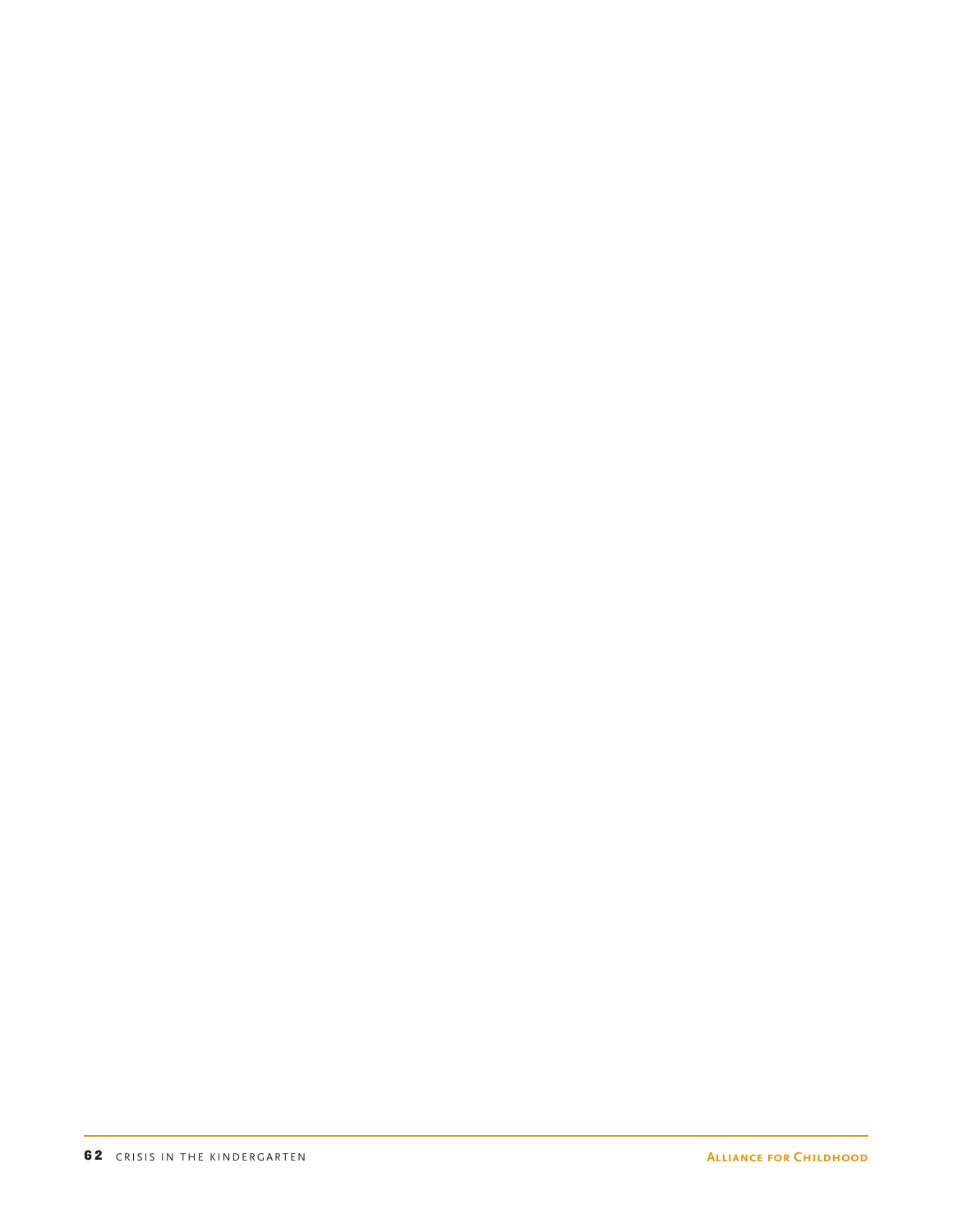#### Appendix A

# **A Call to Action on the Education of Young Children**

WE ARE DEEPLY CONCERNED that current trends in early education, fueled by political pressure, are leading to an emphasis on unproven methods of academic instruction and unreliable standardized testing that can undermine learning and damage young children's healthy development.

Many states are moving toward universal preschool so that all children can benefit from early education. We strongly support these efforts, provided that preschool programs are based on well-established knowledge of how children learn and how to lay a foundation for lifelong learning—not on educational fads. *We call for early education that emphasizes experiential, hands-on activities, open-ended creative play, and caring human relationships.*

Preschool education must not follow the same path that has led kindergartens toward intense academic instruction with little or no time for child-initiated learning. If such practices were effective for five-year-olds, we would have seen better long-term results by now. *We call for a reversal of the pushing down of the curriculum that has transformed kindergarten into de facto first grade.*

Education is not a race where the prize goes to the one who finishes first. To help young children develop literacy and a lifelong love of learning we need to respect and, when needed, to strengthen their individual abilities and drive to learn. Instead, current trends in early education policy and practice heighten pressure and stress in children's lives, which can contribute to behavioral and learning problems. *We call for research on the causes of increased levels of anger, misbehavior, and school expulsion among young children.*

Justified concern for low-income children, who often lag academically, has been a powerful force behind the current overemphasis on early instruction in literacy and math. This well-intentioned but misguided policy may actually put children at increased risk of school failure by denying them positive early learning experiences. *We call for additional research that examines the long-term impact of different preschool and kindergarten practices on children from diverse backgrounds.*

Creative play that children can control is central to their physical, emotional, and cognitive growth. It contributes greatly to their language development, social skills, and problem-solving capacities, and lays an essential foundation for later academic learning. Yet many children do not have the opportunity to develop their capacity for socio-dramatic play. Preschool is the place to intervene and restore childhood play. *We call for teacher education that emphasizes the full development of the child including the importance of play, nurtures children's innate love of learning, and supports teachers' own capacities for creativity, autonomy, and integrity.*

**This statement, drafted by the Alliance for Childhood, has been endorsed by hundreds of concerned citizens including those listed on the following page. Organizations are included for identification purposes only.**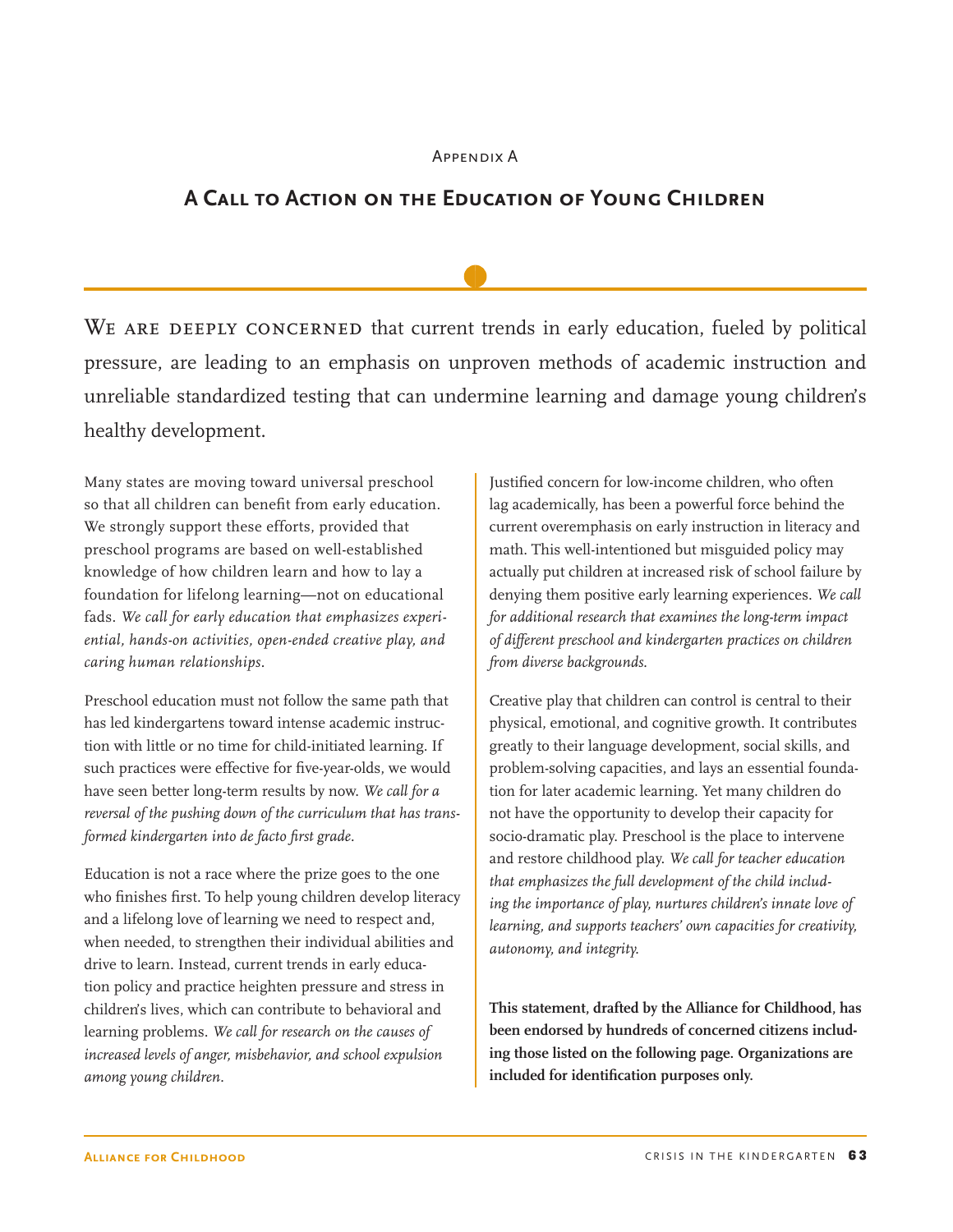**Enola G. Aird**, Founder and Director, The Motherhood Project, Institute for American Values, New York City

**Robert Anderson**, California Department of Education (retired), Fair Oaks, CA

**Lyda Beardsley**, Ph.D., Executive Director, Trio Foundation, Berkeley, CA

**Barbara Beatty**, Associate Professor and Chair, Department of Education, Wellesley College, Wellesley, MA

**Marilyn B. Benoit**, M.D., past president, American Academy of Child and Adolescent Psychiatry, Washington, DC

**T. Berry Brazelton**, M.D., Professor of Pediatrics Emeritus, Harvard Medical School, Boston

**Michael Brody**, M.D., child psychiatrist, University of Maryland, Potomac, MD

**Stuart L. Brown**, M.D., psychiatrist and founder, The National Institute for Play, Carmel Valley, CA

**Nancy Carlsson-Paige**, Professor, Lesley University, Cambridge, MA

**Virginia Casper**, Associate Dean, Bank Street College of Education, New York City

**Sherry M. Cleary**, Executive Director, NYC Early Childhood Professional Development Institute, City University of New York

**Renatta M. Cooper**, Commissioner, First 5 Los Angeles

**William Crain**, Professor of Psychology, City College of New York

**Linda Darling-Hammond**, Charles Ducommun Professor of Education, Stanford University, Stanford, CA

**Libby Doggett**, Deputy Director, Pew Center on the States, Washington, DC

**Eleanor Duckworth**, Professor of Education, Harvard University, Cambridge, MA

**Elliot Eisner**, Lee Jacks Professor of Education, Stanford University, Stanford, CA

**David Elkind**, Professor Emeritus of Child Development, Tufts University, Medford, MA

**Margery Franklin**, Ph.D., Director Emerita, Child Development Institute, Sarah Lawrence College, Bronxville, NY

**Howard Gardner**, Hobbs Professor of Cognition and Education, Harvard University, Cambridge, MA

**Daniel Goleman**, co-founder, Collaborative for Academic, Social and Emotional Learning, University of Illinois, Chicago

**Dr. Jane Goodall**, DBE, Founder, Jane Goodall Institute and U.N. Messenger of Peace, Arlington, VA

**John I. Goodlad**, University of Washington and Institute for Educational Inquiry, Seattle

**Stanley Greenspan**, M.D., Clinical Professor of Psychiatry and Pediatrics, George Washington University Medical Center, Bethesda, MD

**Jane M. Healy**, Ph.D., educational psychologist, author, and lecturer, Vail, CO

**Olga Jarrett**, Associate Professor of Early Childhood Education, Georgia State University, Atlanta

**Lilian G. Katz**, Professor Emerita, University of Illinois, Urbana-Champaign

**Tovah Klein**, Ph.D., Director, Barnard College Center for Toddler Development, New York City

**Edgar Klugman**, Professor Emeritus, Wheelock College, Boston

**Jonathan Kozol**, author of *Shame of the Nation*, Byfield, MA

**Velma LaPoint**, Ph.D., Professor of Child Development, School of Education, Howard University, Washington, DC

**Diane Levin**, Professor of Education, Wheelock College, Boston

**Susan Linn**, Ed.D., Instructor in Psychiatry, Harvard Medical School, Boston

**Yeou-Cheng Ma**, M.D., developmental pediatrician, Albert Einstein College of Medicine, New York City

**Kathleen McCartney**, Dean, Harvard Graduate School of Education, Cambridge, MA

**Deborah Meier**, Senior Scholar, New York University, New York City

**Samuel J. Meisels**, President, Erikson Institute, Chicago

**Thomas Moore**, author, *Care of the Soul*, Amherst, NH

**Pedro Noguera**, Professor of Teaching and Learning and Director, Metropolitan Center for Urban Education, New York University

**Vivian Gussin Paley**, teacher and writer, Chicago

**Bruce D. Perry**, M.D., Senior Fellow, Child Trauma Academy, Houston, TX

**Jane P. Perry**, Ph.D., Teacher and Research Coordinator, Harold E. Jones Child Study Center, University of California, Berkeley

**Alvin Poussaint**, M.D., Professor of Psychiatry, Harvard Medical School and Judge Baker Children's Center, Boston

**Kyle Pruett**, M.D., Clinical Professor of Child Psychiatry, Yale University School of Medicine, New Haven, CT

**Alvin Rosenfeld**, M.D., child and adolescent psychiatrist, co-author, *The Over-Scheduled Child*, New York City

**Larry Schweinhart**, President, High/Scope Educational Research Foundation, Ypsilanti, MI

**Dorothy G. Singer**, Senior Research Scientist, Child Study Center, Yale University, New Haven, CT

**Jerome L. Singer**, Professor Emeritus of Psychology, Yale University, New Haven, CT

**Deborah Stipek**, Dean, Stanford University School of Education, Stanford, CA

**Rosario Villasana-Ruiz**, Professor, City College of San Francisco

**Frank Wilson**, M.D., Clinical Professor of Neurology (retired), Stanford University School of Medicine, Stanford, CA

**George Wood**, Director, The Forum for Education and Democracy, Amesville, OH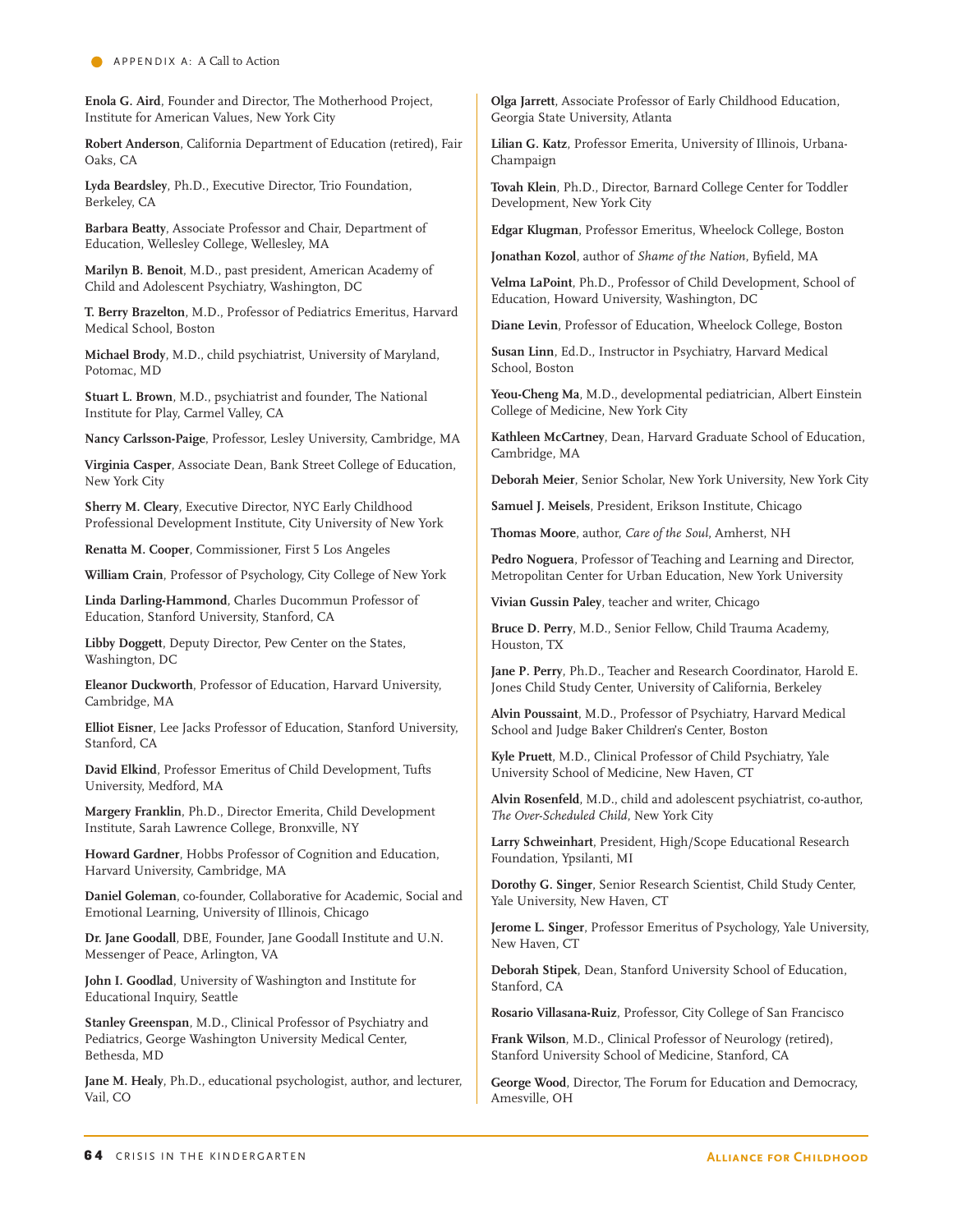# **DEFINITIONS**

**Play:** The word *play* is commonly used by early childhood educators and researchers to include activities designed by adults and often led by adults (like computer games, organized sports, and even games designed to teach literacy or math skills) as well as those initiated and led by children (playing tag, acting out make-believe stories, building with blocks, pretending to be horses romping in a pasture). In this report we use *play* only to refer to those activities that are freely chosen and directed by children and arise from intrinsic motivation. This is the kind of play that is most critical for children's overall development—and is most endangered by current early childhood policies. It emerges from the child's own drive to make sense of the world and is not imposed, directed, or controlled by adult agendas. Sometimes, however, adults need to intervene to help children get started on play or to redirect them from destructive play. The wise adult steps back as soon as she senses that the children can carry the play on their own.

**Playful learning:** Many teachers recognize that play and hands-on experiences are the most powerful modes of learning for young children. Therefore, when they want children to learn some specific material, either because they see a need for the child to know it or because standards dictate that it must be taught, they try to make their lessons as playful and experiential as possible. While *playful learning* is an important part of kindergarten education, it should not be confused with child-initiated play. *Focused learning through play* and *experiential learning* are also ways to describe classroom practices linked to adult goals.

**Choice time:** Few schools actually use the word *play* in describing their kindergarten programs and curricula,

even though, when asked, most teachers and many administrators will agree that play is important for young children. But the term itself has become controversial, a code word that represents in many quarters a feel-good, undisciplined, lazy approach to schooling. Thus most kindergartens now refer euphemistically to *choice time*, and sometimes to *center time*, to indicate periods during the school day when children can choose their activities. In the past children were often allowed to play rather freely in centers, such as the housekeeping center or nature center, but direct observation of kindergarten classrooms today shows that real play (as defined above) often does not take place, even in choice time or center time. Today's kindergartens often have curriculum goals for each center, so choice time means choosing which area of the curriculum the child will work on. The child then performs predetermined actions within the centers rather than freely choosing how to interact with the materials in the center.

**Center time:** See "Choice time."

**Developmentally appropriate:** The term *developmentally appropriate* is generally used to refer to educational and child care practices that are based on a developmental view of the child—an understanding of the stages of physical, cognitive, emotional, and social development that children move through as they progress from infancy through toddlerhood, preschool, kindergarten, and the early elementary grades. This view rejects the idea that children are miniature adults, as well as the assumption that the earlier a child learns to do something—such as reading, doing arithmetic, or using a computer—the more successful the child will be in school and adult life. Developmentally appropriate activities and practices are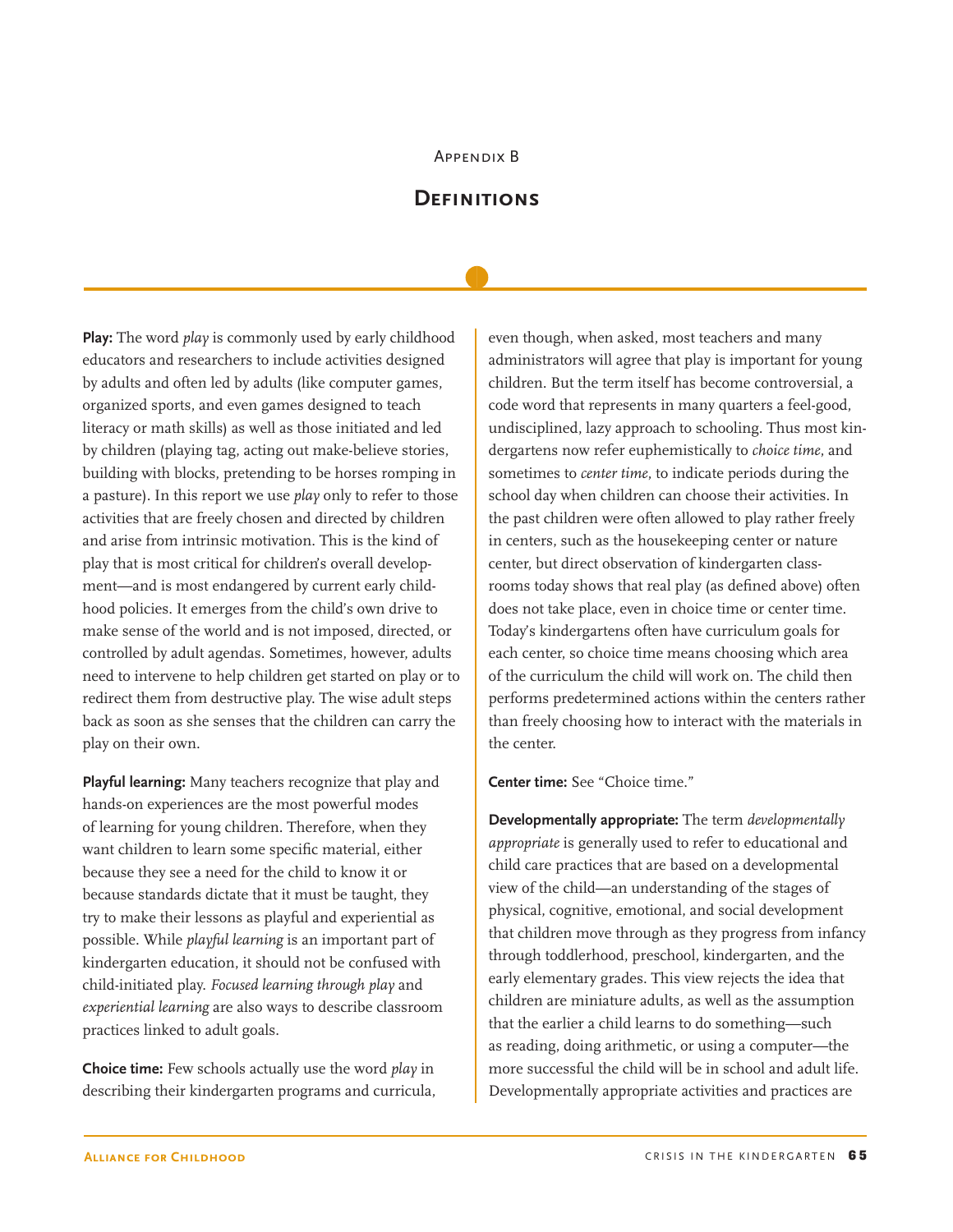chosen because they accord with or enhance the general patterns and stages of child development and suit the needs of the individual child.

**Direct instruction:** This term was used in some important research studies (such as the High/Scope Preschool Curriculum Comparison Study) to describe a highly scripted approach to early education, in which the activities and the teacher's words and interventions were carefully circumscribed and the children were given little or no choice in how they spent their time. In recent years, *direct instruction* has been used in a significantly different sense, to describe, for example, the intentional teaching of phonics skills or mathematical processes as a discrete activity. Because of this confusion, we will in general avoid using the term in this report but will refer to *teacher-directed* or *didactic instruction*, or to *scripted teaching*. (See below.)

**Child-initiated:** *Child-initiated* activities are motivated by the intrinsic interests and needs of the child. This quality is essential for play, in the sense that we use the word in this document (see above). Research evidence indicates that child-initiated, rather than teacher-directed, learning leads to the most profound and long-lasting positive effects on the child.

**Teacher-directed:** During *teacher-directed* activities the teacher is imparting content to a group of children. All eyes are on the teacher or on the activities she has initiated. The content may be a book that is being read, a story being told, a puppet play being performed, or verses and poems being shared. But it may also be a curriculum script being read, or literacy and math lessons. Every classroom has some time devoted to teacher-directed activities, but when allowed to make their own choices teachers vary as to how much time is spent in this form of teaching and what the content is. The more prescriptive the curriculum, the less choice the teacher has.

**Didactic instruction:** *Didactic instruction* in kindergarten emphasizes the children's acquisition of discrete facts and skills, usually in an atmosphere of serious, purposeful study. It requires children to sit still and pay attention to the teacher and the work at hand. This kind of teaching was considered inappropriate and ineffective in kindergarten until recent years. Now it is increasingly common, although there is little research showing long-term gains from this approach.

**Scripted teaching:** In *scripted teaching* programs, the teacher follows a regimented and invariable routine—literally a script—in which prescribed activities and words are used and others are prohibited. These curricula are linked to standardized tests given at frequent intervals to measure children's progress in learning the designated facts and skills. Interest in scripted teaching ballooned during the administration of President George W. Bush. Its use was encouraged by the Department of Education's Reading First program, and it can be found in many urban schools. (See Chapter 5 for more details.)

**Standards:** *Standards* are goals for academic achievement and exist for a wide range of subjects. Initially, the fact that standards would apply to all children was seen as a step toward equality in education. Now, critics argue that once standards are in place the curriculum is necessarily narrowed down. Thus, rather than lifting the work force to a higher level of learning, which was one of the original reasons for setting standards, they may be holding many children back. When standards were first called for, they focused on high school. Now there are standards for everyone, including kindergartners and preschoolers. Efforts to meet early childhood standards have severely limited the kinds of activities offered to children. (See Chapter 3 for more details.)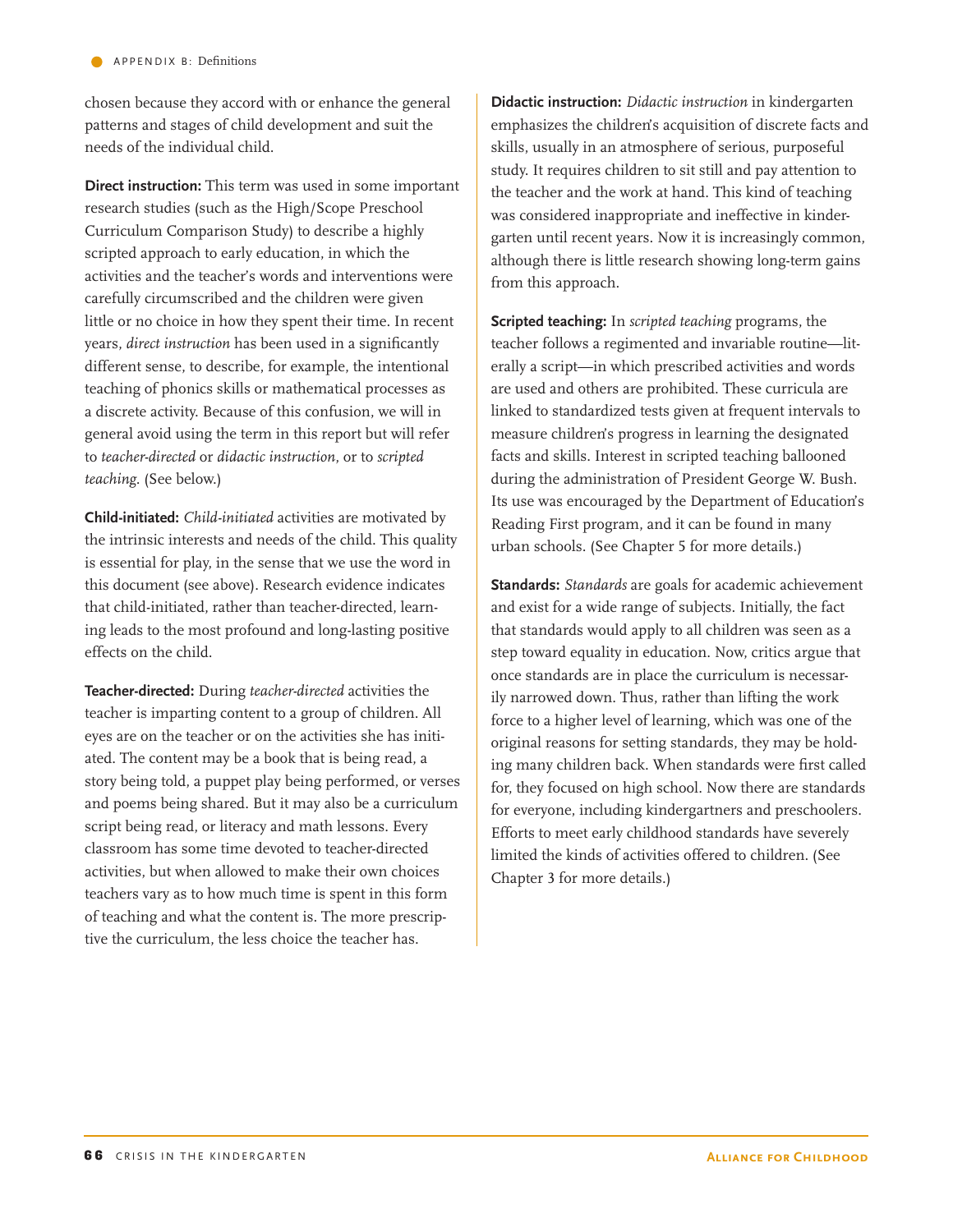# **ENDNOTES**

#### **Chapter 1: Introduction**

<sup>1</sup> Written comment from one of the kindergarten teachers in the Fuligni and Hong study described in Chapter 2. Participants in the study were assured that their identities would remain confidential.

<sup>2</sup> "High-Stakes Testing: A Statement of Concern and Call to Action," position statement of the Alliance for Childhood (2001); http://www.allianceforchildhood.net/news/histakes\_test\_position\_ statement.htm.

<sup>3</sup> "Children from Birth to Five: Academics Versus Play," policy statement of the Alliance for Childhood (2003); http://www. allianceforchildhood.net/news/articles.htm.

<sup>4</sup> "Call to Action on the Education of Young Children," position statement of the Alliance for Childhood (2005). See Appendix A.

5 See note #1 above.

6 See http://americanjournalofplay.press.uiuc.edu/1/3/singer.html.

7 See http://ies.ed.gov/ncee/wwc/reports/beginning\_reading/ open\_court/index.asp.

8 See http://ies.ed.gov/ncee/pdf/20094039.pdf.

9 See http://aappolicy.aappublications.org/cgi/content/full/ pediatrics;119/1/182.

10 See http://www.highscope.org/Content.asp?ContentId=257.

11 "Preschool Comparison," High/Scope Research Foundation; http://www.highscope.org/Content.asp?ContentId=241.

<sup>12</sup> "Reading First Program Draws Fresh Criticism in GAO Report," *Chronicle of Higher Education*, March 23, 2007; http://chronicle. com/news/article/1860/reading-first-program-draws-freshcriticism-in-gao-report.

13 L. B. Wiedey and J. M. Lichtenstein, "Academic Stress in Kindergarten Children," ERIC document ED310865 (1987).

14 Matt Burgard, "Into School, Out of Control," *Hartford Courant*, April 2, 2007; http://www.hartfordinfo.org/issues/documents/ Education/htfd\_courant\_040207.asp.

<sup>15</sup> Elena Bodrova and Deborah J. Leong, "Uniquely Preschool," *Educational Leadership*, September 2005, pp. 46-47; http:// www.mscd.edu/extendedcampus/toolsofthemind/assets/pdf/ Educational\_leadership\_sep05.pdf.

#### **Chapter 3: Reassessing Standards**

<sup>16</sup> *A Nation at Risk* (1983) http://www.ed.gov/pubs/NatAtRisk/risk. html, p.1.

17 Vivian Gussin Paley, *A Child's Work: The Importance of Fantasy Play*, Chicago: University of Chicago Press (2004), p. 45.

18 "Literacy Guide: Early Literacy Development," Bank Street College of Education; http://www.bnkst.edu/literacyguide/early. html.

19 "Preschool Comparison," High/Scope Educational Research Foundation; http://www.highscope.org/Content. asp?ContentId=241.

20 Rebecca A. Marcon, "Moving Up the Grades: Relationship Between Preschool Model and Later School Success," *Early Childhood Research and Practice*, Vol. 4, No. 1 (Spring 2002); http:// ecrp.uiuc.edu/v4n1/marcon.html.

<sup>21</sup> Developing Early Literacy: Report of the National Early Literacy Panel, National Institute for Literacy (January 8, 2009); http://www. nifl.gov/nifl/publications/pdf/NELPSummary.pdf.

22 David Dickinson, Kathy Hirsh-Pasek, Susan Neuman, Roberta M. Golinkoff, and Margaret Buchinal, "The Language of Emergent Literacy: A Response to the National Institute for Literacy Report on Early Literacy," obtained through private communication. See note 66 for further information.

23 Kathleen Kennedy Manzo, "Experts Eschew Narrow Reading of Early-Literacy Study," *Education Week* (January 8, 2009; updated January 21, 2009); http://www.edweek.org/login. html?source=http://www.edweek.org/ew/articles/2009/01/08/ 18read.h28.html&destination=http://www.edweek.org/ew/articles/ 2009/01/08/18read.h28.html&levelId=1000.

24 Ibid.

<sup>25</sup> *Developing Early Literacy: Report of the National Early Literacy Panel*, National Institute for Literacy (January 8, 2009); http://www. nifl.gov/nifl/publications/pdf/NELPSummary.pdf, p. 218.

<sup>26</sup> *English–Language Arts Content Standards for California Public Schools: Kindergarten Through Grade Twelve*, kindergarten standard for reading 1.6, p. 9; http://www.cde.ca.gov/be/st/ss/documents/ elacontentstnds.pdf.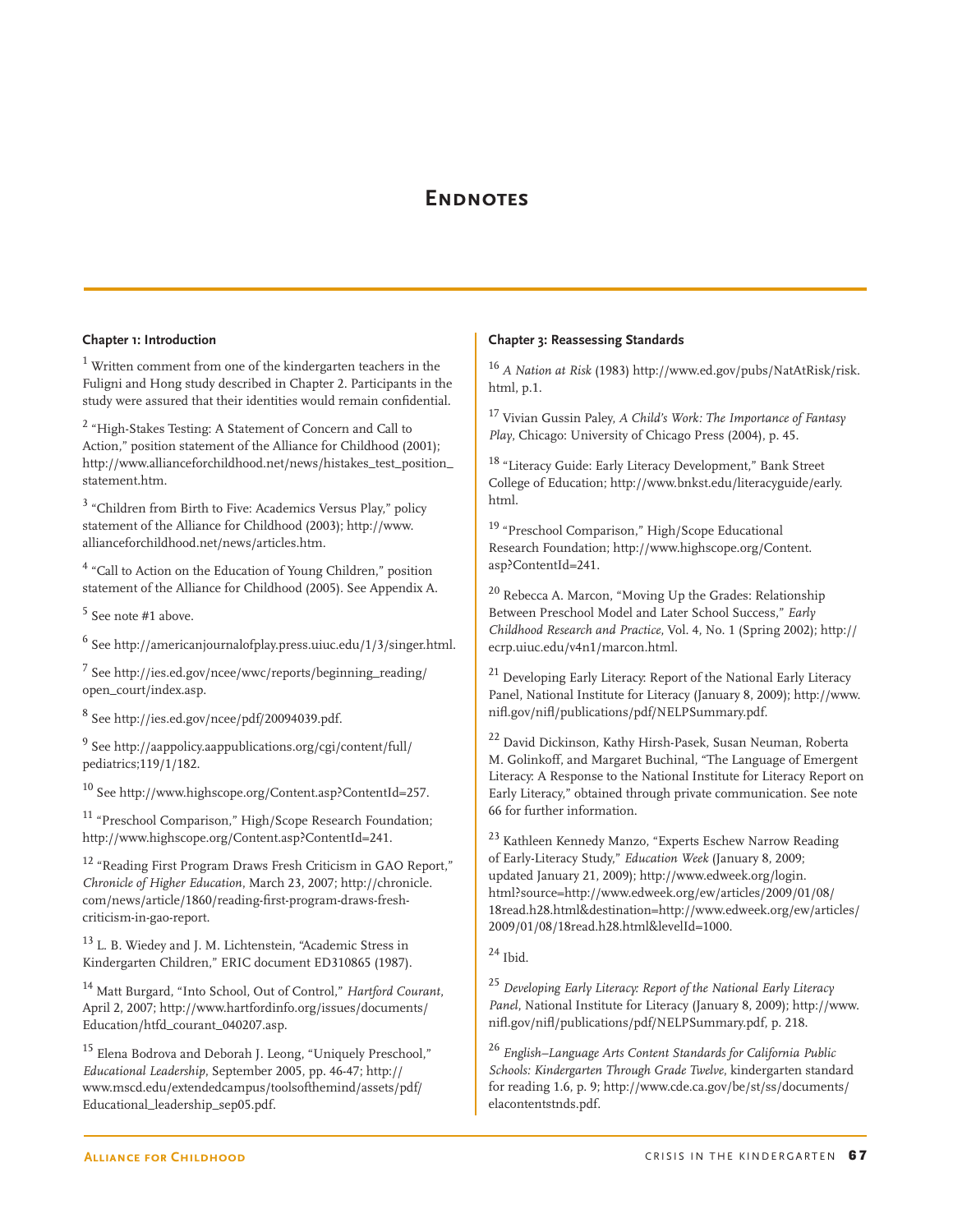<sup>27</sup> *English–Language Arts Content Standards for California Public Schools: Kindergarten Through Grade Twelve*, kindergarten standard for writing 1.4, p. 11; http://www.cde.ca.gov/be/st/ss/documents/ elacontentstnds.pdf.

28 Tennessee Kindergarten Reading Standard K.1.06 (c); http:// www.tennessee.gov/education/ci/english/reading\_k.shtml.

29 "A Broader, Bolder Approach to Education," p.2; http://www. boldapproach.org/bold\_approach\_full\_statement.pdf.

30 Shane R. Jimerson, Phillip Ferguson, Angela D. Whipple, Gabrielle E. Anderson, and Michael J. Dalton, "Exploring the Association Between Grade Retention and Dropout: A Longitudinal Study Examining Socio-Emotional, Behavioral, and Achievement Characteristics of Retained Students," *The California School Psychologist*, Vol. 7 (2002); http://education.ucsb.edu/jimerson/ retention/CSP\_RetentionDropout2002.pdf, p. 14.

31 "Grade-Level Retention in Public Schools," Texas Education Agency (2005); http://ritter.tea.state.tx.us/research/pdfs/retention\_ 2003-04.pdf, p. 14.

32 Kindergarten Readiness Issues Group, "North Carolina Early Grade Retention in the Age of Accountability," Partners in Research Forum; Chapel Hill: The University of North Carolina, FPG Child Development Institute (2003). www.fpg.unc.edu/~pir/retention\_ brief.pdf, p.2.

33 Anita B. Sakowicz, "The Effect of Retention, in Grade One, on the Slow Reader," M.A. Project, Kean College of New Jersey, April 1996. Cited in Anne S. Robertson, "When Retention Is Recommended, What Should Parents Do?" ERIC Digest, May 1997, ED 408 102; http://www.ericdigests.org/1998-1/parents.htm.

34 Kindergarten Readiness Issues Group, op. cit., p.3.

35 National Association of School Psychologists, (n.d.). "Should My Child Repeat a Grade?," Bethesda, MD: NASP. Cited in Anne S. Robertson, "When Retention Is Recommended, What Should Parents Do?" ERIC Digest, May 1997, ED 408 102; http://www. ericdigests.org/1998-1/parents.htm.

<sup>36</sup> Jill Setencich, "The Impact of Early Grade Retention on the Academic Achievement and Self-Esteem of Seventh and Eighth Grade Students," p. 7. Paper presented at the Annual Convention of the National Association of School Psychologists, Seattle, WA, March 1994. Cited in Anne S. Robertson, "When Retention Is Recommended, What Should Parents Do?" ERIC Digest, May 1997, ED 408 102; http://www.ericdigests.org/1998-1/parents.htm.

<sup>37</sup> "Still Unacceptable Trends in Kindergarten Entry and Placement," position statement endorsed by the National Association for the Education of Young Children, March 2001; http://www.naeyc.org/about/positions/pdf/psunacc.pdf.

38 Samuel J. Meisels and Fong-Ruey Liaw, "Failure in Grade: Do Retained Students Catch Up?" *Journal of Educational Research*, 87 (2) (1993), pp. 69-77. EJ 476 840; http://www.ericdigests.org/1998- 1/parents.htm.

<sup>39</sup> Yingying Dong, "Kept Back to Get Ahead? Kindergarten Retention and Academic Performance," Department of Economics, Boston College (May 2008); p. 28; http://www2.bc.edu/~dongyi/ Research/K\_Retention\_YDong.pdf.

40 "Study: Income Levels Affect Kids' IQ, Behavior," *School Library Journal* (May 31, 2007); http://www.schoollibraryjournal.com/ article/CA6447836.html.

#### **Chapter 4: Out-of-Control Testing**

41 See, for example, "20/20 Concept Explained," Steve MacDonald & Associates (Profit Improvement Specialists); http://www. stevemacdonald.com/20-20-system/20-20-system-conceptexplained.htm; also Thomas Lindsay Jackson and Karen R. Jones, *Implementing a Lean Management System*, Productivity Press (1996).

42 Elissa Gootman, "Schools Raise Bar for Classes for the Gifted," *New York Times* (October 30, 2007).

43 Elissa Gootman, "A Plan to Test the City's Youngest Pupils," *New York Times* (August 26, 2008).

44 Ibid.

45 Stephen Metcalf, "Reading Between the Lines," *The Nation*  (January 11, 2002).

46 "Mayor Michael R. Bloomberg Testifies on Urban Education Reform Before the U.S. House Committee on Education and Labor," on New York City's web site. See http://www.nyc.gov/ portal/site/nycgov/menuitem.c0935b9a57bb4ef3daf2f1c701c78 9a0/index.jsp?pageID=mayor\_press\_release&catID=1194&doc\_ name=http%3A%2F%2Fwww.nyc.gov%2Fhtml%2Fom%2Fhtml%2 F2008b%2Fpr279-08.html&cc=unused1978&rc=1194&ndi=1.

47 Jennifer Jennings and Sherman Dorn, "The Proficiency Trap: New York City's Achievement Gap Revisited," *Teachers College Record* (Sept. 8, 2008); http://www.tcrecord.org/Content. asp?ContentID=15366.

48 Ibid.

49 "Still Unacceptable Trends in Kindergarten Entry and Placement," position statement of the NAEYC (2000 Revision), http://www.naeyc.org/about/positions/Psunacc.asp.

50 Ibid.

51 "About UKTLV," United Kindergarten Teachers of Las Vegas web site: http://uktlv.org/about.html.

52 National Association of School Psychologists, "Position Statement on Early Childhood Assessment," http://www. nasponline.org/about\_nasp/pospaper\_eca.aspx.

53 Vito Perrone, "ACEI Position Paper on Standardized Testing," Association for Childhood Education International, 1991; http:// www.acei.org/onstandard.htm.

54 Ibid.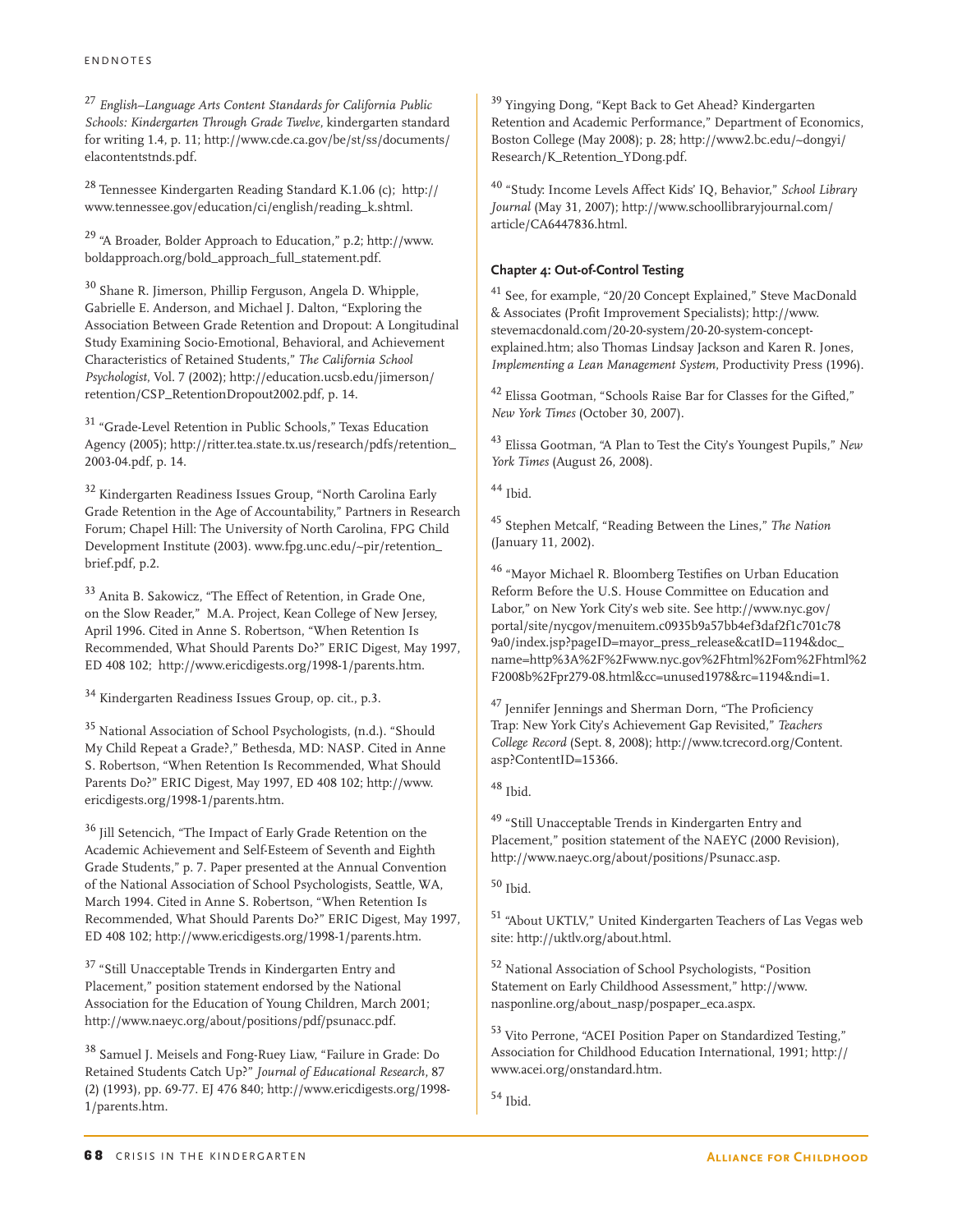55 Jay P. Heubert and Robert M. Hauser, editors; Committee on Appropriate Test Use, National Research Council, *High Stakes: Testing for Tracking, Promotion, and Graduation*, National Academies Press (1999), p. 279; http://www.nap.edu/openbook.php?record\_ id=6336&page=279.

56 Ibid.

57 Catherine E. Snow and Susan B. Van Hemel, editors, National Research Council of the National Academies, *Early Childhood Assessment: Why, What, and How*, National Academies Press (2008), p. 10; http://books.nap.edu/openbook.php?isbn=030912465 4&page=10.

58 "Evaluating Children in Preschools and Early Childhood Programs," *e!Science News* (August 4, 2008); http://esciencenews. com/articles/2008/08/04/evaluating.children.preschools.and.early. childhood.programs.

59 Ibid.

60 Ibid.

 $61$  Ibid.

#### **Chapter 5: The Scripted Kindergarten**

62 Sarah Colt, "Do Scripted Lessons Work—Or Not?" *Making Schools Work*, Public Broadcasting Service web site (2005); http:// www.pbs.org/makingschoolswork/sbs/sfa/lessons.html.

63 L. J. Schweinhart and D. P. Weikart, "Seeing the Tree as Part of the Forest: A Response to Engelmann's Critique of the High/Scope Preschool Curriculum Study." Unpublished. Available from High/ Scope Educational Research Foundation: www.highscope.org.

64 Anita Ede, "Scripted Curriculum: Is It a Prescription for Success?" *Childhood Education* (Fall 2006); http://findarticles.com/ p/articles/mi\_qa3614/is\_200610/ai\_n17189994.

65 The U.C.L.A. study of Los Angeles kindergartens, reported in Chapter 2, for example, found that 88 percent of the teachers surveyed were using Open Court Reading, one of the most popular of the current scripted literacy curricula. See page 27 of this report.

66 Henry Morgan, *The Imagination of Early Childhood Education*, Westport, CT: Bergin & Garvey (1999); pg. 163.

67 High/Scope Educational Research Foundation, "Preschool Comparison"; http://www.highscope.org/Content. asp?ContentId=241.

68 Promising Practices Network evaluation of Direct Instruction; http://www.promisingpractices.net/program.asp?programid=146.

69 Robert E. Land and Margaret Moustafa, "Are Scripted Reading Instruction Programs a Benefit or a Bane?: A research response," (2002) pg. 1; http://instructional1.calstatela.edu/mmousta/ Scripted\_Reading\_Instruction.pdf.

70 Margaret Moustafa and Robert Land, "The Research Base of Open Court and Its Translation into Instructional Policy

in California"; http://instructional1.calstatela.edu/mmousta/ The\_Research\_Base\_of\_Open\_Court\_and\_Its\_Translation\_into\_ Instructional\_Policy\_in\_California.htm. For a more detailed presentation of the Land and Moustafa research see "Scripted Reading Response: Help or Hindrance?" in *Reading for Profit: How the Bottom Line Leaves Kids Behind*, Bess Altwerger, editor; Portsmouth: Heinemann (2005); pp. 63-77.

71 U.S. Department of Education evaluation of Open Court Reading program (2008); http://ies.ed.gov/ncee/wwc/reports/beginning\_ reading/open\_court/index.asp.

72 U.S. Department of Education, "Reading First Impact Study, Final Report" (2008), Executive Summary, p.v; http://ies.ed.gov/ ncee/pdf/20094039.pdf.

73 Kathleen Kennedy Manzo, "No Effect on Comprehension Seen From 'Reading First'," *Education Week* (November 19, 2008); http:// www.edweek.org/login.html?source=http://www.edweek.org/ew/ articles/2008/11/18/14read.h28.html&destination=http://www. edweek.org/ew/articles/2008/11/18/14read.h28.html&levelId=2100.

74 Press release from U.S. House Education and Labor Committee (April 20, 2007); http://www.house.gov/apps/list/speech/edlabor\_ dem/rel042007rf.html.

#### **Chapter 6: Play and Children's Health**

75 From a talk by Gillian McNamee, Ph.D., co-sponsored by the Alliance for Childhood and Franklin Park (IL) Parks Department. Franklin Park, IL, May 11, 2006. McNamee is director of teacher education at the Erikson Institute in Chicago; she spoke of four vital signs of health in children: eating, sleeping, toileting, and play. See http://www.allianceforchildhood.net/pdf\_files/playwork\_Chicago\_ 2006.pdf.

76 Kenneth R. Ginsburg, M.D., M.S.Ed., and the Committee on Communications and the Committee on Psychosocial Aspects of Child and Family Health, "The Importance of Play in Promoting Healthy Child Development and Maintaining Strong Parent-Child Bonds," *Pediatrics*, Vol. 119, No. 1 (January 2007), pp. 182–191 (doi:10.1542/peds.2006–2697). For press release and link to report see http://aappolicy.aappublications.org/cgi/content/full/ pediatrics;119/1/182.

77 For further information on playwork see the Alliance for Childhood fact sheet "Playwork and Play" at http://www. allianceforchildhood.net/projects/play/pdf\_files/Playwork.pdf.

78 Ben Fenton, "Junk Culture 'Is Poisoning Our Children'," London *Telegraph* (Sept. 13, 2006); http://www.telegraph.co.uk/ news/1528642/Junk-culture-'is-poisoning-our-children'.html; for the full text of letter, see http://www.suepalmer.co.uk/articles/Letter. pdf.

79 Based on statistics from "Generation M: Media in the Lives of 8–18-Year-Olds," Henry J. Kaiser Family Foundation (March 2005). Total figures reported are 6+ hours per day of media, which includes about ¾ hour for reading. Most media are used indoors. http:// www.kff.org/entmedia/upload/Executive-Summary-Generation-M-Media-in-the-Lives-of-8-18-Year-olds.pdf.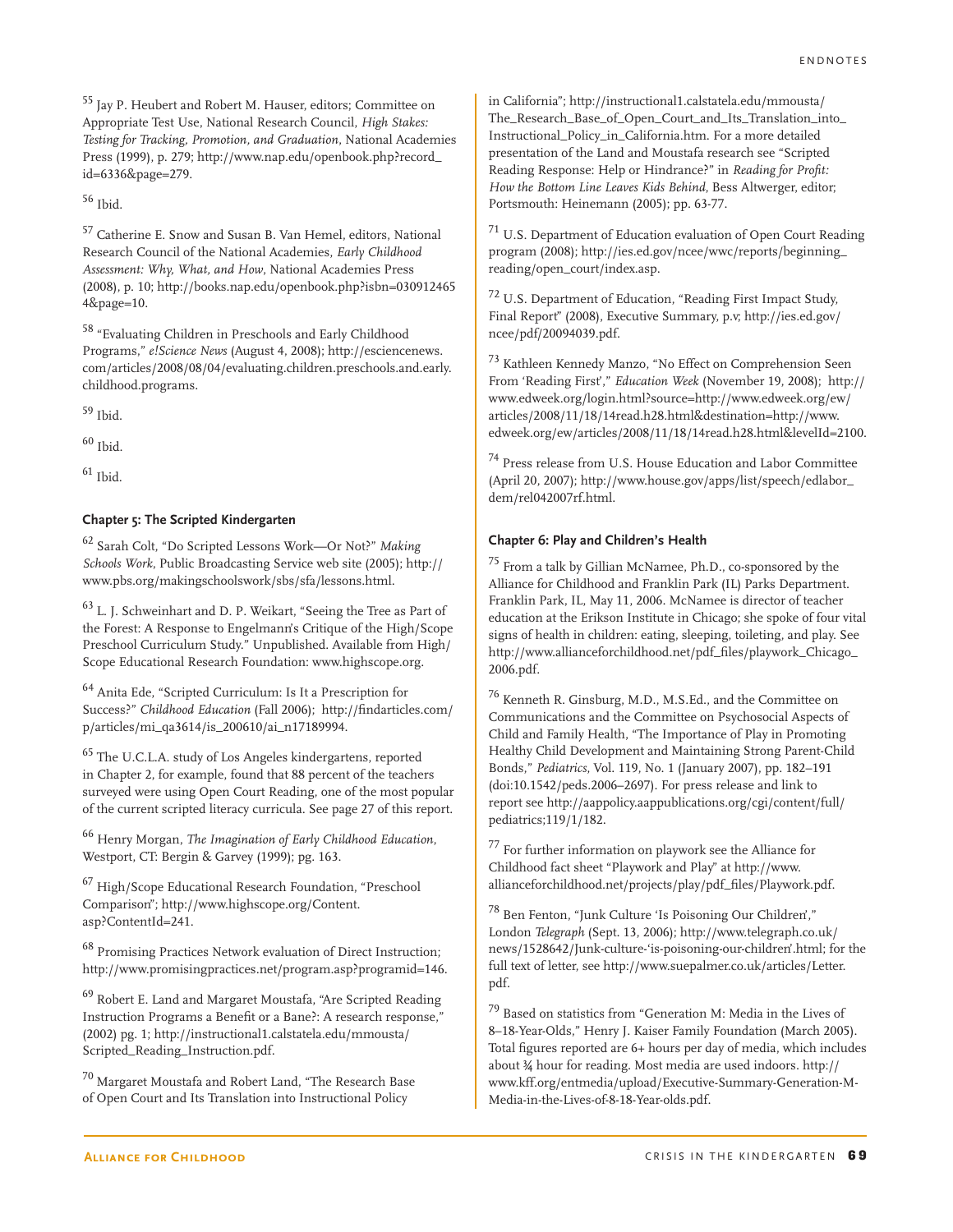80 Sandra Hofferth, "American Children's Outdoor and Indoor Leisure Time," in Elizabeth Goodenough, editor, *A Place for Play*, Carmel Valley, CA: National Institute for Play (2008), p.42.

81 "Calories burned in 30 minutes for people of three different weights," *Harvard Heart Letter* (July 2004), https://www.health. harvard.edu/newsweek/Calories-burned-in-30-minutes-of-leisureand-routine-activities.htm.

82 Pam Belluck, "Children's Life Expectancy Being Cut Short by Obesity," *New York Times* (March 17, 2005); http://www.nytimes. com/2005/03/17/health/17obese.html.

83 Sharna Olfman, editor, *No Child Left Different*, Westport, CT: Praeger (2006), p. 1.

84 "Recognizing Children's Successes in All Areas May Prevent Teenage Depression," University of Missouri News Bureau (January 8, 2009); http://munews.missouri.edu/news-releases/2009/0108 herman-children.php.

85 Bob Herbert, "6-Year-Olds Under Arrest," *New York Times* op-ed page (April 9, 2007); http://select.nytimes.com/2007/04/09/ opinion/09herbert.html?\_r=1.

86 Matt Burgard, "Into School, Out of Control: Nowadays, Even the Youngest Students Turn to Violence," *Hartford Courant* (April 2, 2007).

87 Sara Bennett and Nancy Kalish, *The Case Against Homework*, New York: Three Rivers Press (2006), p. 109.

88 Burgard, op. cit.

89 Mayor's Commission for Children, "Aggression in the Kindergarten," Springfield, MO (August 2005); http://www. ci.springfield.mo.us/children\_commission/pdf/white\_paper8505.pdf.

90 Claudia Wallis, "Does Kindergarten Need Cops?" Time Magazine (December 7, 2003); http://www.time.com/time/magazine/article/0 ,9171,1101031215-556865,00.html?cnn=yes.

 $^{91}$  Ibid.

92 Walter S. Gilliam, "Pre–K Students Expelled at More Than Three Times the Rate of K–12 Students," New Haven, CT: Yale University Office of Public Affairs (May 17, 2005); http://opa.yale.edu/news/ article.aspx?id=4271.

93 Liana Heitin, "Boy Problems" (interview with journalist Peg Tyre), *Teacher Magazine* (Sept. 30, 2008); http://www. teachermagazine.org/tm/articles/2008/09/30/08boyproblems.h19. html?r=1209400783.

94 "Pre-Kindergarten Expulsion in Texas Reaches Alarming Rates," *EdNews* (May 11, 2008); http://ednews.org/articles/25486/1/Pre-Kindergarten-Expulsion-in-Texas-Reaches-Alarming-Rates/Page1. html.

95 "Preschool Comparison," High/Scope Educational Research Foundation; http://www.highscope.org/Content. asp?ContentId=241.

96 Kathy Hirsh-Pasek, Roberta Michnick Golinkoff, Laura E. Berk, and Dorothy Singer, *A Mandate for Playful Learning in Preschool: Compiling the Scientific Evidence*, Oxford University Press (2009).

97 Alliance for Childhood, "A Call to Action on the Education of Young Children," http://www.allianceforchildhood.net/pdf\_files/ Call\_to\_Action\_on\_Young\_Children.pdf.

98 L. A. Barnett and B. Storm, "Play, Pleasure, and Pain: The Reduction of Anxiety Through Play," *Leisure Sciences*, 4 (1981), pp. 161–175; cited in Laura E. Berk, Tricia D. Mann, and Amy T. Ogan, "Make-Believe Play: Wellspring for Development of Self-Regulation," Illinois State University, http://udel.edu/~roberta/ play/BerkMannOgan.pdf. See also a similar study reported by Melinda Wenner in "The Serious Need for Play," *Scientific American Mind* (February/March 2009), p. 27.

#### **Chapter 7: The Playful Kindergarten**

99 Melinda Wenner, "The Serious Need for Play," *Scientific American Mind* (February-March 2009); http://www.sciam.com/article. cfm?id=the-serious-need-for-play&page=5.

100 Vivian Gussin Paley, *A Child's Work: The Importance of Fantasy Play*, Chicago: University of Chicago Press (2004), p. 33.

101 Ibid., p. 46.

102 Based on the research of Smilansky and Shefatya, *Facilitating Play: A Medium for Promoting Cognitive, Socio- emotional, and Academic Development in Young Children*, Gaithersburg, MD: Psychological and Educational Publications (1990). Cited in Bodrova and Leong, "The Importance of Being Playful," *Educational Leadership*, Vol. 60, No. 7 (April 2003), pp. 50–53; http://pdonline. ascd.org/pd\_online/substitute/el200304\_bodrova.html.

103 Based on the research of K. Roskos and J. F. Christie (editors), *Play and Literacy in Early Childhood: Research from Multiple Perspectives*, Mahwah, NJ: Erlbaum (2000). Cited in Bodrova and Leong, "The Importance of Being Playful," *Educational Leadership*, Vol. 60, No. 7 (April 2003), pp. 50–53; http://pdonline.ascd.org/ pd\_online/substitute/el200304\_bodrova.html.

104 Kathy Hirsh-Pasek et al., op. cit., p. 54.

105 Bonnie Neugebauer, "The Spirit of Adult Play," Child Care Information Exchange, http://ccie.com/catalog/product\_info. php?products\_id=5008926&search=&category.

106 Lev Vygotsky, *Mind in Society: The Development of Higher Psychological Processes*, Cambridge, MA: Harvard University Press (1978), p.102.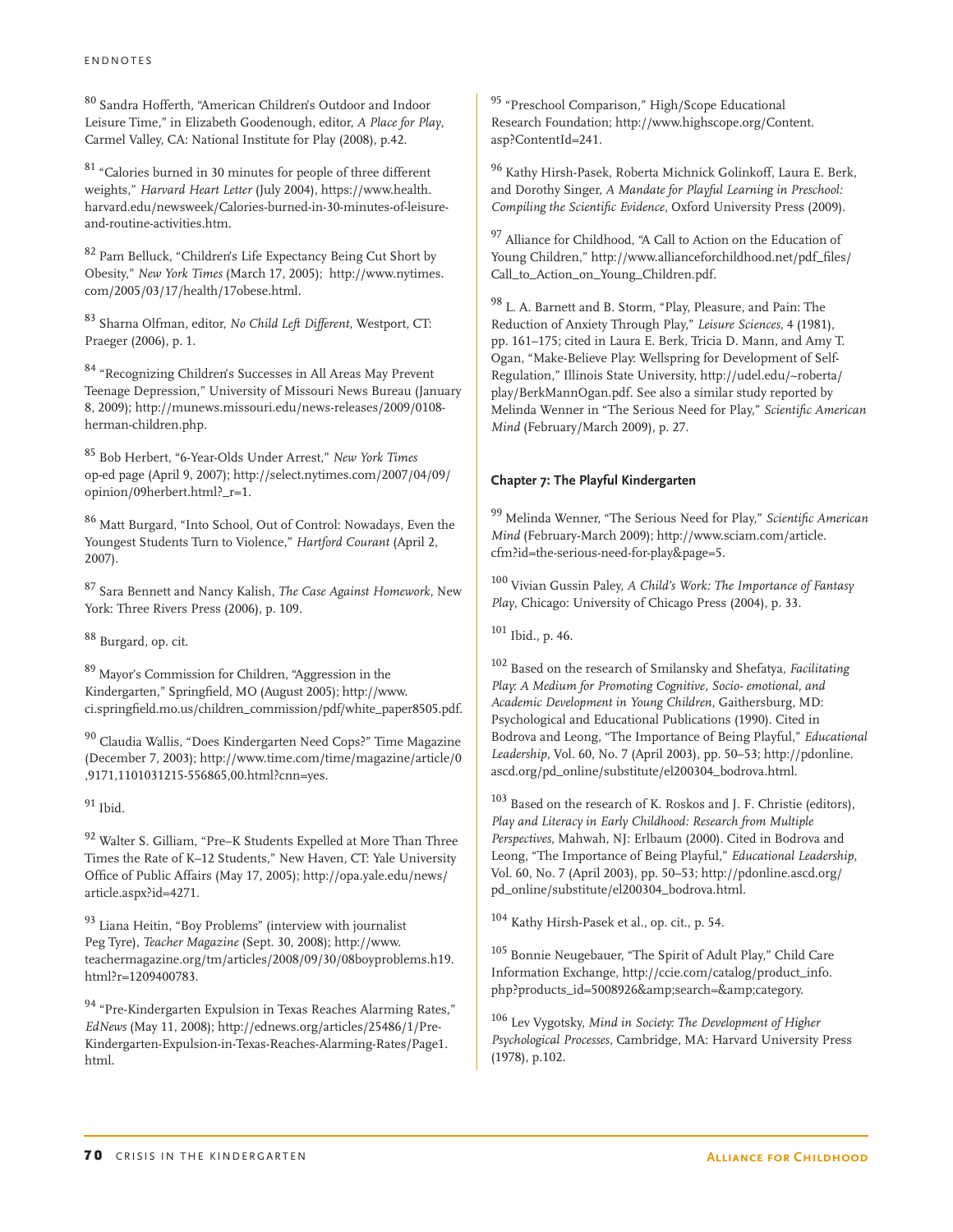# **About the Authors**

*Edward Miller* is a founding partner of the U.S. Alliance for Childhood and is co-director, with Joan Almon, of its Restoring Children's Play project. He edited the Alliance's two reports on children and technology: *Fool's Gold: A Critical Look at Computers in Childhood* (2000) and *Tech Tonic: Towards a New Literacy of Technology* (2004). A former editor of the *Harvard Education Letter*, he twice won the Distinguished Achievement Award of the Educational Press Association of America. He is co-author or editor of twelve books, including *Chilling Admissions: The Affirmative Action Crisis* and the *Search for Alternatives* (with Gary Orfield of the Harvard Civil Rights Project); *Changing Middle Schools*; and *Ready to Learn: How Schools Can Help Kids Be Healthier and Safer*.

Ed has taught at Harvard University and at Sarah Lawrence College, where he is a member of the Professional Advisory Board of the Child Development Institute. He was a consultant to the National Academy of Sciences Committee on Appropriate Test Use and an editor of its 1999 report, *High Stakes—Testing for Tracking, Promotion, and Graduation*. He received both his A.B. and Ed.M. degrees at Harvard and is an avid player of chamber music. He has three daughters and three grandchildren.

*Joan Almon* is co-founder of the Alliance for Childhood in the U.S. and Europe and has served as Executive Director of the U.S. Alliance since its founding. With Edward Miller she is co-director of the Alliance's Restoring Children's Play project. She frequently lectures on early childhood and play, leads workshops, and writes articles for educators and general readers. She speaks about play in two recent documentaries: "Where Do the Children Play?," produced by Michigan Television, and "Wetlands and Wonder," produced by the U.S. Environmental Protection Agency.

For 30 years Joan taught preschool and kindergarten in Waldorf schools in Maryland and abroad. She has consulted with schools in North and South America, Australia, New Zealand, Africa, and Asia, and served as chair of the Waldorf Early Childhood Association of North America for 20 years. She serves on several advisory boards for children's museums and for a radio series on childhood issues. She is a storyteller and puppeteer, enjoys plant dyeing silks for puppet plays, and is author of *First Steps in Plant Dyeing*. Joan has a B.A. in Sociology from the University of Michigan and worked with civilrights and anti-poverty organizations before becoming a teacher of young children.